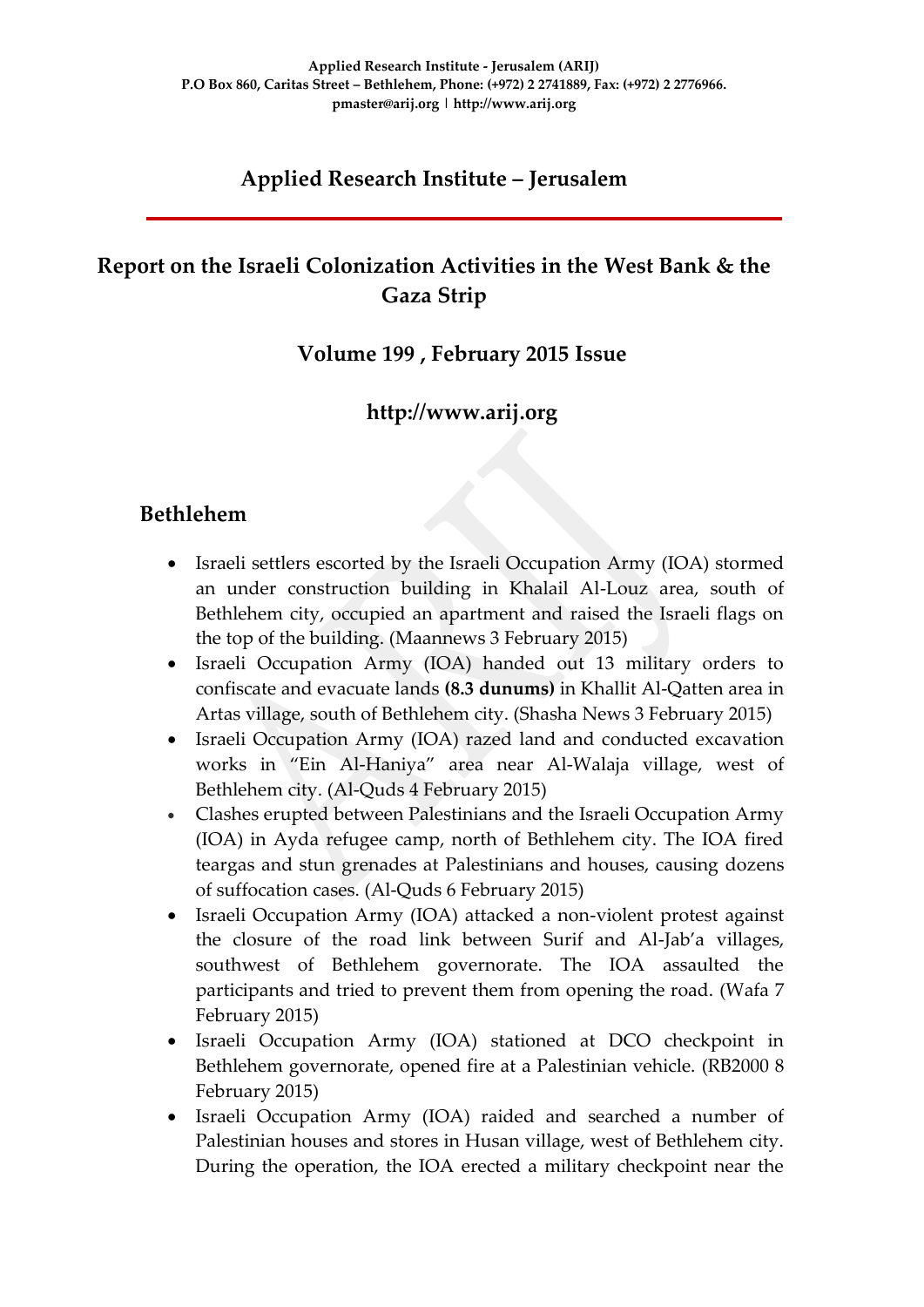village. The IOA stopped and searched Palestinian vehicles and checked ID cards. (Al-Quds 8 February 2015)

- Israeli Occupation Army (IOA) assaulted a number of Palestinian activists while they were planted Palestinian land near Sed Boaz outpost in Al-Khader village, southwest of Bethlehem city. (Al-Quds 8 February 2015)
- Israeli Occupation Army (IOA) razed 30 dunums of Palestinian land at Jabal Abu Zied area, in Khallet At-Qutten in Artas village, south of Bethlehem city. (Wafa 10 February 2015)
- Israeli Occupation Army (IOA) invaded and searched dozens of Palestinian houses in Nahhalin village, west of Bethlehem city. (Al-Quds 12 February 2015)
- Clashes erupted between Palestinians and the Israeli Occupation Army (IOA) in Ayda refugee camp, north of Bethlehem city. The IOA fired rubber bullets, teargas and stun grenades at Palestinians, causing dozens of suffocation cases and the injured of two people. (Al-Quds 13 February 2015)
- Israeli Housing and Planning Minister; Uri Ariel, issued tenders to construct a new colonial neighborhood at the western part of Bettar Illit settlement, after the Israeli Authorities approved the confiscation of 4000 dunums of Palestinian land in Wadi Fukin, Nahhalin, and Al-Jab'a villages in Bethlehem governorate. And according to the head of Bettar Illit settlement council, the new tenders targeted a new hill, west of the settlement, and about 500 meters away from the Green line. (NBPRS 14 February 2015)
- Israeli Occupation Army (IOA) and Israeli settlers living in Efrat settlement prevented Ibrahim Suliman Sobeh (49 years) from working in his land, which located near the settlement. (RB2000 15 February 2015)
- Israeli Occupation Army (IOA) razed Palestinian land in Wadi Fukin village, west of Bethlehem city, to expand the border of Tzur Hadasa settlement over Palestinian land. (ARN 15 February 2015)
- Israeli Occupation Army (IOA) invaded and searched 6 Palestinian houses in Wadi Fukin village, west of Bethlehem city. The targeted houses are owned by: Yassir Issa Al-Hroub, Mohammad Yousif Al-Hroub, Nasser Yacoub Al-Hroub, Jehad Al-Hroub, Mahmoud Jum'a Asaf and Yousif Azzat Manasrah. (Mawwal 18 February 2015)
- The Israeli Occupation Army (IOA) caused the injured of a Palestinian worker; Kamal Ismail Mu'amer, while he was fixed an electric column near Battir village, west of Bethlehem city. (Al-Quds 22 February 2015)
- Seven Palestinians were injured and dozens suffered gas inhalation after the Israeli Occupation Army (IOA) stormed Ayda refugee camp,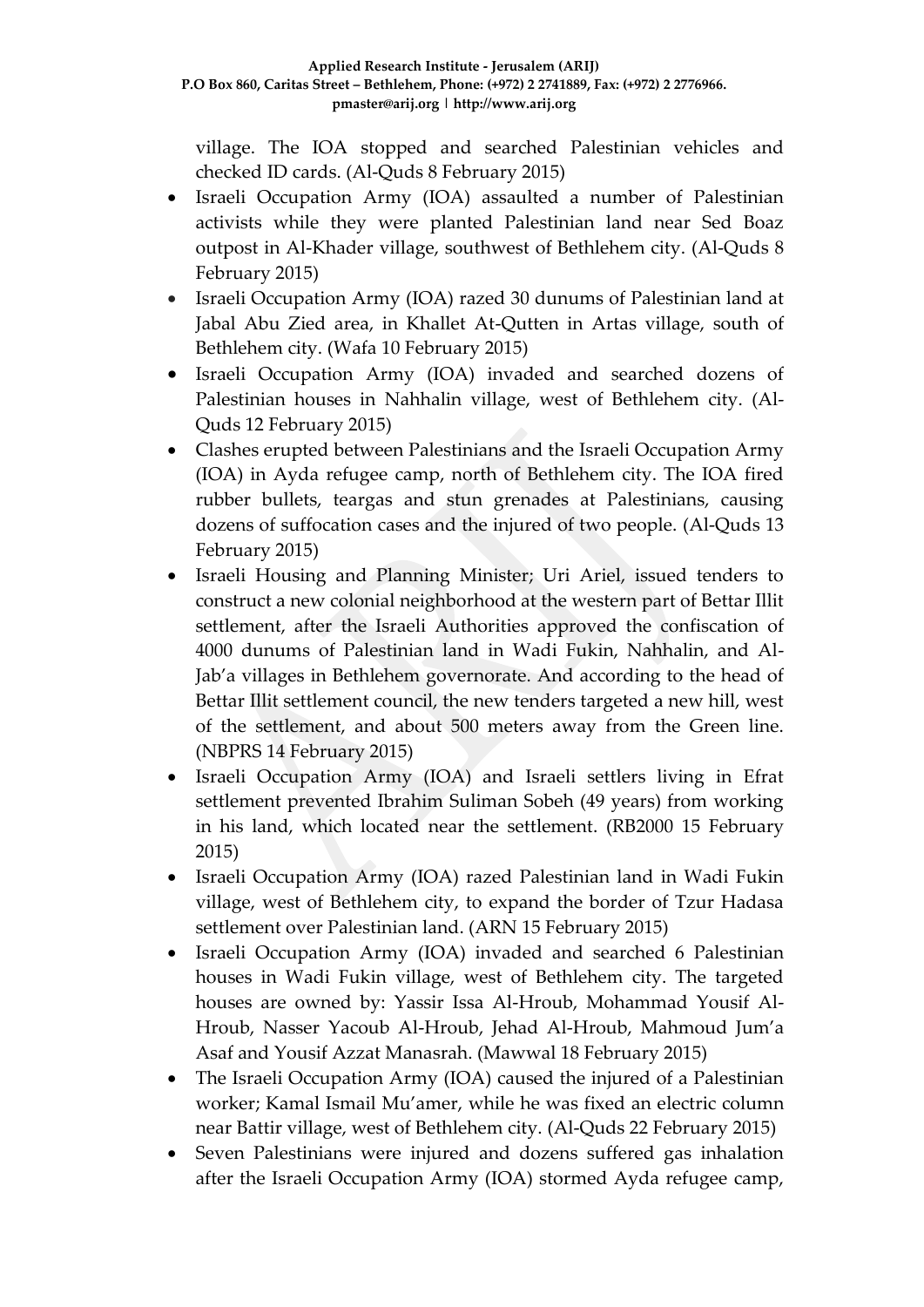north of Bethlehem city. The IOA fired live bullets and teargas grenades at Palestinian and houses. Three of the injuries were identified as: Mohammad Omar Badawnih (24 years), Ali Sami Al-Azza (17 years) and Issa Abu Srour (24 years). (Al-Quds 22 February 2015)

- Israeli Occupation Army (IOA) stormed Ad-Dhuhaisha refugee camp, south of Bethlehem city. As a result, clashes erupted between Palestinians and the IOA, where the IOA fired live bullets, teargas and stun grenades at Palestinians and houses, causing dozens of suffocation cases. During the operation, the IOA killed Jehad Shahada Al-Ja'fai (19 years) while he was at the roof of his house. (Maannews 24 February 2015)
- Clashes erupted between Palestinians and the Israeli Occupation Army (IOA) in Um Rukba area in Al-Khader village, southwest of Bethlehem city. The IOA fired teargas and stun grenades at Palestinians, causing dozens of suffocation cases. (Wafa 25 February 2015)
- Israeli settlers assaulted and injured Nu'man Hamdan while he was working in his land in Al-Jab'a village, southwest of Bethlehem city. (RB2000 25 February 2015)
- Israeli settlers living in Betar Illit settlement opened fire at Palestinian houses in Nahhalin village, southwest of Bethlehem city. (Al Watan Voice 25 February 2015)
- Israeli settlers torched a Palestinian mosque (Al-Huda mosque) in Al-Jab'a village, southwest of Bethlehem city, and wrote anti Palestinian slogans on the walls. (RB2000 25 February 2015)
- Clashes erupted between Palestinians and the Israeli Occupation Army (IOA) in Al-Khader village, southwest of Bethlehem city. The IOA fired teargas and stun grenades at Palestinians, causing dozens of suffocation cases. During the operation, the IOA occupied the roof of a Palestinian house owned by Mahmoud Hamdan Al-Wahish. (Al-Quds 26 February 2015)
- Israeli surveying escorted by the Israeli Occupation Army (IOA) surveyed land at Al-Khamsa area, northeast of Wadi Fukin village, west of Bethlehem city. According to the Israeli Authorities and plans, these land will be used for the construction of the new settlement "Betar Illit C" with 218 housing units. (RB2000 & ARIJ Field workers 26 February 2015)
- Israeli Occupation Army (IOA) invaded Tequ village, southeast of Bethlehem city, and fired teargas and stun grenades at Palestinian houses. (Raya 27 February 2015)
- Clashes erupted between Palestinians and the Israeli Occupation Army (IOA) at Um Rukba area, in Al-Khader village, southwest of Bethlehem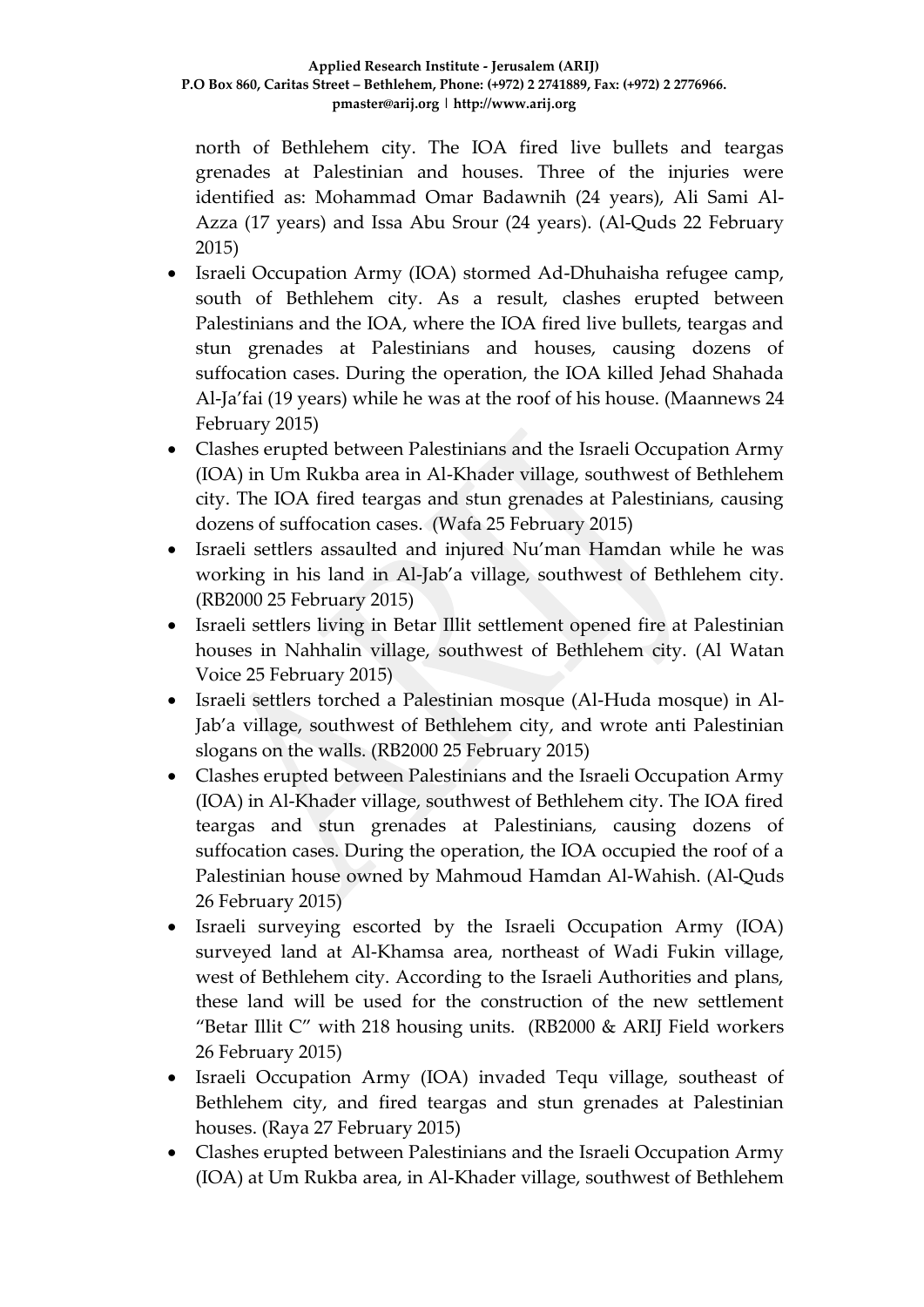city. The IOA fired teargas and stun grenades at Palestinians, causing dozens of suffocation cases. (RB2000 27 February 2015)

 Israeli Occupation Army (IOA) erected a sudden checkpoint at the eastern entrance of Husan village, west of Bethlehem city. The IOA stopped and searched Palestinian vehicles and checked ID cards. (RB2000 27 February 2015)

## **Jenin**

- Israeli Occupation Army (IOA) invaded and searched dozens of Palestinian houses in Qabatiya and Az-Zababida villages in Jenin governorate. (Wafa 2 February 2015)
- Israeli Occupation Army (IOA) invaded and searched a Palestinian house owned by Safi Mohammad Abu Ali in Sanur village in Jenin governorate. (Wafa 3 February 2015)
- Israeli Occupation Army (IOA) stormed and searched a Palestinian house in Al-'Araqa village in Jenin governorate. The targeted house is owned by Ibrahim Shafiq Waked. (Wafa 3 February 2015)
- Israeli Occupation Army (IOA) erected military checkpoints at the entrances of Jaba and Silat Ad-Dhahir villages in Jenin governorate. The IOA stopped and searched Palestinian vehicles and checked ID cards. (Wafa 3 February 2015)
- Israeli Occupation Army (IOA) stormed and toured in several areas in Az-Zababida village, south of Jenin city. (Wafa 5 February 2015)
- Dozens of Palestinians suffered gas inhalation during clashes that erupted between Palestinians and the Israeli Occupation Army (IOA) in Birqin village. The IOA fired teargas and stun grenades at Palestinians. (PNN 5 February 2015)
- Israeli Occupation Army (IOA) invaded and searched a Palestinian coffee shop in Birqin village, west of Jenin, questioned Palestinians and checked their ID cards. The targeted shop is owned by: Ahmed Khalaf. (Wafa 5 February 2015)
- Clashes erupted between Palestinians and the Israeli Occupation Army (IOA) in Yabad town, west of Jenin city. The IOA fired teargas and stun grenades at Palestinians and houses, causing dozens of suffocation cases. (Wattan 6 February 2015)
- Israeli Occupation Army (IOA) invaded and searched two Palestinian houses in Al-'Araqa village in Jenin governorate, and questioned the owners. The targeted houses are owned by: Husni Salah Yahya and Khiri Jamel Waked. (Wafa 7 February 2015)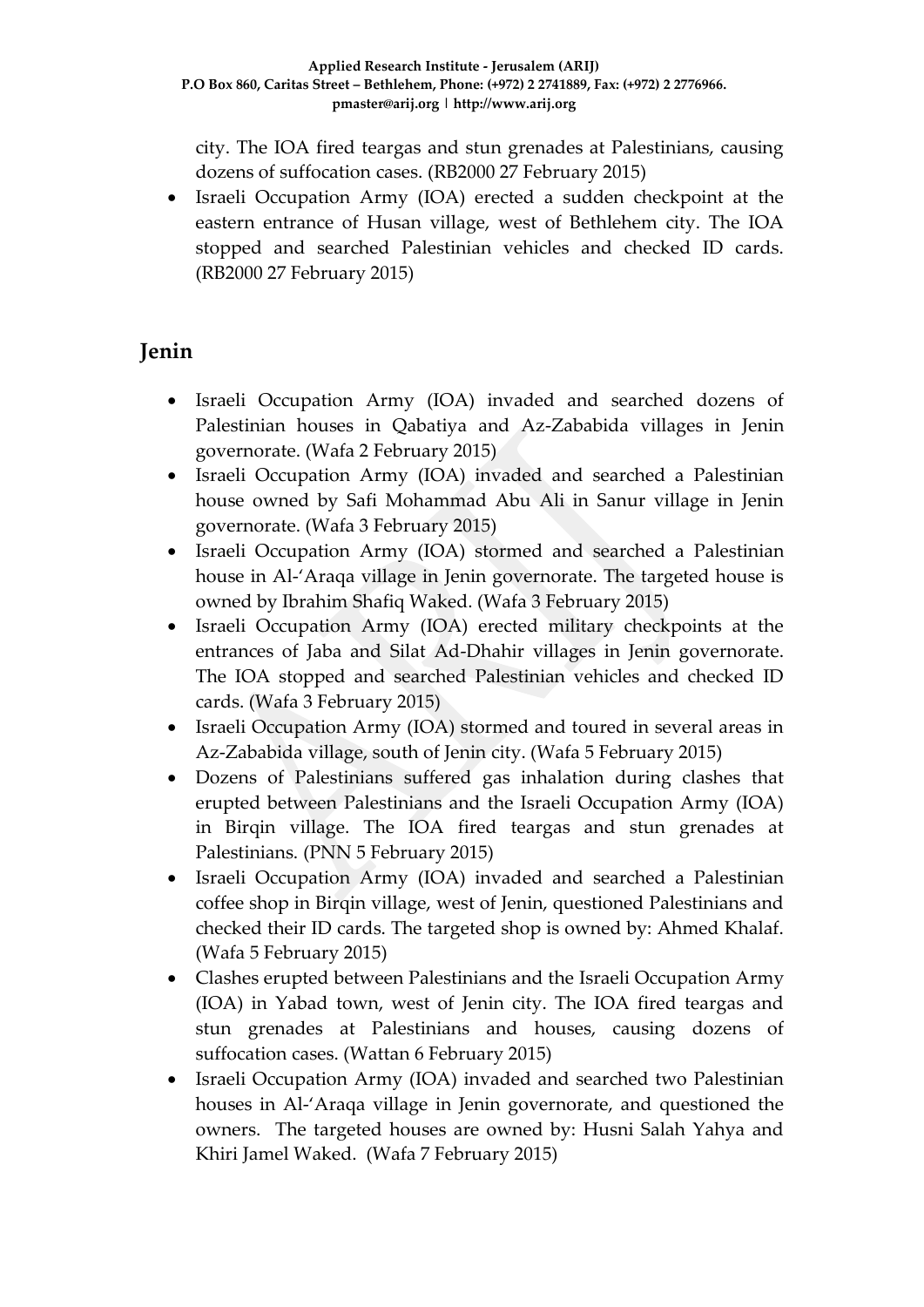- Israeli Occupation Army (IOA) stormed and searched dozens of areas and neighborhoods in Yabad town and At-Tayba village in Jenin governorate. (Wafa 7 February 2015)
- Israeli Occupation Army (IOA) invaded and searched 4 Palestinian houses in Yabad town, west of Jenin city. The targeted houses are owned by: Ali and Mohammad Sharif Salem Bari, Salah Shwban Harzalla and Sharef Ali Harzalla. (Wattan 8 February 2015)
- Clashes erupted between Palestinians and the Israeli Occupation Army (IOA) in 'Aja village in Jenin governorate. The IOA fired teargas and stun grenades at Palestinians, causing dozens of suffocation cases. During the clashes, the IOA assaulted and injured Mohammad Osama Suliman (22 years) (Wattan 8 February 2015)
- Israeli Occupation Army (IOA) erected a military checkpoint at the entrance of Tura village, west of Jenin city. The IOA stopped and searched Palestinian vehicles and checked ID cards. (RB2000 9 February 2015)
- Israeli Occupation Army (IOA) stormed and searched a Palestinian house in Jaba village, south of Jenin city. The targeted house is owned by Nazih Said Abu 'Awn (53 years). During the operation, clashes erupted between Palestinians and the IOA, where the IOA fired teargas and stun grenades at Palestinians. (Wafa 10 February 2015)
- Israeli Occupation Army (IOA) raided and toured in Az-Zababida, Sanur, Kafr Ar-Ra'I, Misliya, Siris, Umm At-Tutt, and Kafr Dan villages in Jenin governorate. (Wafa 10 February 2015)
- Clashes erupted between Palestinians and the Israeli Occupation Army (IOA) in Zabuba village, northwest of Jenin city. The IAO fired teargas and stun grenades at Palestinians, causing dozens of suffocation cases. (Wafa 12 February 2015)
- Israeli Occupation Army (IOA) stormed and searched a Palestinian club in At-Tayba village, west of Jenin city, and checked the ID cards for Palestinian owners. (Wafa 13 February 2015)
- Israeli Occupation Army (IOA) raided and toured in several areas in Rummana village, northwest of Jenin city. (Wafa 13 February 2015)
- Israeli Occupation Army (IOA) invaded and toured in several areas in Ajja village, southwest of Jenin city. The IOA erected a sudden checkpoint at the entrance of the village, stopped and searched Palestinian vehicles and checked ID cards. (Maannews 15 February 2015)
- Israeli Occupation Army (IOA) stormed and searched several areas and neighborhoods in Jenin city, during the operation, the IOA arrested Bashar Issa Said Sablan (24 years). (Wattan & Wafa 16 February 2015)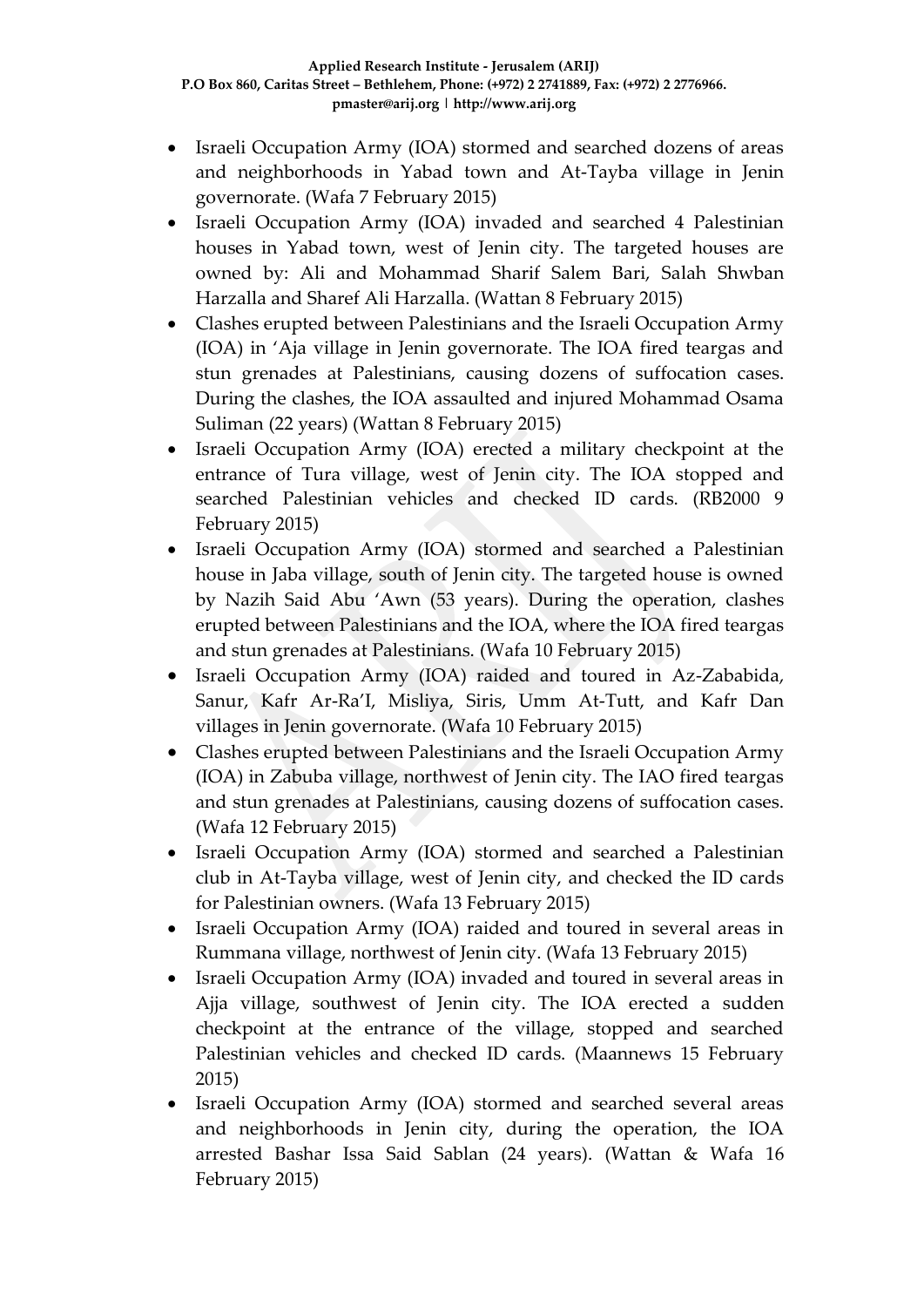- Clashes erupted between Palestinians and the Israeli Occupation Army (IOA) in Qabaitya village, south of Jenin city. The IOA fired teargas and stun grenades at Palestinians and houses, causing dozens of suffocation cases. During the clashes, the IOA stormed and searched a Palestinian house owned by Burjis Ali Burjis Hamamda. The IOA also, summoned Assef Najeb Abu Al-Rub, Yousif Ahmed Kamel, Mahmoud Ahmed Zakarnih, Jehad Mohammad Nazal and Tareq Hamamda to interview the Israeli Intelligence Police in Salem military base. (Pal Info & Wafa 17 February 2015)
- Israeli Occupation Army (IOA) invaded and toured in Zububa village, northwest of Jenin city, stopped and questioned Palestinians. Clashes erupted between Palestinians and the IOA, where the IOA fired teargas and stun grenades, causing dozens of suffocation cases. During the operation, the IOA arrested two Palestinians. (Al-Quds 22 February 2015)
- Israeli Occupation Army (IOA) invaded and searched 5 Palestinians houses in Al-'Araqa village, west of Jenin city. The targeted houses are owned by: Ahmed, Burhan and Ibrahim Najeb Yahya, Abdalla Nayef Yahya and Waleed Mohammad Yahya. (Raya 23 February 2015)
- Clashes erupted between Palestinians and the Israeli Occupation Army (IOA) in Zububa village, northwest of Jenin city. The IOA fired teargas and stun grenades at Palestinians and houses, causing dozens of suffocation cases. (RB2000 24 February 2015)
- Israeli Occupation Army (IOA) stormed Qabatiya village, south of Jenin city. Clashes erupted between Palestinians and the IOA, where the IOA fired teargas and stun grenades, causing dozens of suffocation cases. During the operation, the IOA arrested Mutaz Abed Al-Lateif Tayha (21 years), after raiding his house. (Al-Quds 25 February 2015)
- Israeli Occupation Army (IOA) raided and toured in several neighborhoods in Jenin city. (Al-Quds 25 February 2015)
- Israeli Occupation Army (IOA) stormed and searched dozens of areas in Yabad town, west of Jenin city. (Al-Quds 25 February 2015)
- Israeli Occupation Army (IOA) invaded and toured in al-Fandaqumiya village, southwest of Jenin city. (Al-Quds 25 February 2015)

## **Jerusalem**

 Israeli Occupation Army (IOA) assaulted and injured a 17 years old Palestinian, while he was near Az-Za'yim checkpoint, at the eastern entrance of Jerusalem city. (Al-Quds 1 February 2015)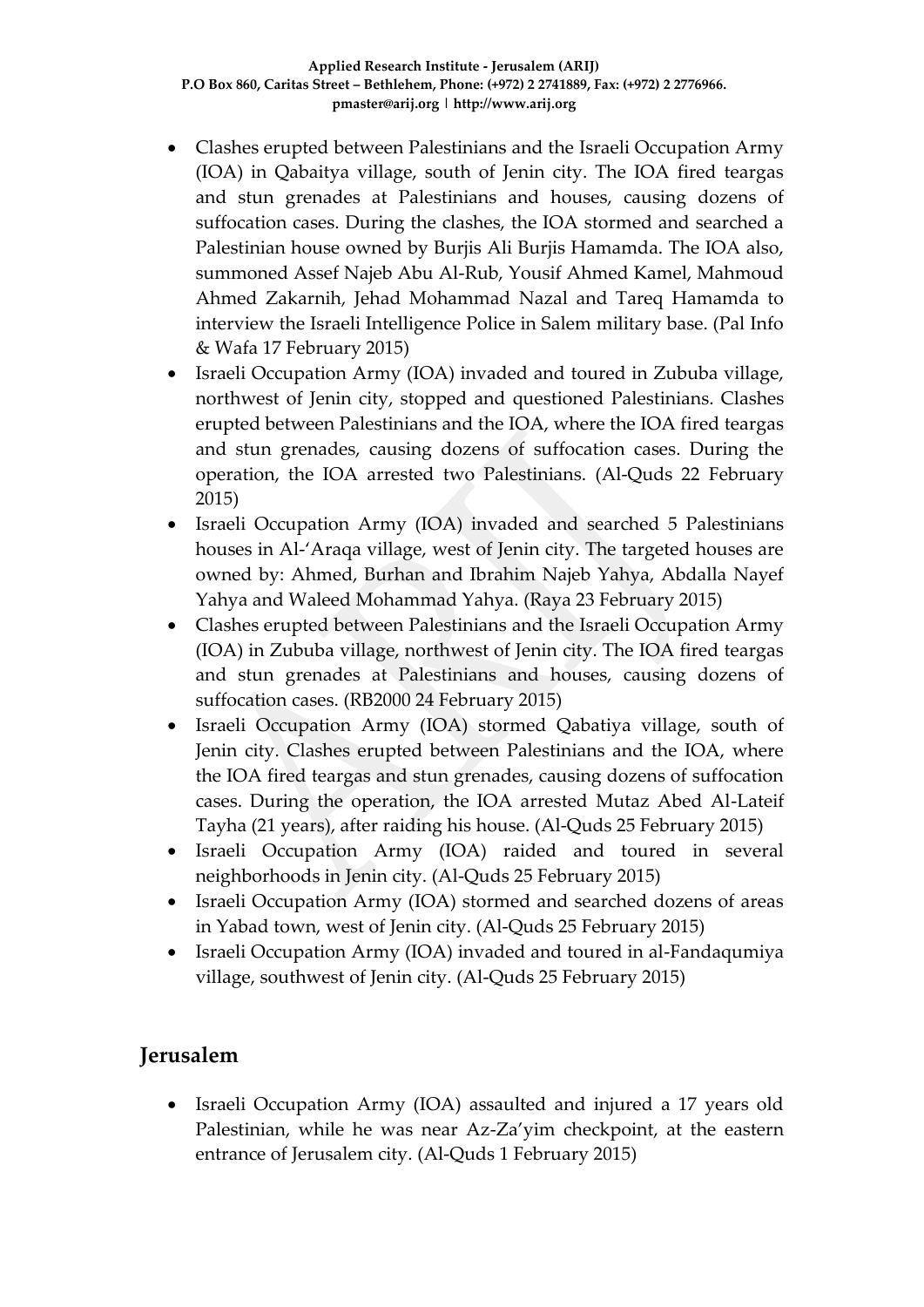- Israeli settlers escorted by the Israeli Occupation Army (IOA) stormed Al-Aqsa mosque in Jerusalem city and toured in its courtyard. (Al-Quds 1 February 2015)
- Mohammad Yousif Barqan (17 years) was injured after an Israeli settler opened fire at him while he was in land in Wad Yasoul neighborhood in Silwan town in Jerusalem city. (Maannews 2 February 2015)
- An Israeli settler ran over an international Nun while she was crossing a road at Bab Al-Amoud area in Jerusalem city. (SilwanIC 3 February 2015)
- Israeli settlers and Israeli officers escorted by the Israeli Occupation Army (IOA) stormed Al-Aqsa mosque in Jerusalem city and toured in its courtyard. (Maannews 3 February 2015)
- Israeli Occupation Army (IOA) invaded "Al-Quds gate" protest village in Abu Dis town, east of Jerusalem city and destroyed three tents. The IOA also, attacked Palestinian activists and fired teargas grenades at them. (ARN 4 February 2015)
- For a second time in two days, the Israeli Occupation Army (IOA) destroyed a protest tent camp which Palestinian popular resistance activists rebuilt in the E1 area. Bawwabat al-Quds (the Gate to Jerusalem) was first set up on 3<sup>rd</sup> of February 2015 and the IOA destroyed it on 4<sup>th</sup> of February 2015. The "Gate to Jerusalem" was set up in the Khilet al-Rahib area east of Abu Dis near the main Ramallah-Bethlehem road in protest against Israeli settler encroachment on Palestinian lands east of Jerusalem. (Maannews 5 February 2015)
- Israeli settlers escorted by the Israeli Occupation Army (IOA) stormed Al-Aqsa mosque in Jerusalem city, toured in its courtyard, and performed Talmudic rituals.(Al-Quds 5 February 2015)
- Israeli Occupation Army (IOA) tightened it procedures at Jaba military checkpoint, north of Jerusalem city. The IOA stopped and searched Palestinian vehicles and checked ID cards. (PNN 6 February 2015)
- Israeli Land Authority published tenders to construct 580 hotel rooms in Tal Al Qaser area in Olive Mount neighborhood in Jerusalem city. Noted that this tenders are the first step to implement a plan aims to construct 1330 hotel rooms in the area. The planned area is about 129 thousand square meters, most of the areas are for the hotel and the rest for commercial areas and parking. The project area includes three plots are divided into two areas, one for the hotel consists of nine floors consists of 180 hotel rooms and commercial stores and other land area includes a 10-storey hotel includes 400 rooms and commercial stores. (Pal Info 7 February 2015)
- Clashes erupted between Palestinians and the Israeli Occupation Army (IOA) at Bab Huta neighborhood near Al-Aqsa mosque in the old city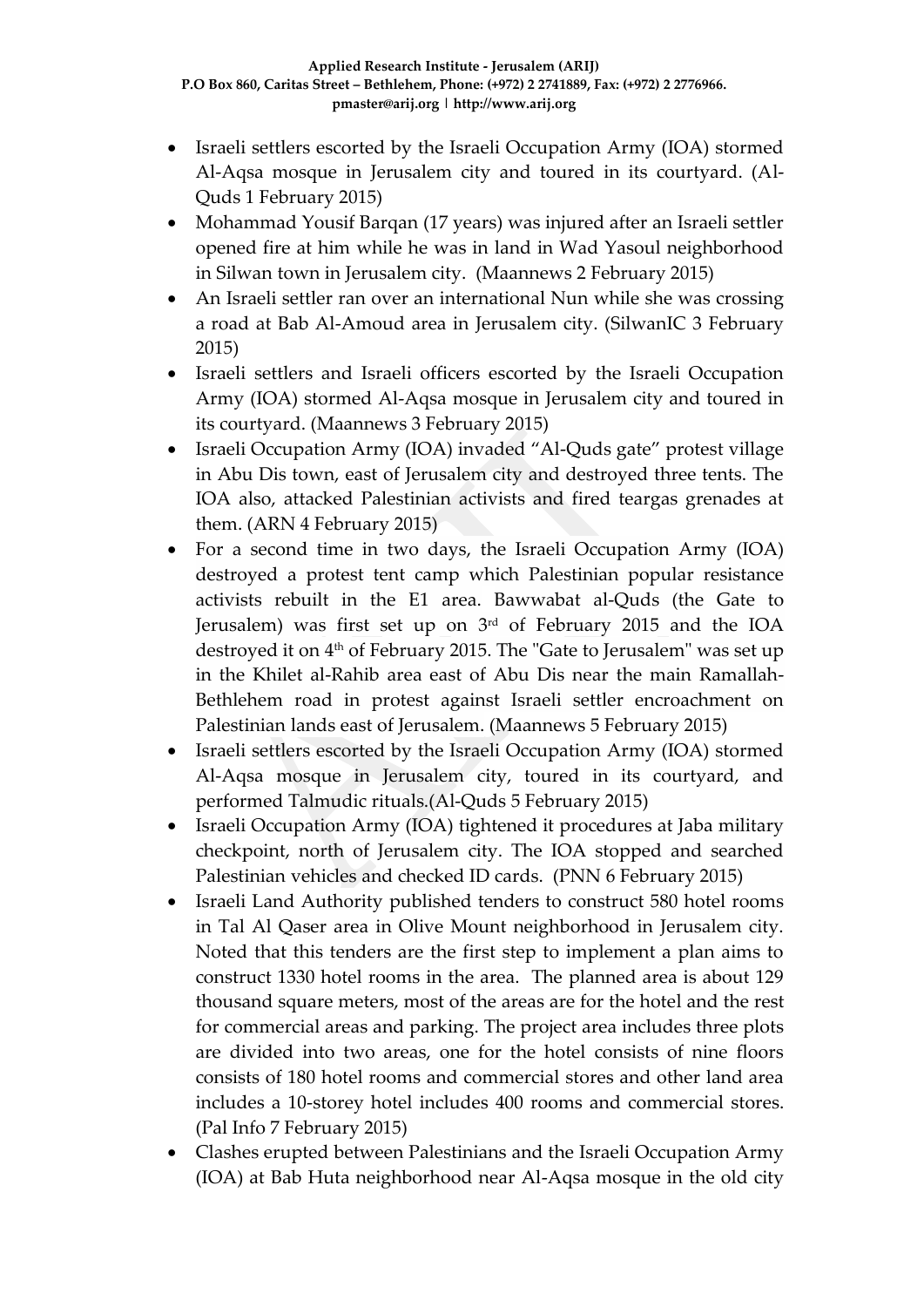of Jerusalem. The IOA fired rubber bullets, teargas and stun grenades at Palestinians, causing dozens of suffocation cases. (Pal Today 8 February 2015)

- Israeli settlers escorted by the Israeli Occupation Army (IOA) stormed Al-Aqsa mosque in Jerusalem city and toured in its courtyard. (NBPRS 8 February 2015)
- Israeli Planning and construction committee in Jerusalem Municipality approved the construction of 64 new housing units in Ramot settlement. (NBPRS 8 February 2015)
- Clashes erupted between Palestinians and the Israeli Occupation Army (IOA) at As-Saweh neighborhood in Ras Al-Amoud, east of Jerusalem. The IOA fired stun grenades at Palestinians and at a school. (SilwanIC 9 February 2015)
- Israeli Occupation Army (IOA) stormed and searched a Palestinian house in Beir Ayoub neighborhood in Silwan town in Jerusalem city. The targeted house is owned by: Mohammad Halessi. (SilwanIC 9 February 2015)
- Israeli settlers escorted by the Israeli Occupation Army (IOA) tried to occupy a Palestinian house in Aqbet Al-Khalidiya neighborhood in the old city of Jerusalem. The targeted house is owned by Ahmed Sub Labban. (Al-Quds 9 February 2015)
- Israeli Occupation Army (IOA) and staff from Natural Authority stormed a Palestinian land owned by Samer Shqir inWadi Ar-Rababa neighborhood in Silwan town in Jerusalem city, and took photos for the land. (SilwanIC 10 February 2015)
- Israeli settlers escorted by the Israeli Occupation Army (IOA) stormed Al-Aqsa mosque in Jerusalem city and toured in its courtyard. (Al-Quds 10 February 2015)
- Israeli Occupation bulldozers escorted by the Israeli Occupation Army (IOA) demolished a 200 square meters house in As-Saweh neighborhood (Hosh N'uman) in Silwan town in Jerusalem city. The targeted house inhabited by 14 family members and owned by Ahmed Al-Abbasi. (SilwanIC 10 February 2015)
- Israeli Occupation Army (IOA) raided the "Jerusalem Gate" protest camp near Abu Dis, threatening to dismantle it within 24 hours, a local coordinator said. The protest camp has been destroyed by Israeli forces and rebuilt four times in the past week. The camp was built in protest against an Israeli plan to build Jewish-only settlements in the E1 corridor east of Jerusalem on the way to Jericho where Palestinian Bedouins have been living for decades. (Maannews 11 February 2015)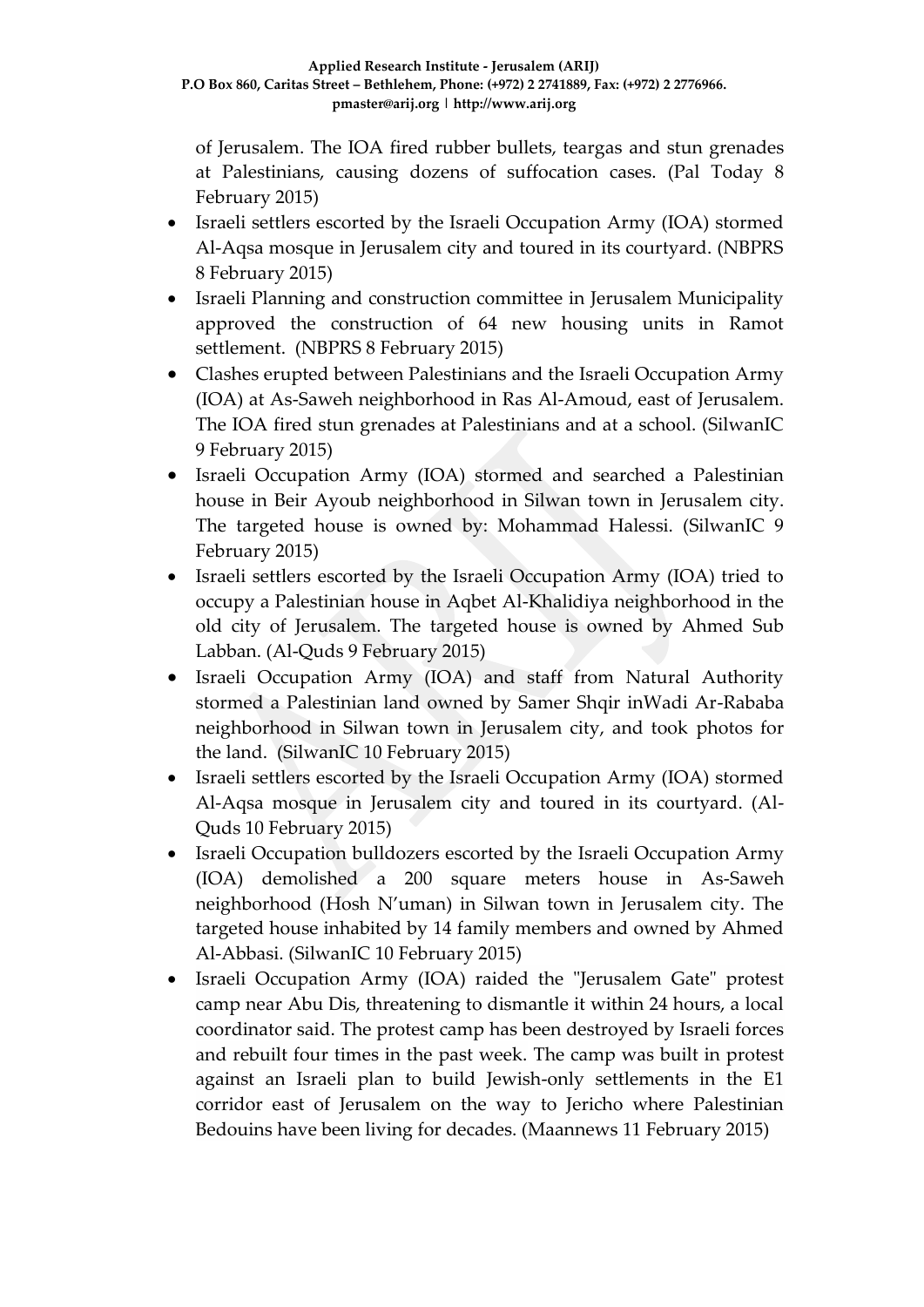- Israeli settlers escorted by the Israeli Occupation Army (IOA) stormed Al-Aqsa mosque in Jerusalem city and toured in its courtyard. (Maannews 11 February 2015)
- Israeli Occupation Army (IOA) demolished a commercial barracks built on 2 dunums of land, in At-Tur town, east of Jerusalem city and confiscated its contents. The targeted barracks is owned by Nedal Abu Isbitan. (SilwanIC 11 February 2015)
- Israeli Occupation Authorities handed out orders to demolish three Palestinian houses and a commercial store in Silwan town in Jerusalem city(SilwanIC 11 February 2015)
- Israeli settlers stormed a Palestinian land and demolished fence around the land in An-Nabi Samwil village, north of Jerusalem city. The targeted land is owned by Eid Barakat. (ARIJ Field workers 12 February 2015)
- Israeli Occupation Army (IOA) demolished a 350 square meters house in Al-Khalilah neighborhood in Al-Jeb village, northwest of Jerusalem city. The targeted house is owned by Nour Al-Matari. (Pal Today 12 February 2015)
- Israeli Occupation Army (IOA) tightened its procedures at the eastern entrances of Anata town, north of Jerusalem city. The IOA stopped and searched Palestinian vehicles and checked ID cards. (Wattan 15 February 2015)
- Israeli Occupation Army (IOA) prevented the entrance of cooking gas to Beit Iksa village, northwest of Jerusalem city. (ARN 15 February 2015)
- Israeli settlers assaulted and injured a Palestinian taxi driver; Ibrahim Badir, from Jerusalem city. (Wafa 15 February 2015)
- Israeli settlers escorted by the Israeli Occupation Army (IOA) stormed Al-Aqsa mosque in Jerusalem city and toured in its courtyard. At the same time, the IOA stationed at the entrance of the mosque, detained the dozens of ID cards. (Al-Quds 15 February 2015)
- Israeli Occupation Army (IOA) stormed the protest village "Al-Quds Gate", east of Abu Dis town, east of Jerusalem city, and attacked the Palestinian and international activists by firing teargas and stun grenades at them, causing dozens of suffocation cases. (Maannews 16 February 2015)
- Israeli settlers and Israeli Intelligence Police escorted by the Israeli Occupation Army (IOA) stormed Al-Aqsa mosque in Jerusalem city and toured in its courtyard. (Maannews 16 February 2015)
- Israeli settlers escorted by the Israeli Occupation Army (IOA) stormed Al-Aqsa mosque in Jerusalem city and toured in its courtyard. (ARN 17 February 2015)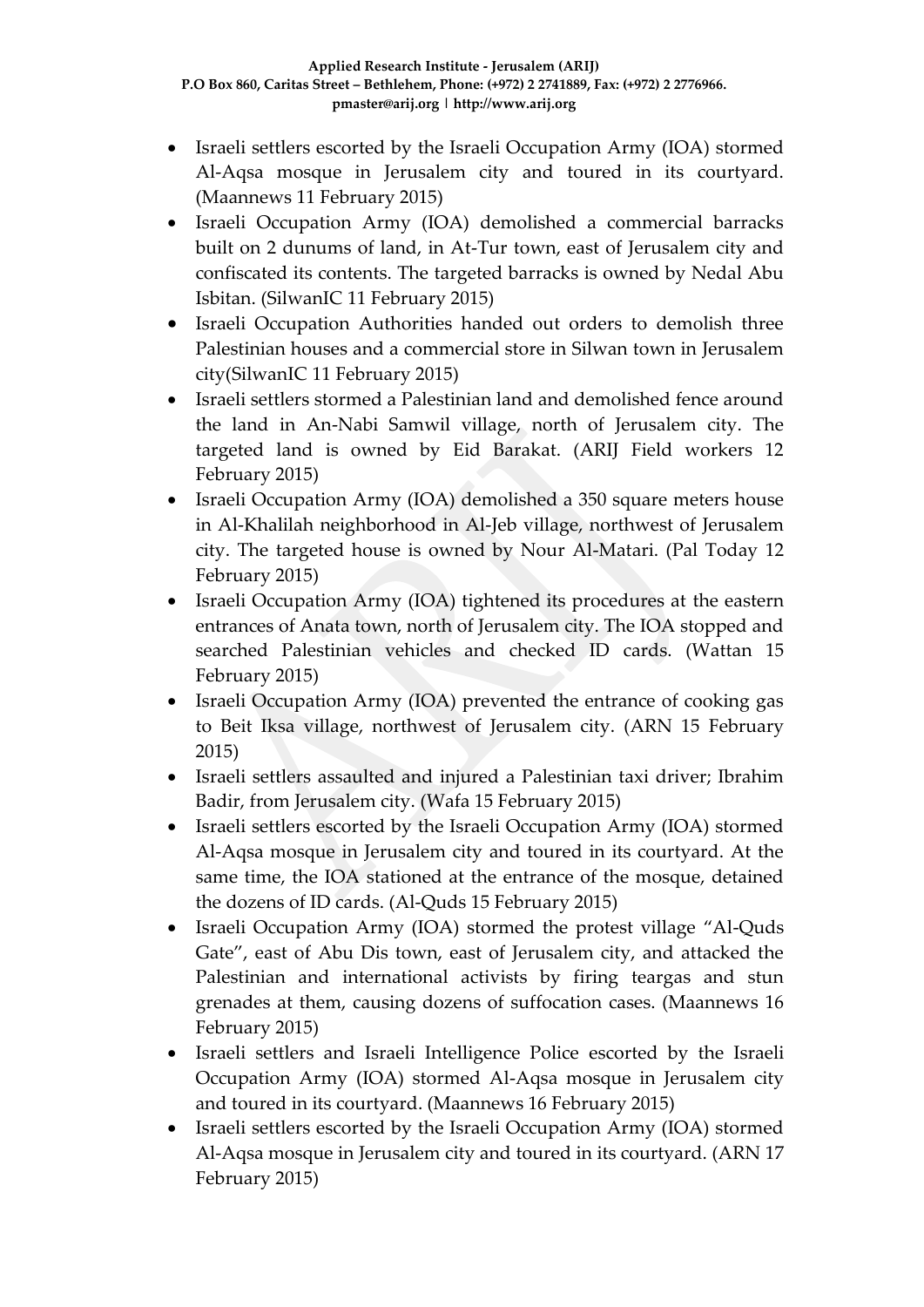- *For the eight time, the Israeli settlers and the Israeli Occupation Army (IOA) demolished the protest village "Al-Quds Gate", east of Abu Dis town, east of Jerusalem city. (Al-Quds & Wafa 17 February 2015)*
- Israeli Occupation Army (IOA) demolished a fence surrounded a house in Olive Mount neighborhood in Jerusalem city. The targeted fence is owned by Mohammad Abu Al –Hawa. (ARN 17 February 2015)
- Israeli Occupation Authorities approved a solid waste landfill project on over 500 kilometers of land in occupied East Jerusalem. The district planning and construction committee approved that plan, number 13900, to build a landfill on over 546 dunums of land between the villages of al-Issawiya and Anata and over 13 of which will be used for a road network leading to the landfill. The landfill will be built in a valley in Wadi Qasim and Wadi Kabina, on the lands of al-Issawiya and Anata where solid waste will be buried under construction remains, before a public park is built over it, the plan says. The landfill will be built close to the E1 planned settlement compound which is planned to hold 4,000 settlement houses, and aims to unite East Jerusalem and Ma'ale Adumim settlement. Noted that about 30 Bedouin families have been living in that area for over 50 years, and their wishes were disregarded by the Israeli occupation. (Maannews 17 February 2015)
- Israeli settlers escorted by the Israeli Occupation Army (IOA) stormed Al-Aqsa mosque in Jerusalem city and toured in its courtyard. During the operation, the IOA assaulted a Palestinian girl while she was at the courtyard of the mosque. (Maannews 18 February 2015)
- Israeli settlers escorted by the Israeli Occupation Army (IOA) stormed Al-Aqsa mosque in Jerusalem city and toured in its courtyard. (Wafa 19 February 2015)
- Israeli settlers escorted by the Israeli Occupation Army (IOA) demonstrated at the neighborhoods of the old city of Jerusalem. The Israeli settlers performed Talmudic rituals. (Maannews 19 February 2015)
- Israeli Occupation Army (IOA) and undercover Israeli Army stormed Al-Issawiya town in Jerusalem city and fired teargas and stun grenades at Palestinians and houses. (Wattan 21 February 2015)
- Clashes erupted between Palestinians and the Israeli Occupation Army (IOA) in Ein Al-Louza neighborhood in Silwan town in Jerusalem city. The IOA fired rubber bullets, teargas and stun grenades at Palestinians and houses. (SilwanIC 22 February 2015)
- Clashes erupted between Palestinians and the Israeli Occupation Army (IOA) in Al-Issawiya town in Jerusalem city. The IOA fired rubber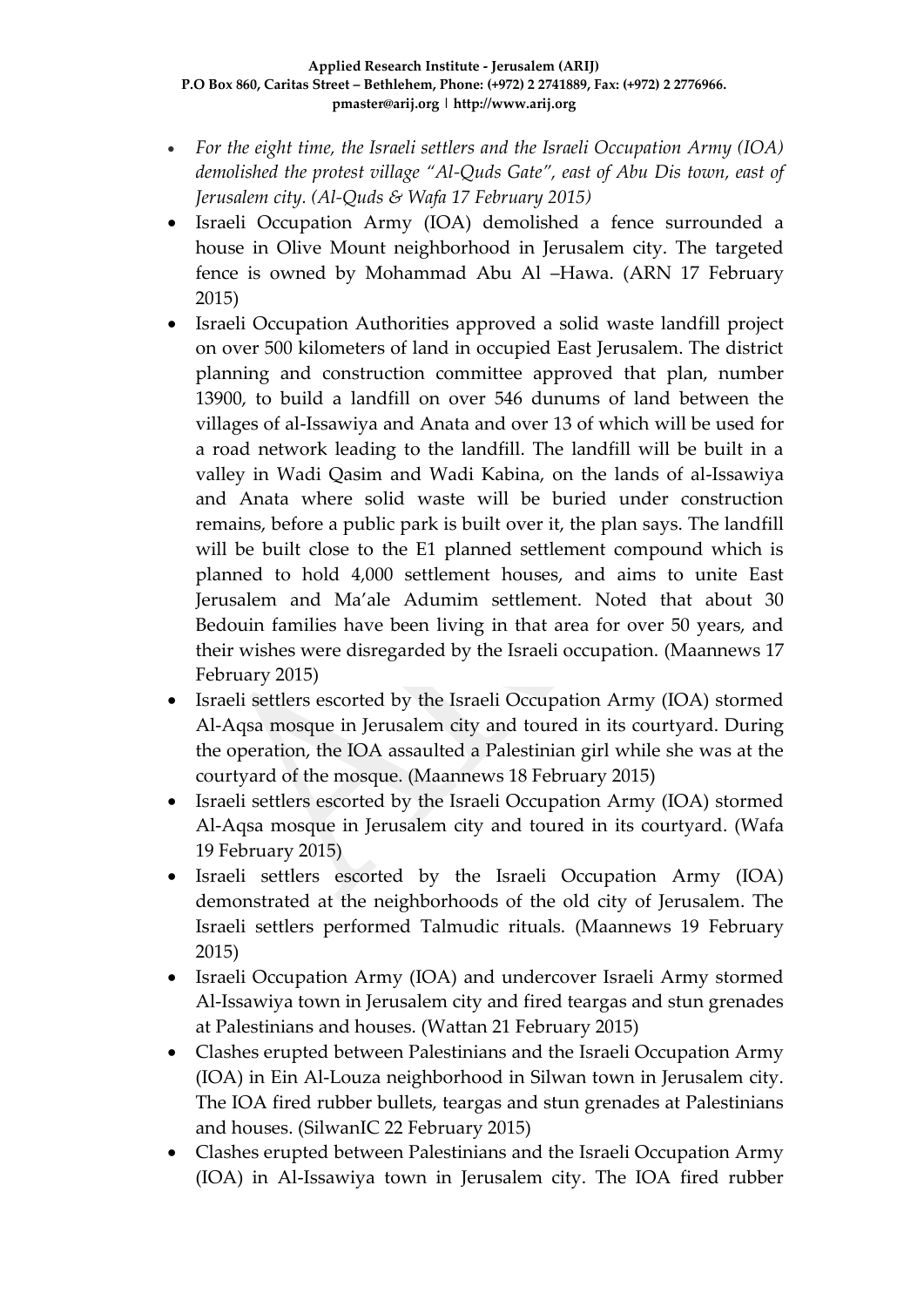bullets and teargas grenades at Palestinians. (SilwanIC 22 February 2015)

- Israeli settlers escorted by the Israeli Occupation Army (IOA) stormed Al-Aqsa mosque in Jerusalem city and toured in its courtyard. At the same time, the IOA prevented Palestinian children from entering the mosque. (Pal Info 22 February 2015)
- Israeli Occupation Army (IOA) stormed "Ad-Dar Moll" at Salah d-Diyn street in Jerusalem city. (Al-Quds 23 February 2015)
- Israeli Occupation Army (IOA) raided the Al-Quds gate protest camp for the ninth time in two weeks. dozens of Israeli military vehicles escorted by the bulldozers stormed the site and demolished the tents. The IOA seized all property found at the site following the demolition and activists were denied access to the area. (Maannews 23 February 2015)
- Jerusalem Municipality to build 7 public pools. In an effort to increase recreational and leisure activities in the capital's growing neighborhoods, the Jerusalem Municipality announced Sunday that it will build seven public swimming pools across the city. According to a statement, the pools will be built in East Talpiot, Pisgat Ze'ev, Ramot, the German Colony, Har Nof, Malha and Beit Hanina. The average price for each pool is over NIS 30 million, the municipality said. Noting that the capital does not enjoy the benefits of coastal cities, Jerusalem Mayor Nir Barkat, who spearheaded the initiative, said he hoped the additional pools would provide recreation for residents of all ages, and attract young families to the city. "This is another step we are taking to improve the quality of life of the residents of Jerusalem," said Barkat. It remains unclear when construction of the pools will be completed. [\(JPost](http://www.jpost.com/Breaking-News/Jerusalem-Municipality-to-build-7-public-pools-391812) 23 February 2015)
- Israeli settlers escorted by the Israeli Occupation Army (IOA) stormed Al-Aqsa mosque in Jerusalem city and toured in its courtyard. (NBPRS 24 February 2015)
- Al-Aqsa foundation for Al-Waqf and Heritage declared that the Israeli Municipality of Jerusalem working on a plan to build 6 hotels, with 1330 hotel rooms, at Al-Qasir Tall, in Jabal Al-Mukabbir town in Jerusalem city. The hotels will built on 75 dunums of land. Noted that few days ago, the Israeli Municipality of Jerusalem published tenders to construct 580 hotel rooms in the same aforementioned area. (Pal Info 24 February 2015)
- Israeli municipality of Jerusalem spotted lately 4 million shekels (about 1 million US dollars) to establish a "biblical" bather on a mountain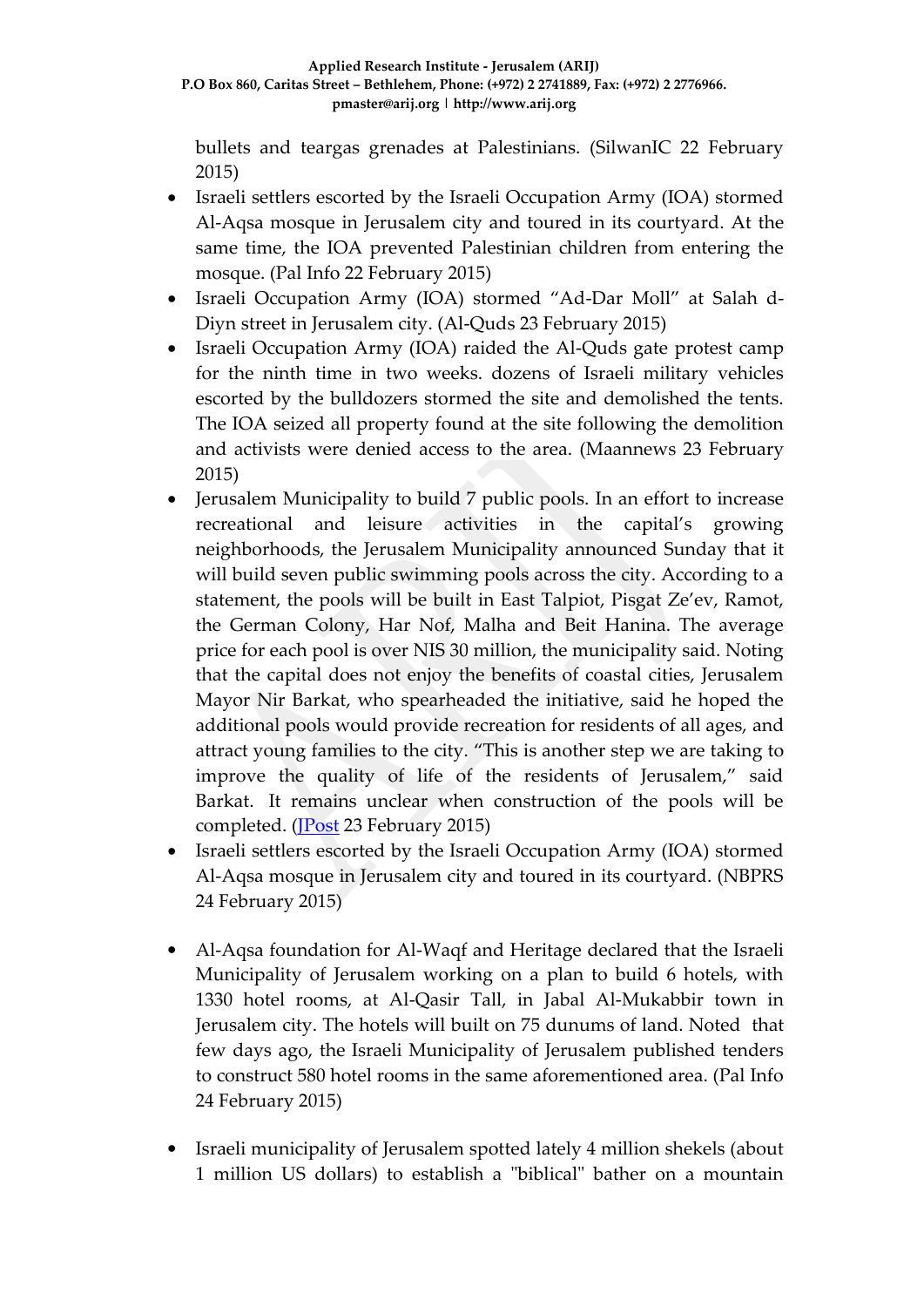stage, at the site of the outpost "Ma'ale Hsitim", established in the Jerusalem neighborhood of Ras al Amud, just off the Al-Aqsa mosque from the east and south, and will serve the "biblical" 105 Jewish family in the area, and a number of outposts nearby. Israeli press sources indicated that the municipality approved the unusual budget to finance the project, it serves the strengthening presence of settlers around the old city of Jerusalem. (Pal Info 24 February 2015)

- Israeli Occupation Army (IOA) fired teargas grenades at a Palestinian school in At-Tur/ Olive Mount neighborhood in Jerusalem city. As a result, dozens of Palestinians suffered gas inhalation. (RB2000 25 February 2015)
- Clashes erupted between Palestinians and the Israeli Occupation Army (IOA) in Al-Issawiya town in Jerusalem city. The IOA fired rubber bullets and teargas grenades at Palestinians and houses. During the clashes, the IOA arrested a Palestinian. (SilwanIC 25 February 2015)
- Israeli settlers escorted by the Israeli Occupation Army (IOA) stormed Al-Aqsa mosque in Jerusalem city and toured in its courtyard. (Al-Quds & Wafa 25 February 2015)
- Mariam Karem Dana (10 years) was injured after an Israeli settler hit her by his vehicle in Ein Al-Louza neighborhood in Silwan town in Jerusalem city. (Maannews 25 February 2015)
- Clashes erupted between Palestinians and the Israeli Occupation Army (IOA) in Ein Al-Louza neighborhood in Silwan town in Jerusalem city. The IOA fired rubber bullets, teargas and stun grenades at Palestinians and houses, causing dozens of suffocation cases, and the injury of a Palestinian. (Maannews 26 February 2015)
- Israeli Occupation Army (IOA) stormed and searched a number of Palestinian houses in Ash-Sheikh Jarrah neighborhood in Jerusalem city. (Maannews 26 February 2015)
- Israeli settlers torched a Palestinian church in Jerusalem city and wrote anti Palestinians and Christian slogans on the walls. (NBPRS 26 February 2015)
- Israeli settlers escorted by the Israeli Occupation Army (IOA) stormed Al-Aqsa mosque in Jerusalem city and toured in its courtyard. (Al-Quds 26 February 2015)
- Israeli civil administration employees demolished the "Jerusalem Gate" protest camp for the 10th time. Israeli forces raided the area, dismantled the camp, and seized equipment. the camp was most recently rebuilt Thursday evening, highlighting that activists continued their protest in the street across from the camp after it was demolished. The camp was built in protest against an Israeli plan to build Jewish-only settlements in the E1 corridor east of Jerusalem on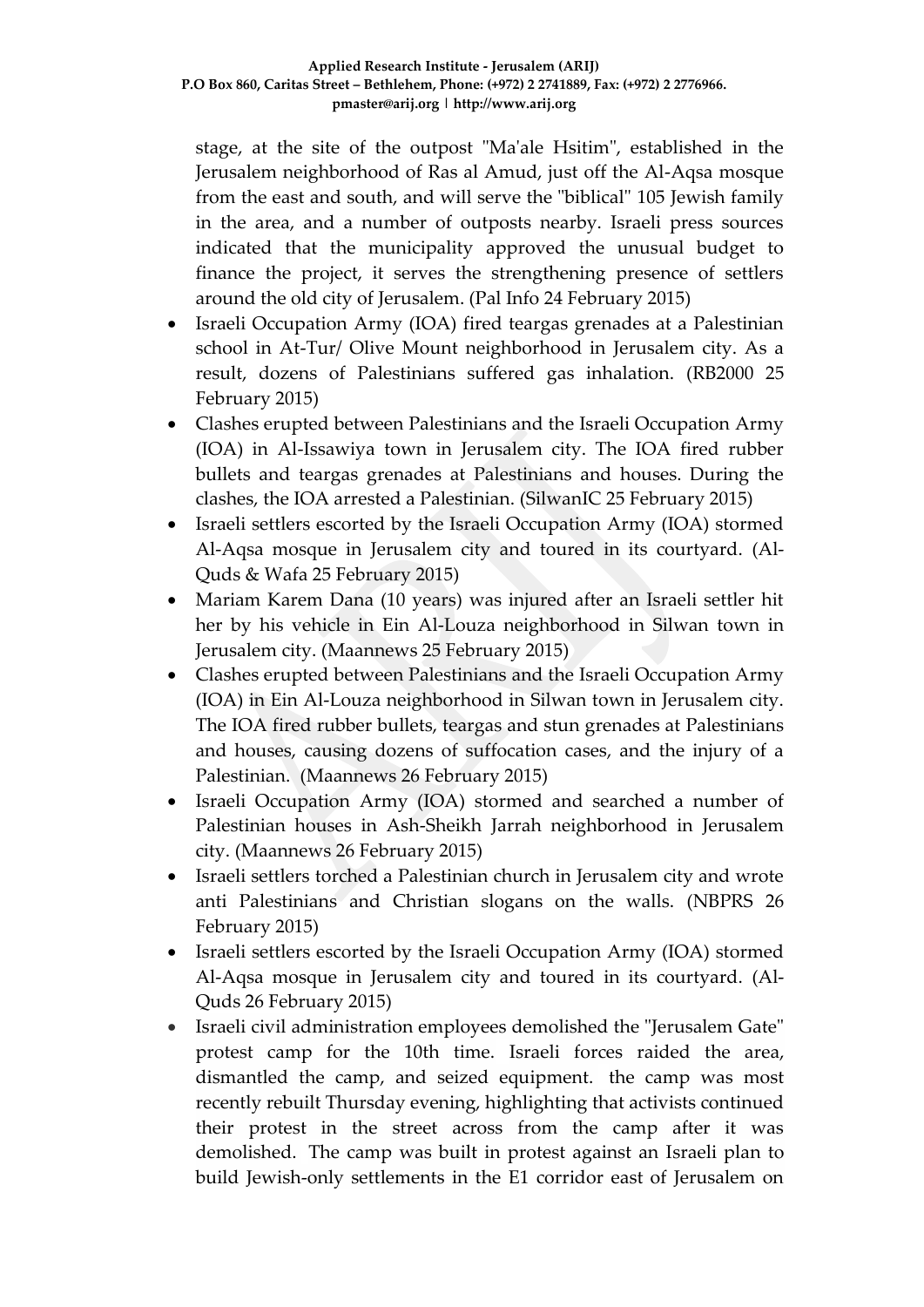the way to Jericho where Palestinian Bedouins have been living for decades. (Maannews 27 February 2015)

- Israeli settlers torched a part of a Christian school in the old city of Jerusalem, and wrote anti-Christian slogans on the walls of the school. (SilwanIC 27 February 2015)
- Israeli Occupation Army (IOA) and Israeli Civil Administration stormed Khallet Ar-Raheb area, in Abu Dis town, east of Jerusalem city and handed out military orders to demolish 14 residential barracks. The IOA claimed that the barracks were built on land classified by the Israeli Authorities as "State land". (Maannews 27 February 2015)

## **Hebron**

- Clashes erupted between Palestinians and the Israeli Occupation Army (IOA) At Ad-Dhaher area near Karmi Zur settlement in Beit Ummer town, north of Hebron city. The IOA fired rubber bullets, teargas and stun grenades at Palestinians and houses, causing dozens of suffocation cases. (Maannews 1 February 2015)
- Raid Jehad Abu Irmilah (28 years) was injured after an Israeli settler hit him by his vehicle near the Ibrahimi mosque in the old city of Hebron. Note that Mr. Abu Irmilah is a Palestinian journalist. (Maannews 1 February 2015)
- Israeli Occupation Army (IOA) and Israeli Civil Administration invaded Al-Qarn area, southeast of Beit Ummer town, north of Hebron city, and handed out military orders to the stop the construction in two under construction houses (500 and 600 square meters). The targeted houses are owned by: Mustafah Eid Mohammad Anhum and Aref Mahmoud Salem Anhum. During the operation, the IOA confiscated an agricultural tractor owned by Ghazi Fawzi Zidan Abu Ayash. The IOA also, closed with cement blocks two subentrances in the town. (Maannews 1 February 2015)
- Clashes erupted between Palestinians and the Israeli Occupation Army (IOA) at Jabal Johar area and in Ar-Rajabi neighborhood in Hebron city. The IOA fired teargas grenades at Palestinians, causing dozens of suffocation cases.(Wafa 2 February 2015)
- Israeli Occupation Army (IOA) prevented Palestinians from working in their land in Khallit Al-Katla area, near Karmi Zur settlement in Beit Ummer town, north of Hebron city. (Maannews 2 February 2015)
- An Israeli settler hit by his vehicle a number of sheep in Al-Karma village, south of Hebron city. As a result, 12 sheep were killed. The sheep owned by Mohammad Abu Shekha. (Wafa 2 February 2015)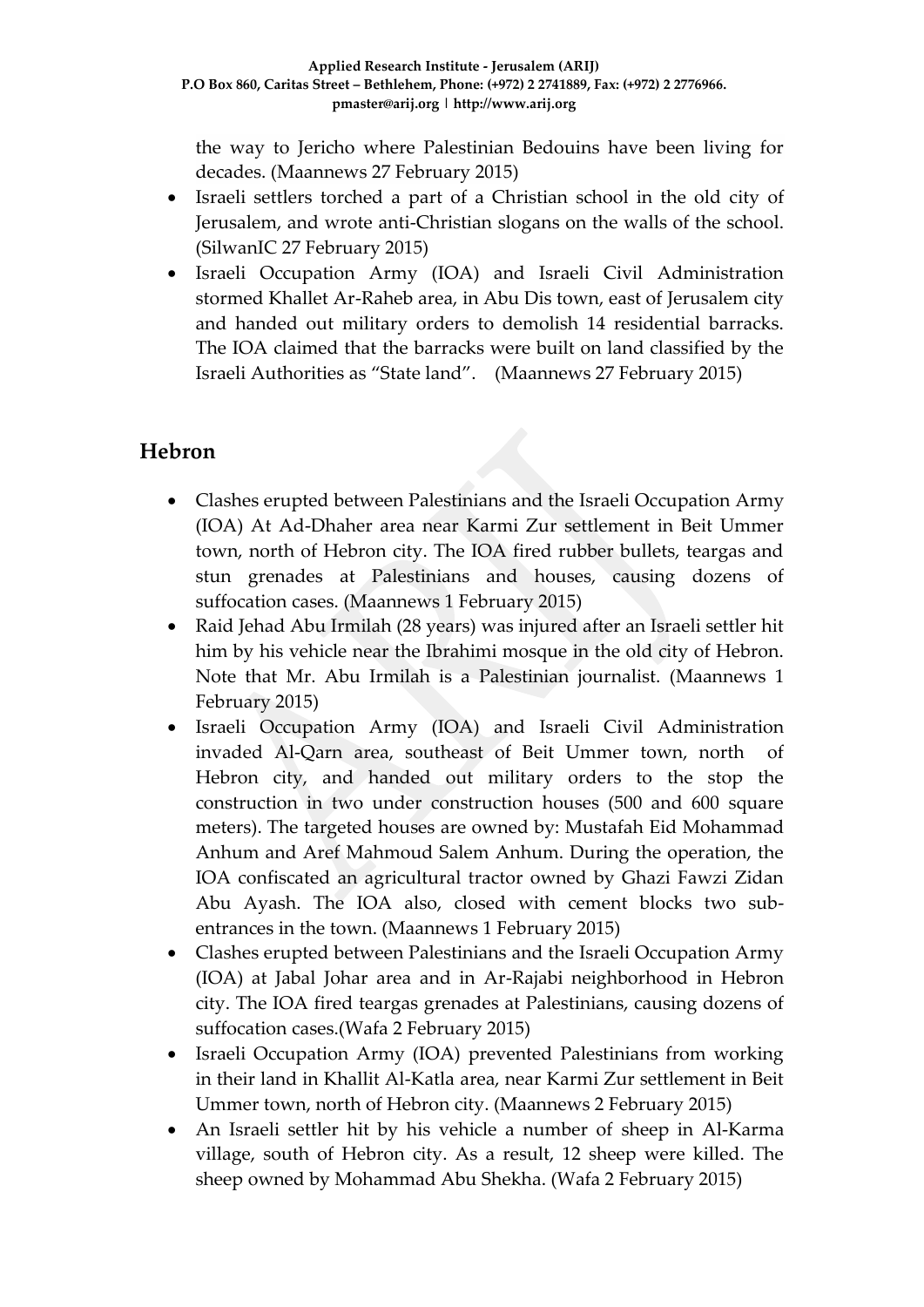- Israeli Occupation Army (IOA) and bulldozers along with the Israeli Civil Administration stormed Al-Majaz and Al-Fakhit areas at the eastern part of Yatta town south of Hebron city, and razed 800 dunums of agricultural land. The targeted land is owned by Abu 'Aram family. (RB2000 2 February 2015)
- Israeli Occupation Army (IOA) erected military checkpoints at the entrances of Sair and Halhul towns in Hebron governorate. The IOA stopped and searched Palestinian vehicles and checked ID cards. (Wafa 2 February 2015)
- Clashes erupted between Palestinians and the Israeli Occupation Army (IOA) in Beit Ummer town, north of Hebron city. The IOA fired rubber bullets, teargas and stun grenades at Palestinians, causing dozens of suffocation cases and the injury of a Palestinian. (Wattan 3 February 2015)
- Israeli Occupation Army (IOA) stormed and searched a number of commercial structures in Idhna town, west of Hebron city. (Pal Info 3 February 2015)
- Israeli settlers escorted by the Israeli Occupation Army (IOA) attacked a number of Palestinian activists during an agricultural event in Tal Al-Ramuida neighborhood in Hebron city. (Wafa 3 February 2015)
- Israeli Occupation Army (IOA) confiscated an agricultural tractor from As- Samu town, south of Hebron city. The targeted tractor is owned by Shahda Abu Awad. (Wattan 4 February 2015)
- Israeli Occupation Army (IOA) stormed and searched dozens of Palestinian houses in Al-Karmel village, east of Yatta town, south of Hebron city. (Wattan 4 February 2015)
- Israeli Occupation Army (IOA) demolished two commercial structures in Idhna town, west of Hebron city. The targeted structures are owned by: Mohammad Ibrahim Azghir and Hussam Ash-Sha'rawi. (Wattan 4 February 2015)
- Israeli settlers escorted by the Israeli Occupation Army (IOA) invaded a land in Bani Na'im village, east of Hebron city. (Maannews 5 February 2015)
- Hamza Al-Haymoni (5 years) was injured after an Israeli settler hit him by his vehicles while he was at the entrance of Beit Kahil village, northwest of Hebron city. (Maannews 5 February 2015)
- Jamel Al –Ja'bari (5 yeras) was injured after an Israeli settlers hit him by his vehicle at the southern part of Hebron city. (Maannews 5 February 2015)
- Israeli Occupation bulldozers razed Palestinian land around Kharsine settlement in Hebron city, to construct new 15 housing units. (Pal Info 5 February 2015)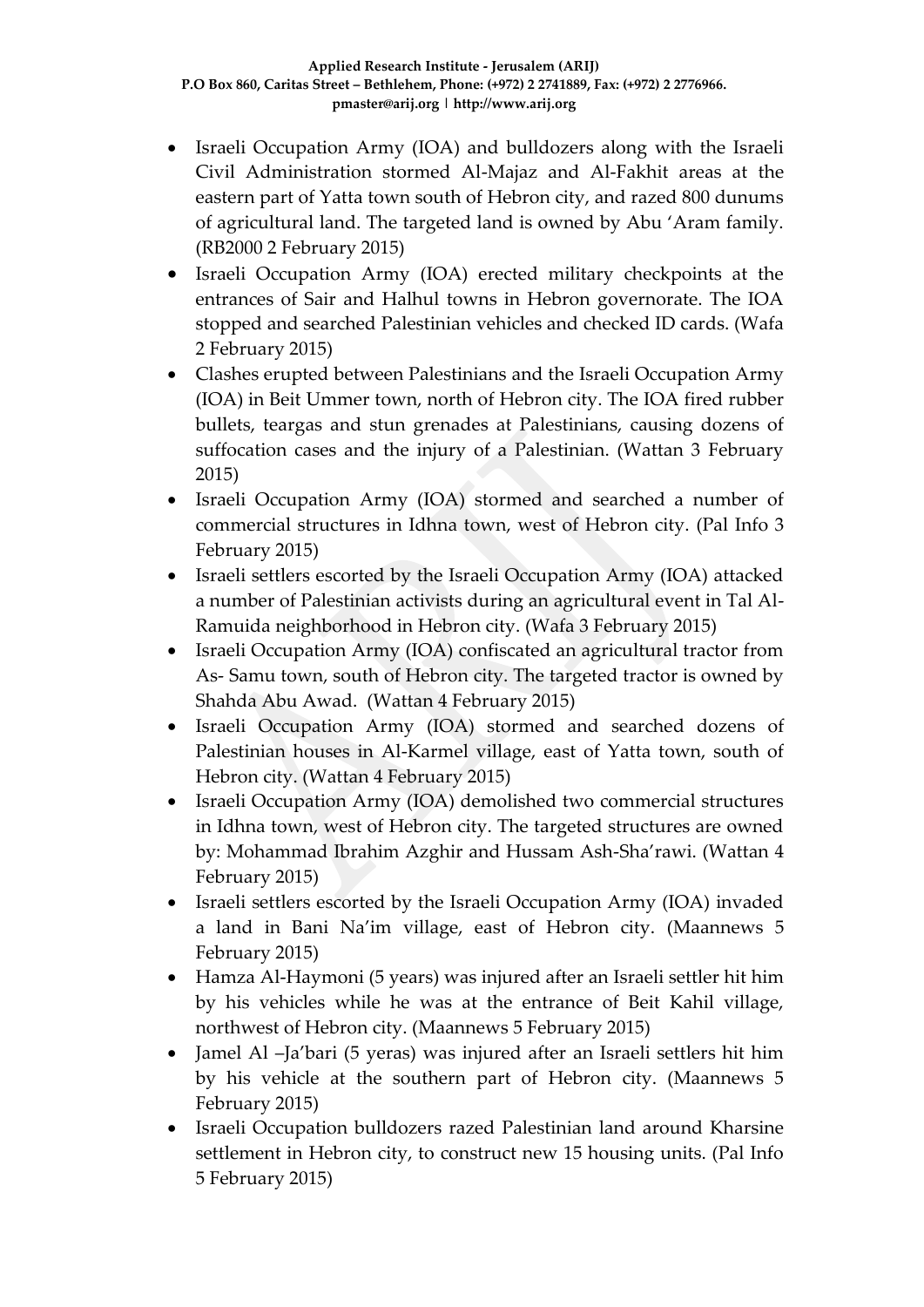- A 20 years old Palestinian was injured after the Israeli Occupation Army (IOA) opened fire at him while he was near Kiryat Arba settlement in Hebron governorate. (Al-Quds 6 February 2015)
- Two Palestinians were injured and dozens suffered gas inhalation during clashes that erupted between Palestinians and the Israeli Occupation Army (IOA) in Beit Ummer town, north of Hebron city. The IOA fired metal bullets, teargas and stun grenades at Palestinians. (Wafa 6 February 2015)
- Israeli settlers living in Karme Zur settlement opened fire at a group of Palestinian activists while they were working in land near the settlement. (Al-Quds 6 February 2015)
- Israeli Occupation Army (IOA) stormed and toured in several areas in Idhna town, west of Hebron city. The IOA erected military checkpoints around the town, stopped and searched Palestinian vehicles and checked ID cards. (Pal Info 7 February 2015)
- Israeli Occupation Army (IOA) erected sudden checkpoints at the entrances of Al-Fawar and Al-Arroub refugee camps in Hebron governorate. The IOA stopped and searched Palestinian vehicles and checked ID cards. (Pal Info 7 February 2015)
- Israeli Occupation Army (IOA) erected sudden checkpoints at the entrances of Sair and Halhul towns in Hebron governorate. The IOA stopped and searched Palestinian vehicles and checked ID cards. (Raya 9 February 2015)
- Israeli Occupation Authorities prevented the restoration work in Al-Baraka mosque in the old city of Hebron. (Wafa 10 February 2015)
- Israeli Occupation Army (IOA) invaded and searched a Palestinian house in Hebron city and confiscated NIS 50 thousand. The targeted house owned by Abu 'Ayesha family. (Maannews 10 February 2015)
- Israeli Occupation Army (IOA) issued a military order to evacuate 30 dunums of Palestinian land in Qanan Nayas area in Ash-Shuyukh village, north of Hebron city. The targeted land is owned by: Al-Ayada, Al-Warasnih, Al-Haliqa and Is'afeen families. (Pal Info 10 February 2015)
- Israeli Occupation Army (IOA) handed out military orders to evacuate and stop the construction in 25 structures on Idqiq area (Masafer Yatta), east of Yatta town, south of Hebron city. (Pal Info 10 February 2015)
- Israeli Occupation Army (IOA) stormed and searched a Palestinian house in Al-Fawar refugee camp, south of Hebron city. The targeted house is owned by Amjad An-Najar. (Al-Quds 11 February 2015)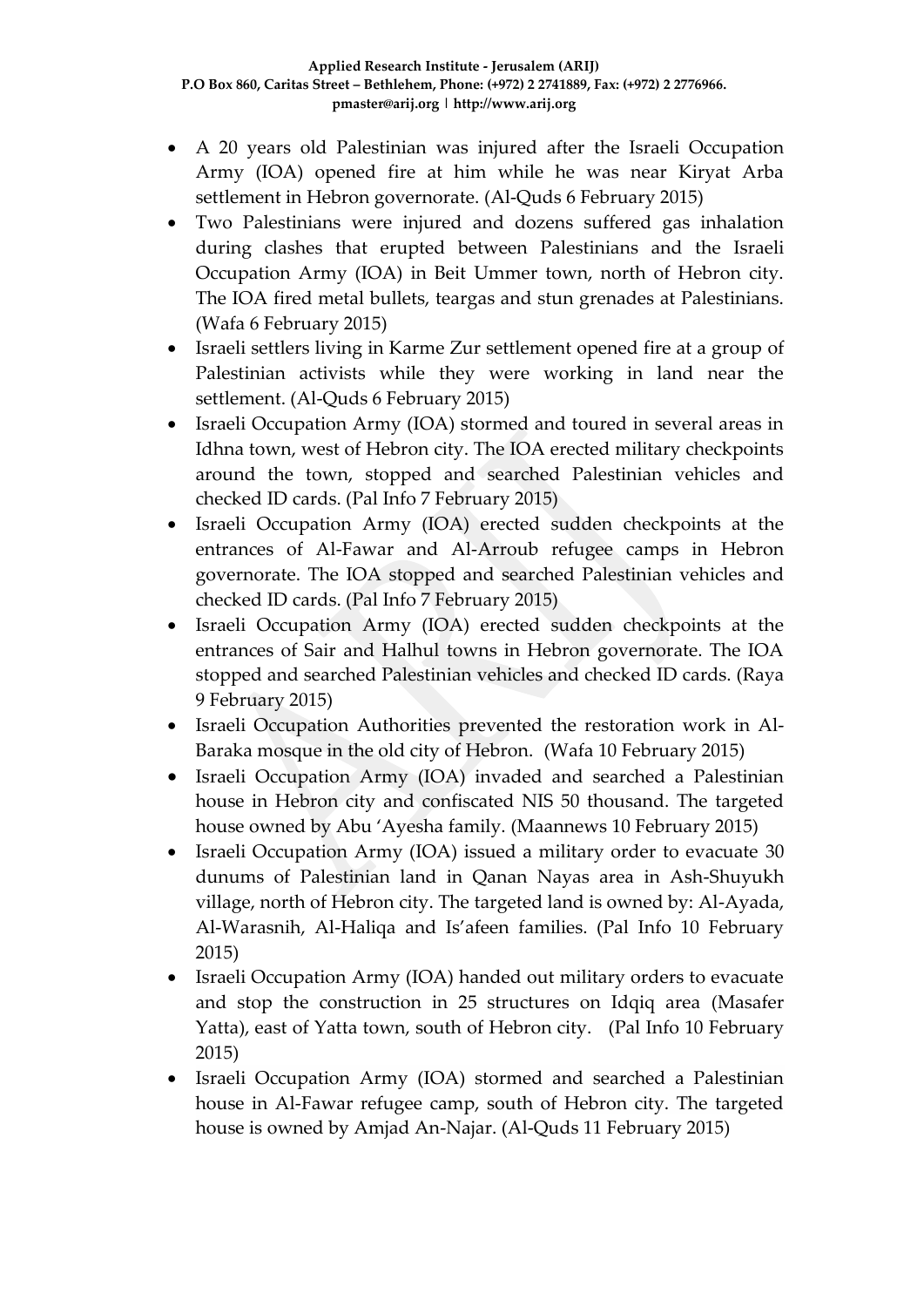- Israeli Civil Administration handed out two military orders to evacuate 8 dunusm of Palestinian land in Ash Shuyyukh village, north of Hebron city. (ARIJ Field workers 11 February 2015)
- The so-called "Jewish neighborhood organization in Hebron" opened a new information center ( 30 square meters) near the Ibrahimi mosque in the old city of Hebron. (Wafa 12 February 2015)
- Israeli Occupation Army (IOA) erected a military checkpoint at the entrance of Beit Ummer town, north of Hebron city. The IOA detained Palestinians and checked their ID cards. (Wattan 15 February 2015)
- Israeli Occupation Army (IOA) erected sudden checkpoints at the entrances of Sair and Halhul towns in Hebron governorate. The IOA stopped and searched Palestinian vehicles and checked their ID cards. (Raya 16 February 2015)
- Israeli Occupation Army (IOA) stormed and toured in the central areas of Hebron city. (Pal Info 17 February 2015)
- Israeli Occupation Army (IOA) confiscated a tractor and a truck used for collocation solid waste in Yatta town, south of Hebron city, The targeted tractor and truck owned by the Municipality of Yatta. (Maannews 17 February 2015)
- Israeli Occupation Army (IOA) prevented Palestinian farmers from reaching their land in Khirbet Lasifer neat Imnizel village, south of Yatta town, south of Hebron city. (NBPRS 18 February 2015)
- Israeli settlers living in Asfar settlement uprooted 550 olive trees from Al-Za'faran area in Ash-Shuyukh village, north of Hebron city. The targeted trees are owned by: Abed Al-Qadir Abu Shanab Al-'abayda and his sons, and Musa Abu Shanab Al-Abayda. (Maannews 18 February 2015)
- Dozens of Palestinians suffered gas inhalation after the Israeli Occupation Army (IOA) raided a non-violent protest demand to open Ash-Shuhada street in Hebron city. The IOA fired rubber bullets, teargas and stun grenades at participants. (Al-Ayyam & Wafa 20 February 2015)
- Israeli settlers living in Susiya settlement and Avigal outpost assaulted and injured Jubrail Mohammad Ahmed Nu'man (55 years) at Qawawis area, southeast of Yatta town, south of Hebron city. (NBPRS 20 February 2015)
- Israeli settlers living in Sursiya and Metzipe Ya'ir settlements uprooted more than 30 olive trees from Um Al-'Araees area, near Yatta town, south of Hebron city. The targeted trees are owned by Abed Rabo family. (Wafa 20 February 2015)
- Israeli settlers living in Ramat Yesha settlement assaulted and injured Salah Imad Abu Shamsiya (10 years) while he was playing with the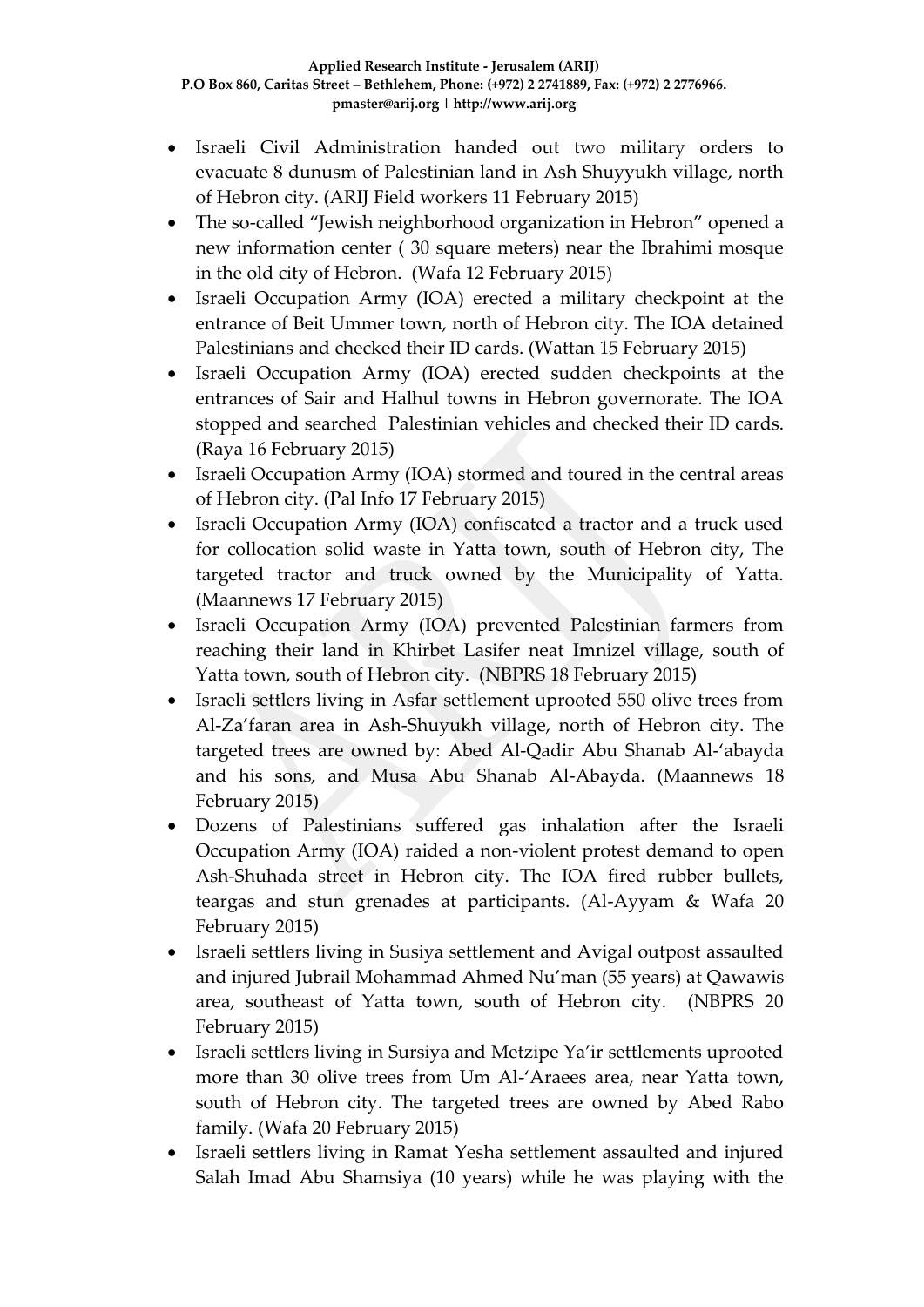snow at Tal-Ar-Rumida neighborhood in the central of Hebron city. (Al-Quds & Wafa 21 February 2015)

- Israeli Occupation Army (IOA) erected a military checkpoint at the entrance of Hebron city. The IOA stopped and searched Palestinian vehicles and checked ID cards. (Pal Info 22 February 2015)
- Israeli Occupation Army (IOA) detained two trucks to transport waste while they were at Yatta landfill in Yatta town, south of Hebron city. The targeted trucks are owned by the municipality of Yatta. (Wafa 24 February 2015)
- Israeli Occupation Army (IOA) invaded and searched a Palestinian house in Halhul town, north of Hebron city. The targeted house is owned by Ali Zama'rah. (RB2000 24 February 2015)
- Hassan Abed Ar-Rahman Badran (21 years) from Idhan town, west of Hebron city, was injured after an Israeli settler hit him by his vehicle while he was near the Israeli segregation wall at Al Burj area, southwest of Hebron city. (RB2000 24 February 2015)
- Israeli Occupation bulldozers demolished a 170 square meters an under construction house in Al-'Ardieesa area in Sair town, northeast of Hebron city. The targeted house is owned by: Nasser Musa Shakir Jaradat. (RB2000 24 February 2015)
- Israeli Occupation bulldozers razed tens dunums of Palestinian land in Khirbet Zanuta near Shim'a settlement, south of Hebron governorate. (Wafa 24 February 2015)
- Clashes erupted between Palestinians and the Israeli Occupation Army (IOA) in Al-Arroub refugee camp, north of Hebron city. The IOA fired rubber bullets, teargas and stun grenades at Palestinians, causing dozens of suffocation cases. (Pal Info 25 February 2015)
- Israeli Occupation Army (IOA) attacked Palestinian shepherds while they were in Khirebt Tuba, east of At-Tawani village, east of Yatta town in Hebron governorate. (ARN 25 February 2015)
- Israeli Occupation Army (IOA) invaded Al-Majaz School in Masafer Yatta area, east of Yatta town, south of Hebron city, took photos for the school and forced the students and the teachers to leave it. (Wafa 25 February 2015)
- Israeli Occupation Army (IOA) assaulted a group of Palestinian children (18 Palestinians) while they were attending an event demand to reopen Ash-Shuhada street in Hebron city. (PNN 25 February 2015)
- Israeli settlers escorted by the Israeli Occupation Army (IOA) attacked Palestinians and their properties in the old city of Hebron city and near Al-Ibrahimi mosque, and tried to hit by their vehicles a group of Palestinian students. The IOA also, attacked two Palestinian centers in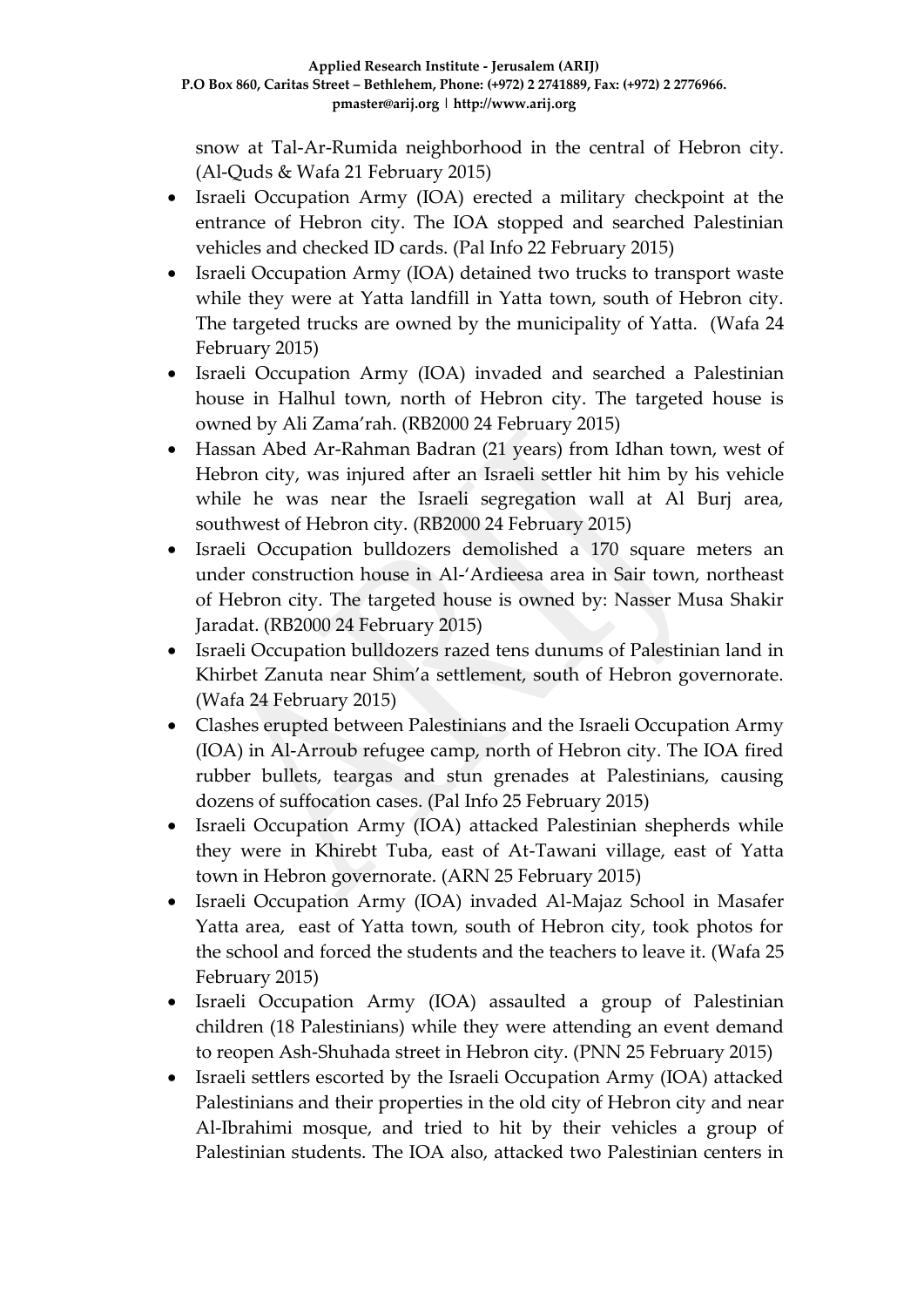the city and allowed the Israeli settlers to hurl stones at the sites. (Safa 25 February 2015)

- Israeli settlers living in Beit Hadasa settlement uprooted 100 olive seedlings from Tal Ar-Rumida neighborhood in Hebron city. (PNN 26 February 2015)
- Israeli Occupation Army (IOA) handed out military orders to demolish Al-Majaz school and two residential tents in Khirbet Al-Majaz southeast of Yatta town, south of Hebron city. The targeted tents are owned by Omar and Yaser Ali Khalil Nu'man Abu 'aram. (RB2000 26 February 2015)
- Israeli Occupation Army (IOA) stormed Al-'Aseda area in Beit Ummer town, north of Hebron city, and fired rubber bullets and teargas grenades at Palestinians, causing dozens of suffocation cases and the injury of two people. (Wattan 27 February 2015)
- Three Palestinians were injured and dozens suffered gas inhalation after the Israeli Occupation Army (IOA) attacked a non-violent protest demanded to re-open Ash-Shuhada' street in Hebron city. The IOA fired live and rubber bullets and teargas grenades. During the operation, the IOA arrested three Palestinians. (Al-Quds 27 February 2015)
- Israeli Occupation Army (IOA) erected military checkpoints at the entrance of Sair and Halhul towns in Hebron governorate. The IOA stopped and searched Palestinian vehicles and checked ID cards. (Al-Quds 28 February 2015)

## **Qalqilyah**

- Israeli Occupation Army (IOA) attacked the weekly non-violent protest against the segregation wall and settlements in Kafr Qaddum village, east of Qalqiliya city. The IOA fired teargas and stun grenades at participants and houses, causing dozens of suffocation cases. During the operation, the IOA attacked crews of Palestinian journalists. (Al-Quds 6 February 2015)
- Israeli Occupation Army (IOA) attacked the weekly non-violent protest against the segregation wall and settlements in Kafr Qaddum village, east of Qalqiliya city. The IOA fired rubber bullets, teargas and stun grenades at participants and houses, causing dozens of suffocation cases and the injury of a Palestinian. Also, a Palestinian house owned by Jamel Hilmi Shatawi was damaged after the IOA targeted it with teargas grenades. (Al-Quds & Wafa 13 February 2015)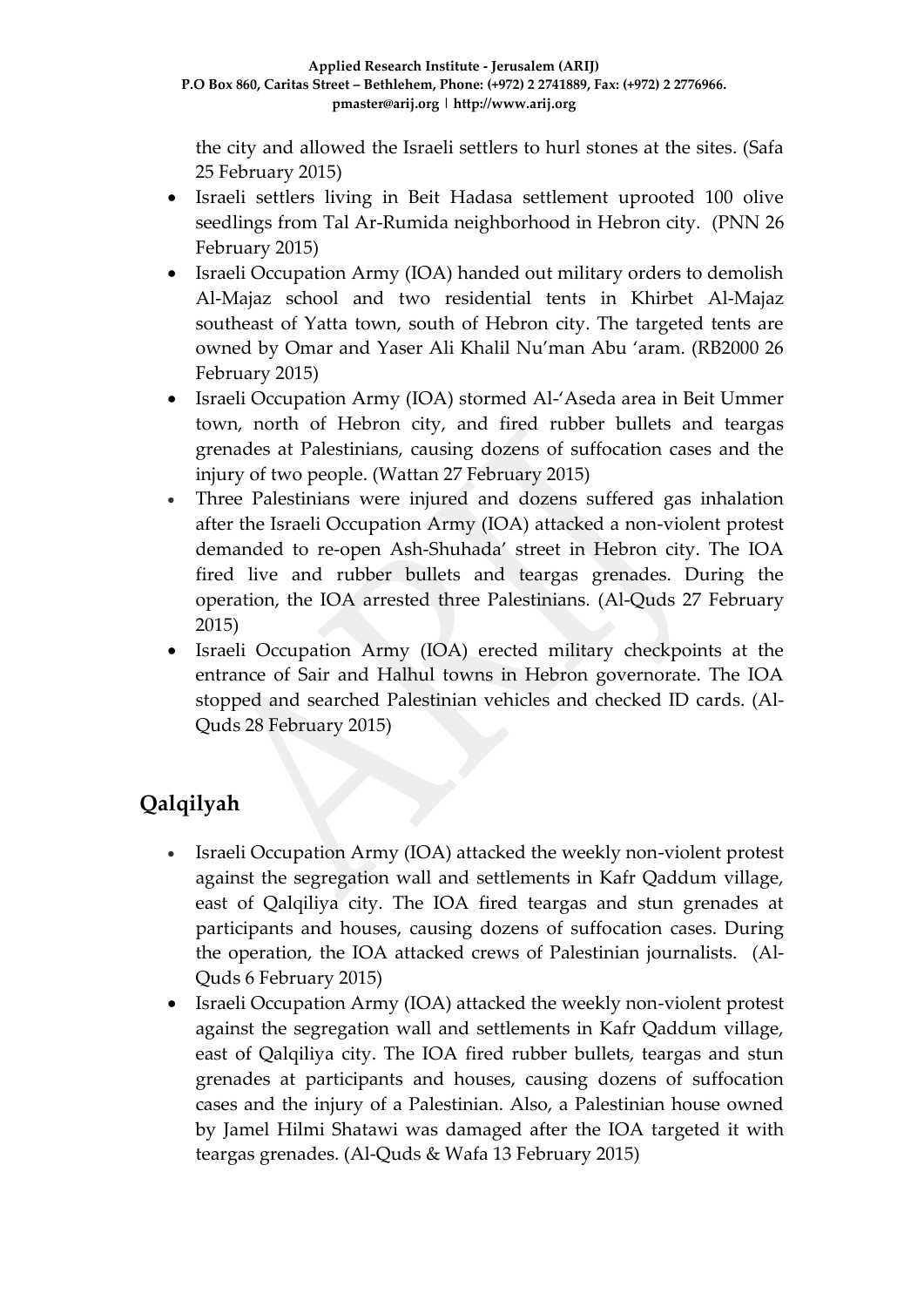- Israeli Occupation Army (IOA) attacked a non-violent protest at the eastern entrance of Azzun village, east of Qalqiliya city. The IOA fired metal bullets, teargas and stun grenades at Palestinians, causing dozens of suffocation cases and the injury of Imad Suliman Al-Khawli (20 years). (Maannews 14 February 2015)
- Five Palestinians were injured and dozens suffered gas inhalation after the Israeli Occupation Army (IOA) attacked the weekly non-violent protest against the segregation wall and settlements in Kafr Qaddum village, east of Qalqiliya city. The IOA fired rubber bullets, teargas and stun grenades at participants. (Al-Ayyam 20 February 2015)
- Israeli Occupation Army (IOA) attacked a non-violent protest demand to open the eastern entrance of Azzun village, east of Qalqiliya city. The IOA fired teargas grenades at participants, causing dozens of suffocation cases. (Maannews 26 February 2015)
- Israeli Occupation Army (IOA) attacked the weekly non-violent protest against the segregation wall and settlements in Kafr Qaddum village, east of Qalqiliya city. The IOA fired teargas and stun grenades at Palestinians, causing dozens of suffocation cases and the injury of Abed Al-Rahman Qawsini. (Al-Quds 27 February 2015)

### **Tubas**

- Israeli Occupation Authorities issued a military order to evacuate 9 dunums of land planted with 300 trees in Tayasir village, northeast of Tubas city. The targeted land is owned by Anan Ahmed Ibrahim Daraghma. (NBPRS 16 February 2015)
- Israeli Occupation Army (IOA) uprooted 300 olive seedlings and demolished a fence surrounded a land in Tayasir village, northeast of Tubas city. The targeted trees owned by Adnan Daraghma. (Raya 17 February 2015)

### **Ramallah**

 Israeli Occupation Army (IOA) stormed Qalandiya refugee camp, south of Ramallah city. Clashes erupted between Palestinians and the IOA, where the IOA fired live bullets, teargas and stun grenades at Palestinians and fired missiles at houses, causing the injury of two people. During the operation, the IOA arrested four Palestinians. The arrestees were identified as: Asid Az-Zer, Jalal Abu Asba', Murad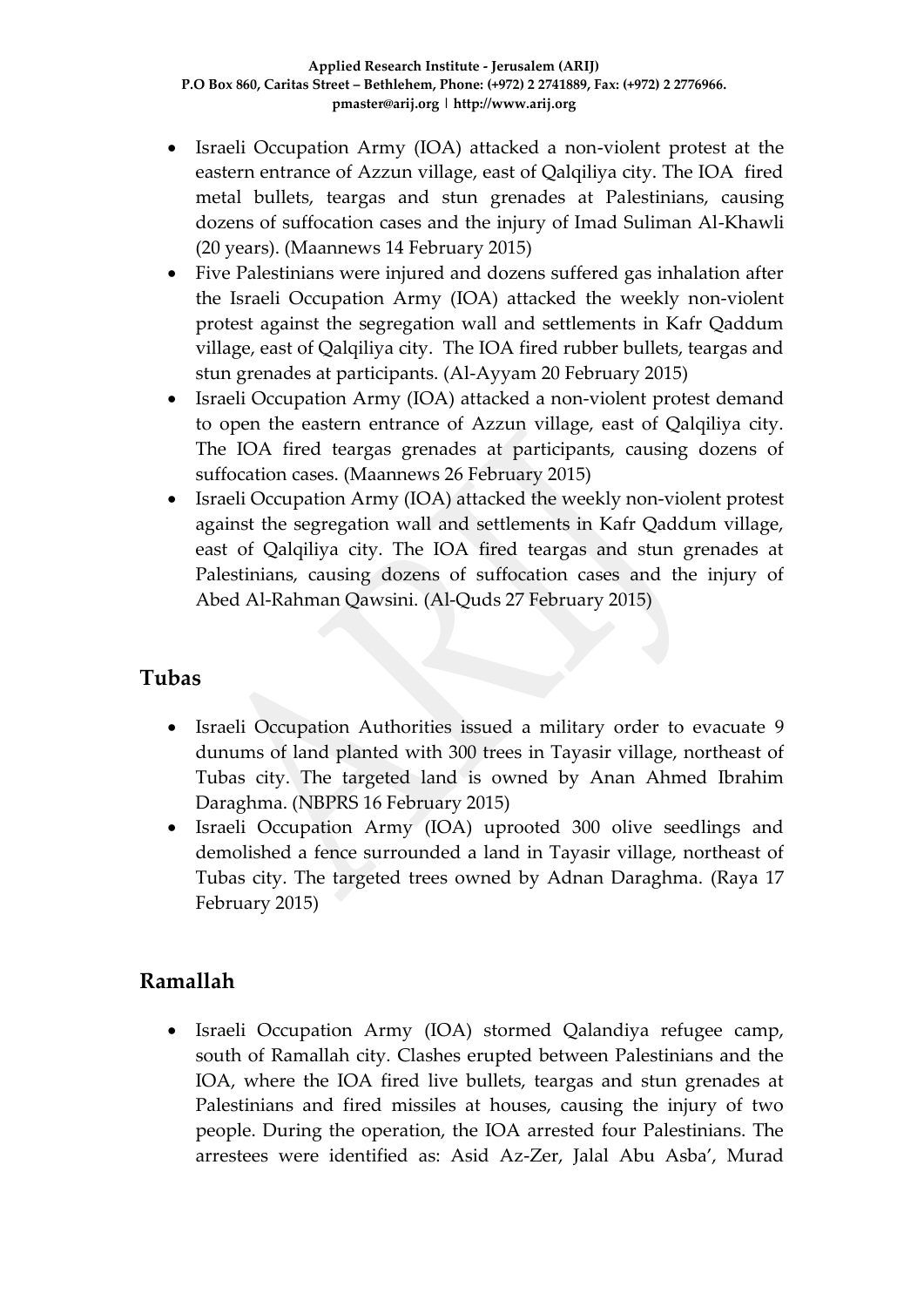Hamad, Ibrahim Manasrah and Mohammad Matar. (RB2000 & Wafa 2 February 2015)

- Israeli Occupation Army (IOA) handed out military orders to demolish three water wells in Silwad village, north of Ramallah city. The targeted wells are owned by: Nasser Issa, Yasser Salem and Basel At-Tawel. (NBPRS 4 February 2015)
- Clashes erupted between Palestinians and the Israeli Occupation Army (IOA) in An-Nabi Saleh village, northwest of Ramallah city. The IOA fired live bullets and stun grenades. (Al-Quds 5 February 2015)
- A 18 years old Palestinian was injured after the Israeli Occupation Army (IOA) opened fire at him while he was crossing the Israeli bypass road near Pisagot settlement in Ramallah governorate. (Al-Quds 6 February 2015)
- Israeli Occupation Army (IOA) raided the weekly non-violent protest against the segregation wall and settlements in Bilin village, northwest of Ramallah city. The IOA fired teargas and stun grenades, causing dozens of suffocation cases and the injury of a Palestinian. (Al-Quds 6 February 2015)
- Dozens of Palestinians suffered gas inhalation after the Israeli Occupation Army (IOA) attacked the weekly non-violent protest against the segregation wall and settlements in An-Nabi Saleh village, north of Ramallah city. The IOA fired teargas and stun grenades at Palestinians. (Al-Quds 6 February 2015)
- Israeli Occupation Army (IOA) stormed Beituniya town, south of Ramallah city and fired teargas and stun grenades at Palestinian houses. (Wafa 8 February 2015)
- Israeli Occupation Army (IOA) closed for few hours DCO military checkpoint, near Beit El settlement, north of Ramallah city. The IOA prevented Palestinians from crossing the checkpoint. (Safa 8 February 2015)
- Israeli Occupation Army (IOA) attacked the weekly non-violent protest against the Segregation wall and settlements in Nilin village, northwest of Ramallah city. The IOA fired teargas and stun grenades at participants, causing dozens of suffocation cases. (Wafa 13 February 2015)
- Dozens of Palestinians suffered gas inhalation after the Israeli Occupation Army (IOA) attacked the weekly non-violent protest against the Segregation wall and settlements in An-Nabi Saleh village, north of Ramallah city. The IOA fired teargas and stun grenades at Palestinians. (Al-Quds 13 February 2015)
- Israeli Occupation Army (IOA) raided the weekly non-violent protest against the Segregation wall and settlements in Bilin village, northwest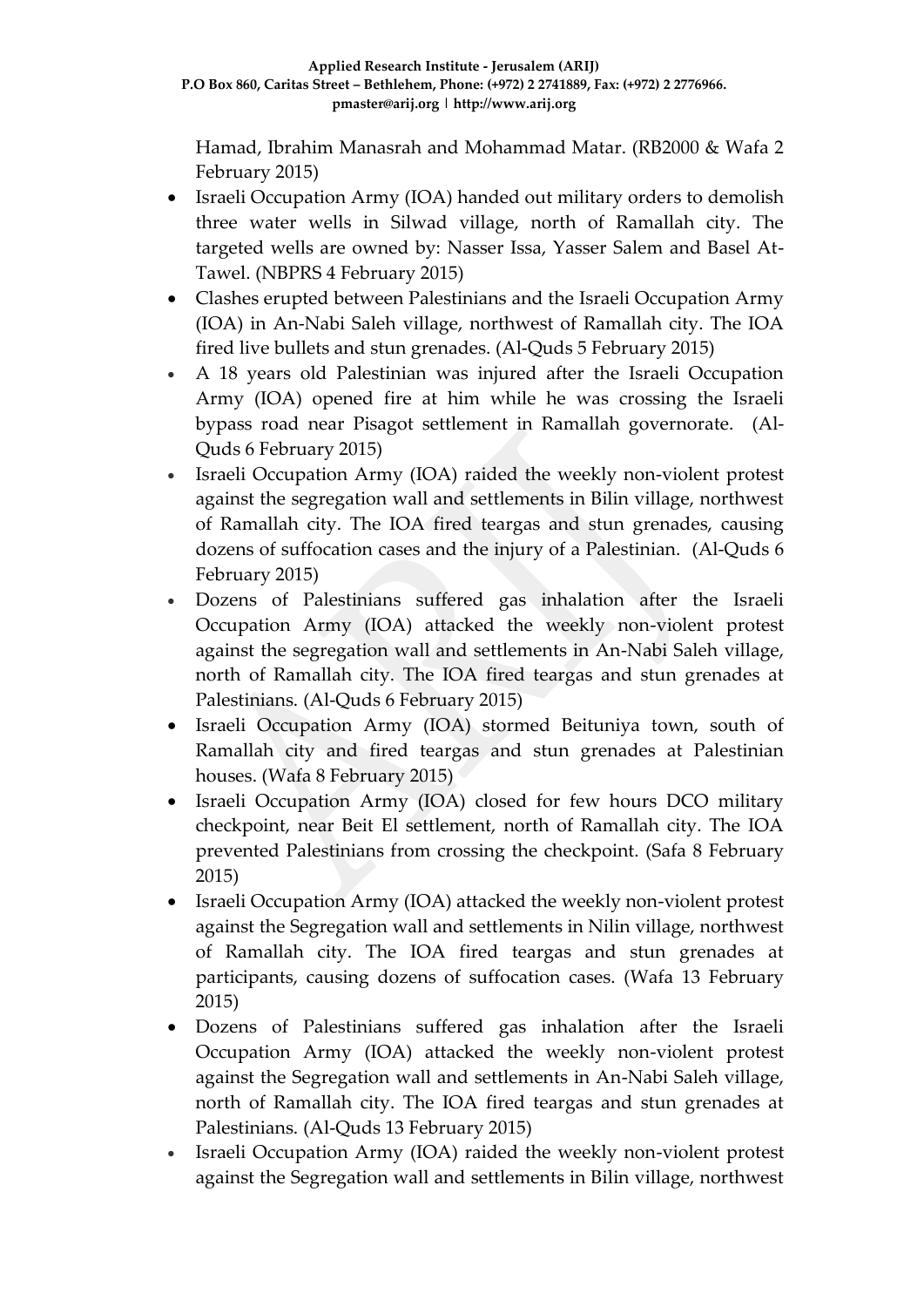of Ramallah city. The IOA fired teargas and stun grenades at participants, causing tens of suffocation cases. During the operation the IOA arrested Mohammad al Khateb and an international activist. The IOA transferred the arrestees to unknown location. (Al-Quds 13 February 2015)

- Clashes erupted between Palestinians and the Israeli Occupation Army (IOA) near Al-Jalazoun refugee camp, north of Ramallah city. The IOA fired live bullets and teargas grenades, causing dozens of suffocation cases and the injury of a Palestinian (Wattan 20 February 2015)
- Israeli Occupation Army (IOA) attacked the weekly non-violent protest against the segregation wall and settlements in Nilin village, northwest of Ramallah city. The IOA fired teargas and stun grenades at Palestinians, causing dozens of suffocation cases. (Wafa 20 February 2015)
- Israeli Occupation Army (IOA) attacked the weekly non-violent protest against the segregation wall and settlements in Bilin village, northwest of Ramallah city. The IOA fired teargas and stun grenades at participants, causing dozens of suffocation cases. (Al-Quds 20 February 2015)
- Israeli Occupation Army (IOA) erected a military checkpoint near Ein Siniya village, north of Ramallah city. The IOA prevented Palestinians from crossing the checkpoint. (Wafa 22 February 2015)
- Israeli Occupation Army (IOA) closed 'Atara military checkpoint, north of Ramallah city. The IOA prevented Palestinians from crossing the checkpoint. (Pal Info 22 February 2015)
- Israeli Occupation Army (IOA) closed Hallamish military checkpoint, near An-Nabi Saleh village, north of Ramallah city. (Wattan 22 February 2015)
- Israeli Occupation Army (IOA) closed 'Atara and Ein Sinya military checkpoints, north of Ramallah city. (Raya 26 February 2015)
- Two Palestinians were injured and dozens suffered gas inhalation during clashes that erupted between Palestinians and the Israeli Occupation Army (IOA) in Silwad town, north of Ramallah city. The IOA used rubber and live bullets and teargas grenades to attack Palestinians. (Wattan 27 February 2015)
- Israeli Occupation Army (IOA) attacked the weekly non-violent protest against the segregation wall and settlements in Bilin village, northwest of Ramallah city. The IOA fired rubber bullets, teargas and stun grenades at the participants, causing the seriously injury of Rami 'Alari, a Palestinian journalist. (Al-Quds & RB2000 27 February 2015)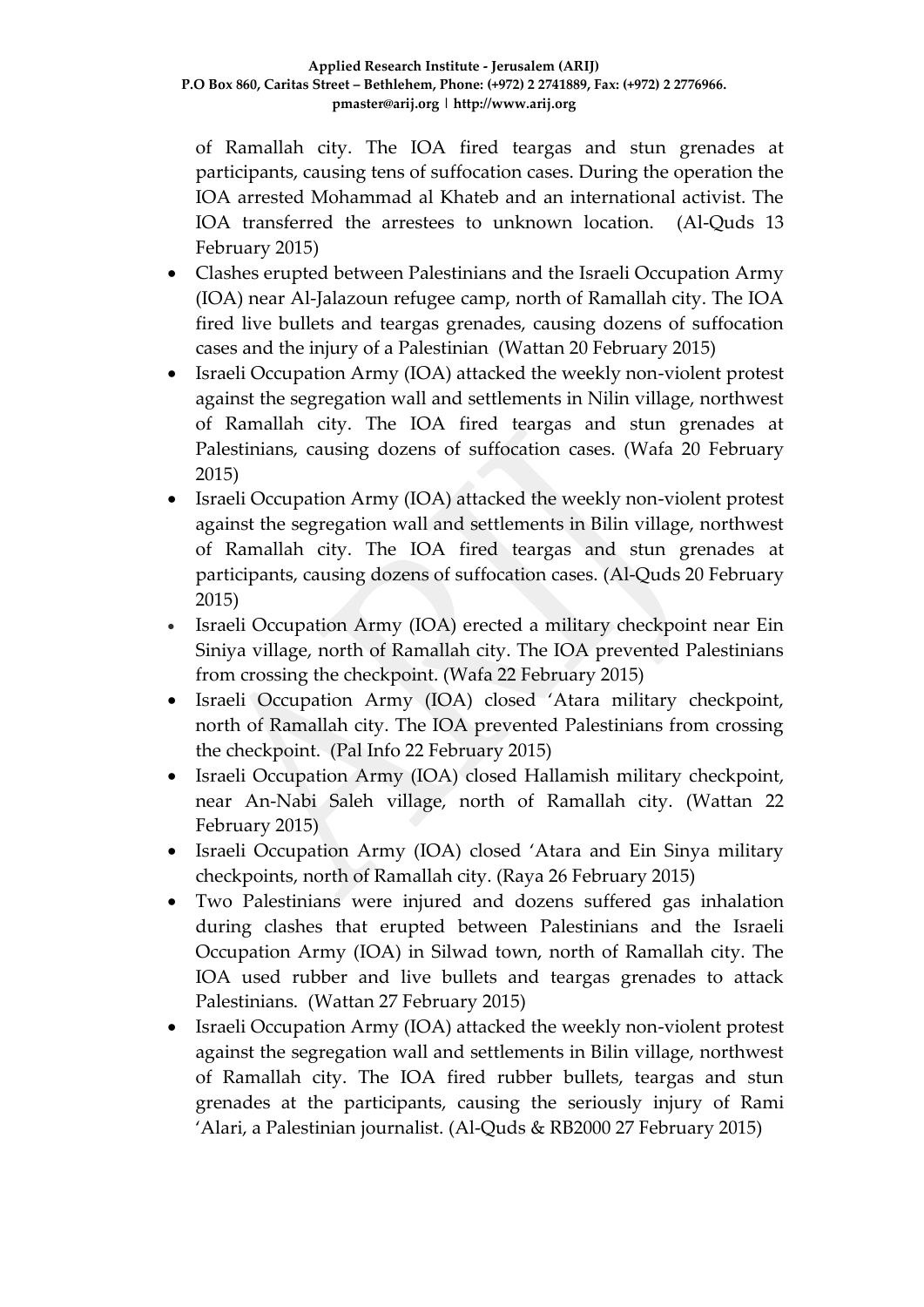Clashes erupted between Palestinians and the Israeli Occupation Army (IOA) in Nilin village, northwest of Ramallah city. The IOA fired live bullets and teargas grenades at Palestinians. (RB2000 27 February 2015)

## **Jericho**

## **Salfit**

- Israeli settlers escorted by the Israeli Occupation Army (IOA) razed 50 dunums of Palestinian land in Ras Al-'Aranim area in Iskaka village, east of Salfit city. (Pal Info 3 February 2015)
- Israeli Occupation Army (IOA) raided and searched dozens of Palestinian houses in Salfit city. As a result, clashes erupted between Palestinians and the IOA, where the IOA fired teargas and stun grenades at Palestinians and houses. (Panorama FM 9 February 2015)
- Israeli settlers living in Yakir settlement razed Palestinian agricultural land located near the settlement. The targeted land owned by Palestinian from Beit Istiya village, north of Salfit city, (PNN 15 February 2015)
- Israeli Occupation Army (IOA) handed out a military order to uproot and remove 2000 trees and a store from a Palestinian land (66 dunums) in Qasser Ibrees area in Haris village in Salfit Governorate. The targeted trees are owned by Ma'mun Daoud (Abu Ameen). (Maannews 16 February 2015)
- Israeli settlers living in Alei Zahav settlement razed Palestinian land located northwest of Kafr Ad-Dik village, west of Salfit city. (Maannews 25 February 2015)
- Israeli settlers escorted by the Israeli Occupation Army (IOA) stormed a number of religious shrines at the eastern part of Kafl Haris village, north of Salfit city. (Al-Quds 27 February 2015)

## **Tulkarem**

- Israeli Occupation Army (IOA) stormed and searched dozens of Palestinian houses in Shufa village, southeast of Tulkarm city. (RB2000 18 February 2015)
- Israeli Occupation Army (IOA) invaded and searched a Palestinian house in Kafr Sur village, south of Tulkarm city. The targeted house is located near the Israeli segregation wall. (Wattan 25 February 2015)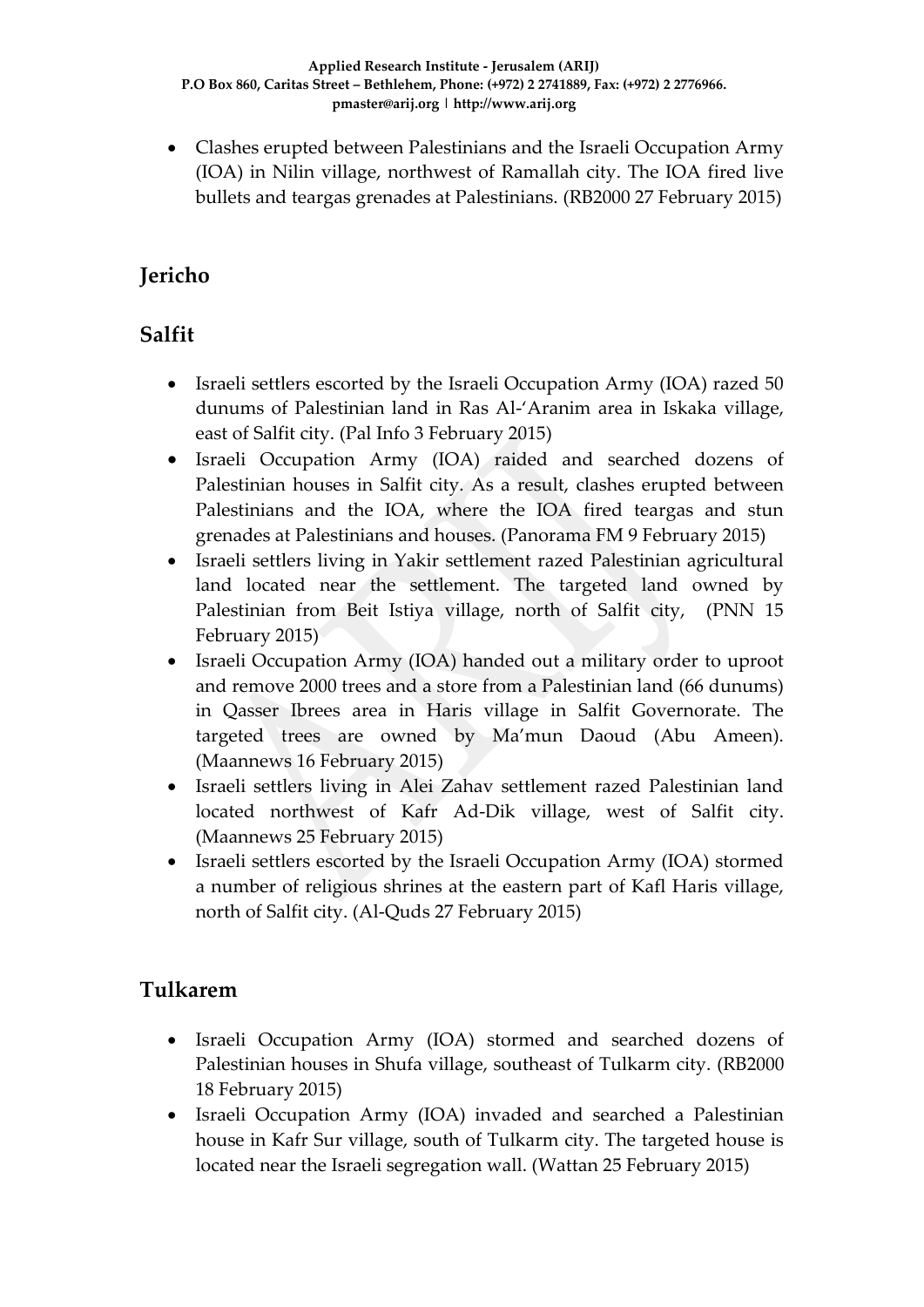## **Nablus**

- Israeli Occupation Army (IOA) demolished two agricultural rooms, a water well and a 500 meters length fence in Qusra village, south of Nablus city. The targeted structures are owned by: Anwar Tasir and Akram Tasir. (Maannews 2 February 2015)
- Israeli Occupation Army (IOA) raided Al-Lubba- As Sawiya high school, south of Nablus city, forced the students and the teachers to leave the school and arrested the headmaster of the school. (Maannews 4 February 2015)
- Israeli settlers escorted by the Israeli Occupation Army (IOA) stormed Jabal Sobeh area in Beita village, south of Nablus city, set up a number of residential caravans and a water tank. (Maannews 5 February 2015)
- An Israeli settler opened fire at a number of Palestinian vehicles while they near Aqraba village, southeast of Nablus city. (Maannews 7 February 2015)
- Israeli settlers living in Adi Ad and Yesh Kodesh outposts set up 5 mobile homes in Jabal Abu Ar-Rakha and Jabla Kwik area in Jalud village, south of Nablus city. (Maannews 7 February 2015)
- Clashes erupted between Palestinians and the Israeli Occupation Army (IOA) in Beit Furik village, southeast of Nablus city, after the IOA stormed and searched dozens of Palestinian houses in the village. (Pal Info 12 February 2015)
- Israeli settlers escorted by the Israeli Occupation Army (IOA) stormed Joseph Tomb, east of Nablus city, and preformed Talmudic rituals. Clashes erupted between Palestinians and the IOA, where the IOA fired teargas and stun grenades. (PNN 17 February 2014)
- Israeli Occupation Army (IOA) confiscated a number of tools used for building water well in Khirbet At-Tawel in Aqraba village, northeast of Nablus city. (Wafa 18 February 2015)
- Israeli settlers assaulted and injured Dahir Issa Daoud while he was at the entrance of Jalud village, south of Nablus city. (NBPRS 18 February 2015)
- Israeli Occupation Army (IOA) tightened its procedures at the all entrances of Beit Furik village, southeast of Nablus city. The IOA stopped and searched Palestinian vehicles and checked ID cards. (Pal Info 22 February 2015)
- Israeli Occupation Army (IOA) tightened its procedures at Za'tara and Huwara military checkpoints, south of Nablus city. The IOA stopped and searched Palestinian vehicles and checked ID cards. (Maannews 24 February 2015)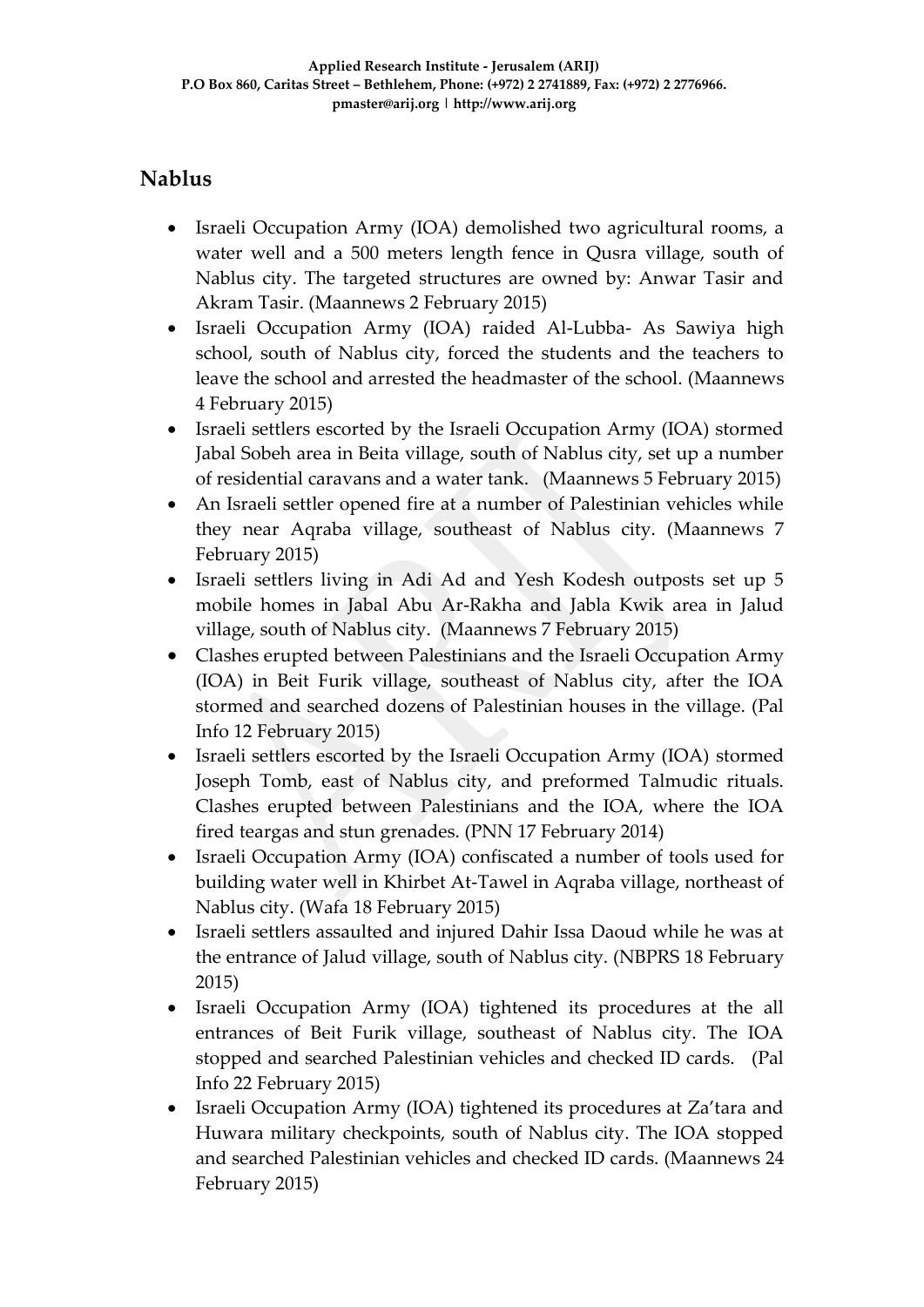- Israeli Occupation Army (IOA) prevented Palestinians from constructing an agricultural road in Azmut village, east of Nablus city. (Maannews 26 February 2015)
- Israeli settlers living in Alon Moreh settlement attacked Ammen Raid Amer and prevented him from reaching his house in Azmut village, east of Nablus city, after detained him for few hours. (Maannews 26 February 2015)
- Israeli settlers wrote anti-Palestinian slogans on the wall of Urif High School in Urif village, south of Nablus city. (RB2000 26 February 2015)
- Israeli settlers escorted by the Israeli Occupation Army (IOA) stormed Joseph tomb, east of Nablus city and preformed Talmudic rituals. Clashes erupted between Palestinians and the IOA, where the IOA fired teargas and stun grenades at Palestinians. (Al-Quds 27 February 2015)
- Israeli Occupation Army (IO) tightened its procedures at Za'tara and Huwara military checkpoints, south of Nablus city. The IOA stopped and searched Palestinian vehicles and checked ID cards. (Maannews 28 February 2015)

### **Gaza**

- Israeli Occupation Army (IOA) opened fire at Palestinian farmers while they were working in their land, east of Khan Younis city, south of Gaza strip. (Wafa 1 February 2015)
- Israeli Occupation gunboats opened fire at Palestinian fishing boats while they were sailing at As-Sudaniya shore, northwest of Gaza city. (Al-Quds 1 February 2015)
- Israeli Occupation Army (IOA) attacked a non-violent protest at the eastern part of Gaza city. The IOA fired bullets and teargas grenades at participants. (Al-Quds 1 February 2015)
- Israeli Occupation Navy opened fire at Palestinian fishing boats while they were sailing at As-Sudaniya shore, northwest of Gaza city. (Wafa 2 February 2015)
- Israeli Occupation Army (IOA) opened fire at Palestinian houses and land at the eastern part of Al-Maghazi refugee camp in the central of Gaza strip. (Pal Info 3 February 2015)
- Israeli Occupation gunboats opened fire at Palestinian fishing boats while they were sailing at Rafah shore. (Safa 3 February 2015)
- Israeli Occupation Army (IOA) opened fire at Palestinian shepherds while they were near the border fence, east of Khan Younis city, south of Gaza strip. (ARN 5 February 2015)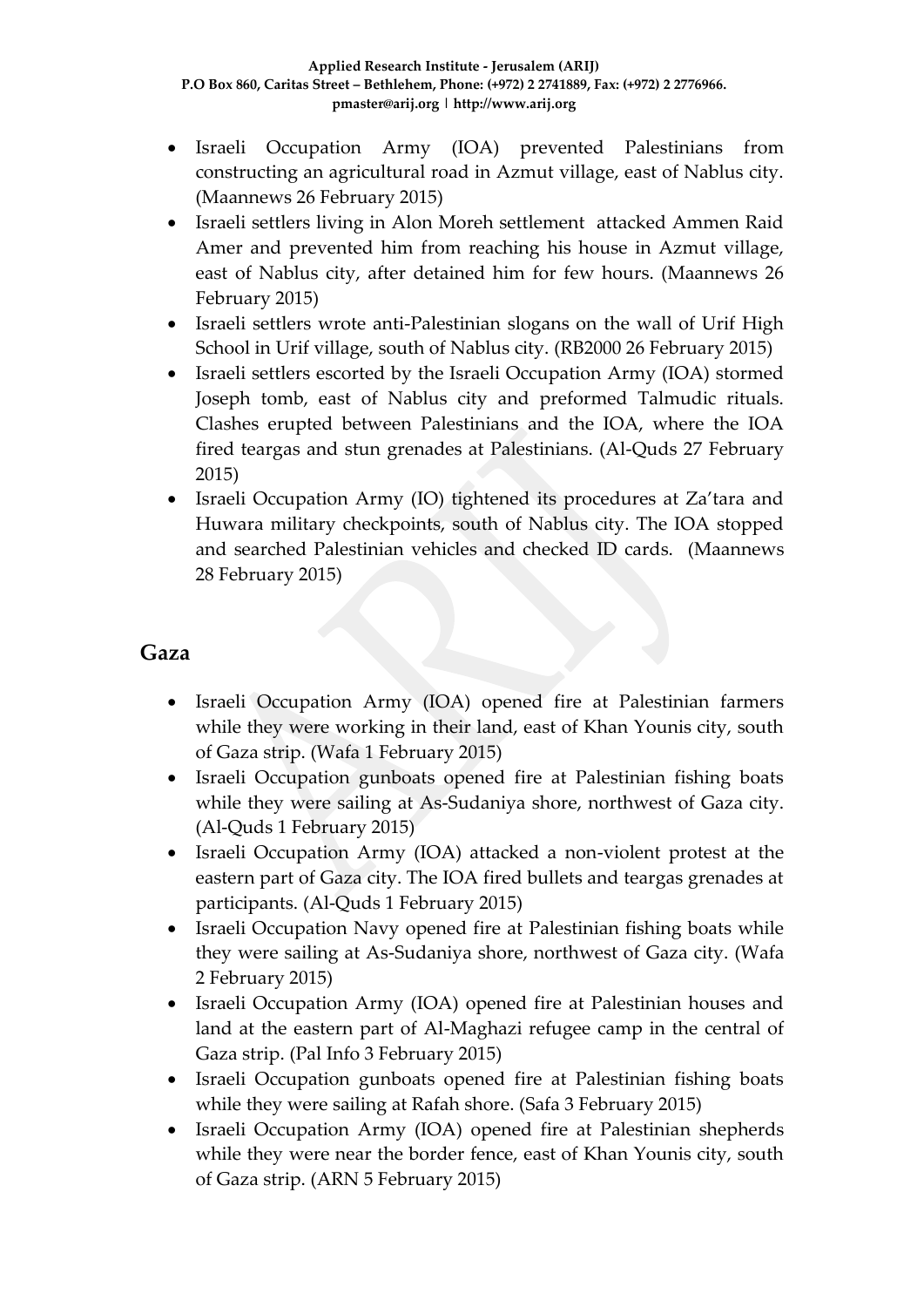- Israeli Occupation gunboats opened fire at Palestinian fishing boats while they were sailing at As-Sudaniya shore, northwest of Gaza city. (Al-Quds 6 February 2015)
- Israeli Occupation gunboats opened fire at Palestinian fishing boats while they were sailing at An-Nasriat and Deir Al-Balah shores, west of Gaza strip. (Al-Quds 7 February 2015)
- Israeli Occupation Army (IOA) opened fire at Palestinian farmers while they were working in their land, east of Deir Al-Balah city in the central of Gaza stip. (Al-Quds 7 February 2015)
- Israeli Occupation Army (IOA|) opened fire at Palestinian farmers while they were working in their land, east of Al-Burij and Al-Maghazi areas in the central of Gaza strip. (Al-Quds 8 February 2015)
- Israeli Occupation Army (IOA) and Israeli bulldozers staged into Palestinian land in Beit Hanun town, north of Gaza strip, razed land and opened fire at houses. (Pal Today 8 February 2015)
- Israeli Occupation gunboats opened fire at Palestinian fishing boats while they were sailing at Al-Waha shore, northwest of Gaza strip. (Al-Quds 8 February 2015)
- Israeli Occupation gunboats opened fire at 6 Palestinian fishing boats while they were sailing at As-Sudaniya shore, northwest of Gaza city. (Al-Quds 9 February 2015)
- Israeli Occupation Army (IOA) staged few meters into the eastern part of Beit Hanun town, north of Gaza strip and razed Palestinian land. (RB2000 9 February 2015)
- Dozens of Palestinians suffered gas inhalation after the Israeli Occupation Army (IOA) attacked a non-violent protest at the eastern part of Gaza city. The IOA fired teargas grenades at the participants. (Al-Quds 9 February 2015)
- A Palestinian was injured after the Israeli Occupation Army (IOA) opened fire at him while he was near the border fence, east of Al-Maghazi refugee camp in the central of Gaza strip. (Pal Info 10 February 2015)
- Israeli Occupation Army (IOA) opened fire at Palestinian houses, east of Gaza city, north of Gaza strip. (Wafa 12 February 2015)
- Israeli Occupation Army (IOA) opened fire at Palestinian houses and land, east of Al-Burij and Al Maghazi areas in the central of Gaza strip. (Al-Quds 12 February 2015)
- Israeli Occupation Army (IOA) opened fire at Palestinian farmers while they were working in their land, north of Gaza strip. (Maannews 13 February 2015)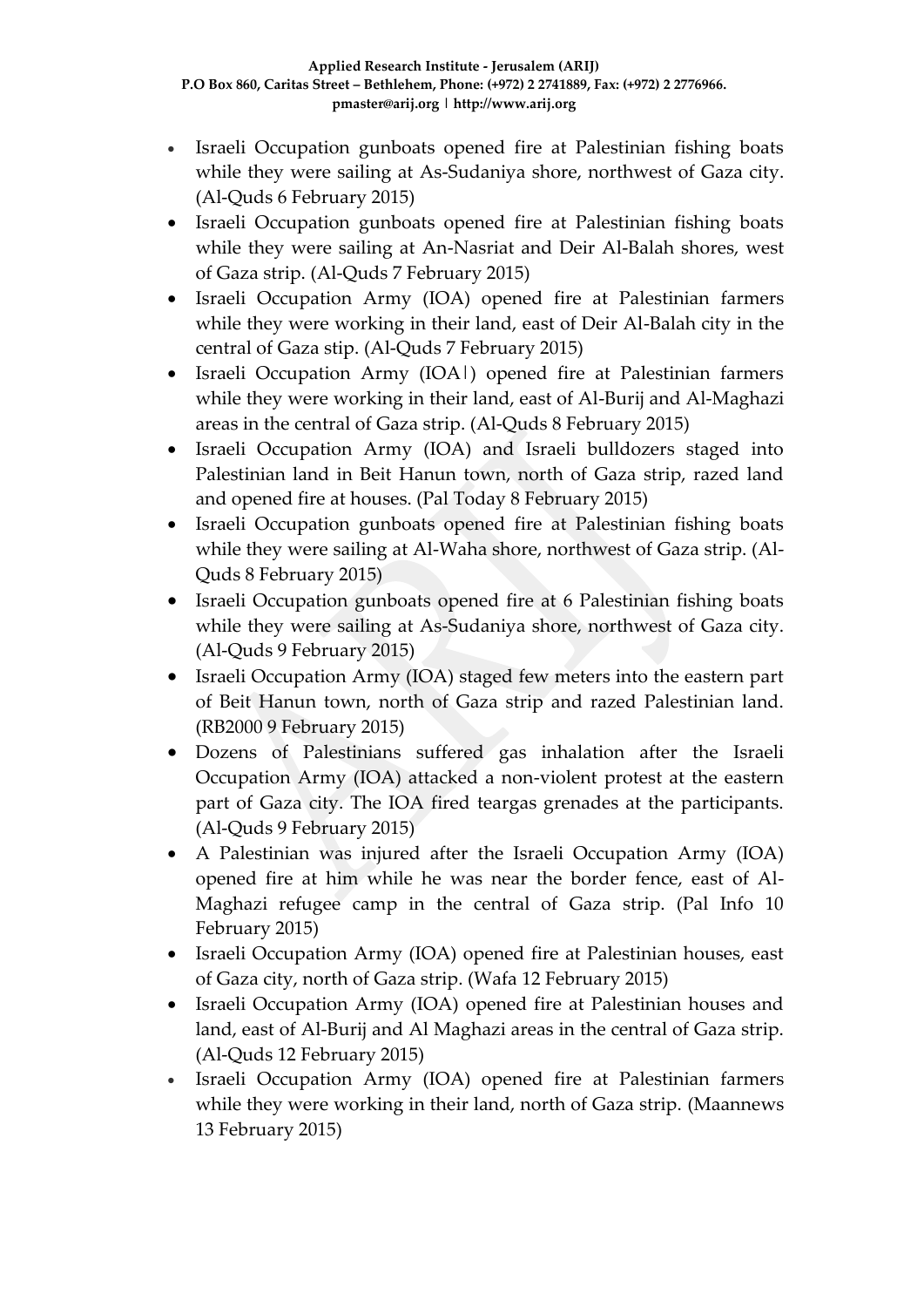- Israeli Occupation Army (IOA) opened fire at Palestinian houses and land at the eastern part of Khan Younis city, south of Gaza strip. (Al-Quds 13 February 2015)
- A Palestinian was injured after the Israeli Occupation Army (IOA) opened fire at Palestinian farmers while they were working in their land, east of Al-Khaza'a town, south of Gaza strip. (ARN 15 February 2015)
- Israeli Occupation Army (IOA) opened fire at Palestinian houses and land at the eastern part of Deir Al-Balah town in the central of Gaza strip. (Al-Quds 15 February 2015)
- Israeli Occupation gunboats opened fire at Palestinian fishing boats while they were sailing at As-Sudaniya, An-Nasirat and Az-Zawiyda shores in Gaza strip sea. (Al-Quds 15 February 2015)
- Israeli Occupation Army (IOA) opened fire at Palestinian farmers and shepherds while they were near the border fence, east of Al-Maghazi refugee camp in the central of Gaza strip. (Al-Quds 16 February 2015)
- Israeli Occupation Army (IOA) opened fire at Palestinian shepherds while they were near the border fence, east of Jabaliya town, south of Gaza strip. (Maannews 17 February 2015)
- Israeli Occupation Army (IOA) opened fire at Palestinian farmers and land, east of Al-Maghazi refugee camp in the central of Gaza strip. (Wattan 19 February 2015)
- Israeli Occupation Army (IOA) opened one of the dams water near the Palestinian houses in Wadi area in Gaza city, causing the damaged of a number of Palestinian houses. (Al-Quds 22 February 2015)
- Israeli Occupation gunboats opened fire at a Palestinian fishing boat while it was sailing in As-Sudaniya shore, northwest of Gaza city. (Maannews 22 February 2015)
- Israeli Occupation Army (IOA) tightened its procedures at Za'tara military checkpoint, south of Nablus city. The IOA stopped and searched Palestinian vehicles and checked ID cards. (Wafa 22 February 2015)
- A Palestinian was injured after the Israeli Occupation Army (IOA) opened fire at him while he was near the border fence in Beit Lahiya town, north of Gaza strip. (Pal Info 24 February 2015)
- Israeli Occupation Army (IOA) opened fire at Palestinian farmers, houses and land, east of Khan Younis city, south of Gaza strip. (Wafa 24 February 2015)
- Israeli Occupation gunboats opened fire at Palestinian fishing boats, while they were sailing at As-Sudaniya shore, northwest of Gaza city. (RB2000 24 February 2015)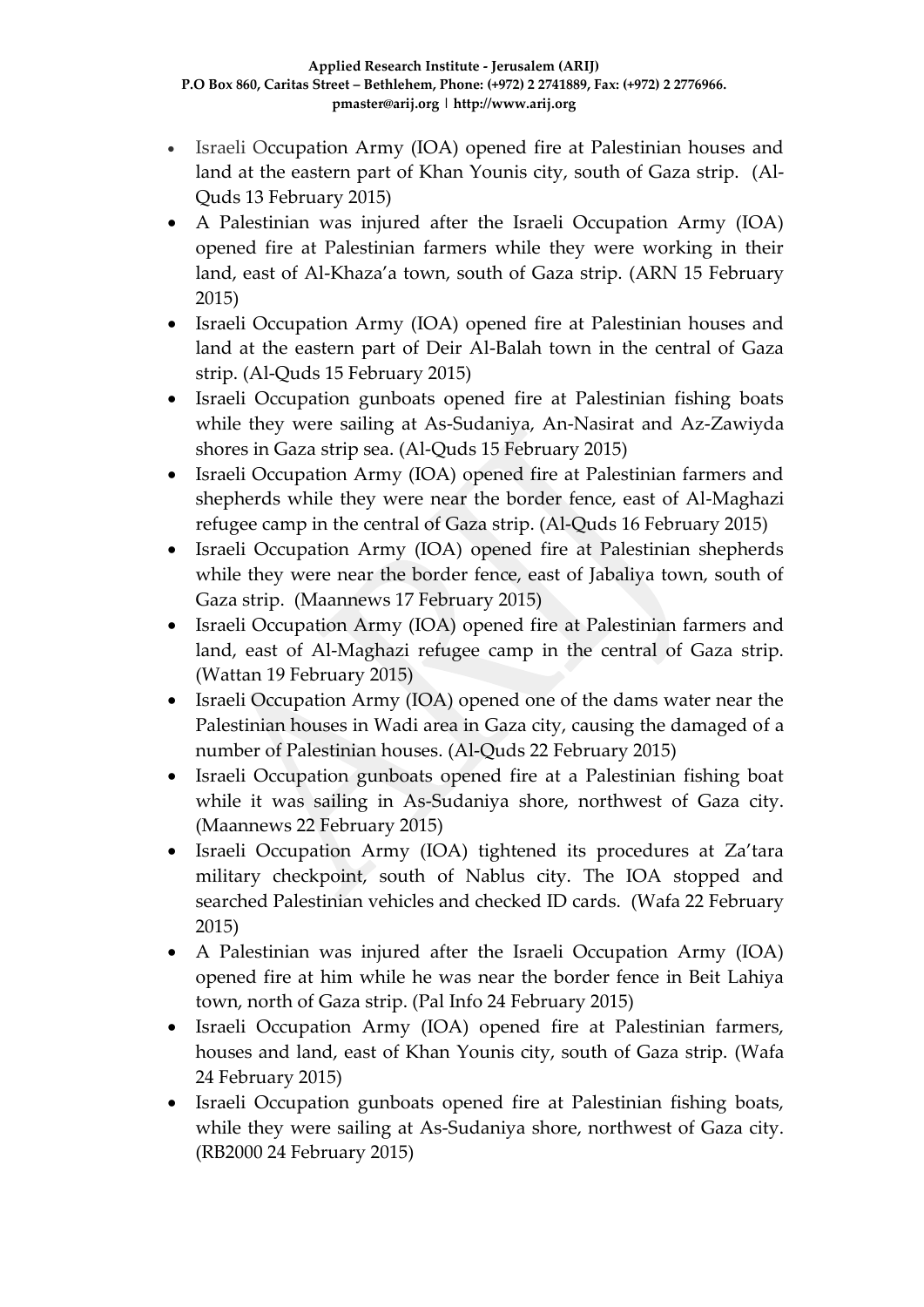- Israeli Occupation Army (IOA) opened fire at Palestinian farmers while they were working in their land, east of Al-Maghazi refugee camp, east of Gaza strip. (Al-Quds 25 February 2015)
- Israeli Occupation Army (IOA) opened fire at Palestinian houses and land , east of Al-Maghazi refugee camp at the central of Gaza strip. (Safa 26 February 2015)
- Israeli Occupation Army (IOA) opened fire at Palestinian farmers while they were working in their land, east of Al-Khaza'a town, east of Khan Younis city, south of Gaza strip. (Wattan 27 February 2015)
- Israeli Occupation gunboats opened fire at Palestinian fishing boats while they were sailing at As-Sudaniya shore, northwest of Gaza city. (Al-Quds 27 February 2015)
- Israeli Occupation gunboats opened fire at three Palestinian fishing boats while they were sailing at As-Sudaniya shore, northwest of Gaza city. (Al-Quds 28 February 2015)
- Israeli Occupation Army (IOA) opened fire at Palestinian farmers and land, east of Malaka area and Juhr Ad-Dik town in Gaza strip. (Al-Quds 28 February 2015)

### **Others**

 Israel Police using new anti-riot gear without training. Guidelines for use of black foam-tipped bullets appear to have been written about a month ago, even though police have gradually introduced bullets for about a year. The police appear to have been using new riot control weapons for more than six months without training their officers to operate them and without issuing regulations for their use, according to the Association for Civil Rights in Israel. The advocacy group is urging Attorney General Yehuda Weinstein to investigate the matter urgently. Regulations governing the use of black foam-tipped bullets, also known as Model 4557, appear to have been written about a month ago, even though police have been gradually introducing the new riot control ammunition for about a year, as Haaretz reported in September. The black bullets are heavier and cause more serious bodily harm than blue ones the police had used previously. Police are thought to have used black foam-tipped bullets when they shot Mohammed Sunuqrut of Jerusalem's Wadi Joz neighborhood in the head in late August. In response to requests from the Association for Civil Rights in Israel, the police sent the group a document dated January 1 that spells out regulations for operating a "40-mm. foam gun." "Apparently the police have been using a new weapon with a higher potential for injury and killing, before drafting the required procedures regulating its use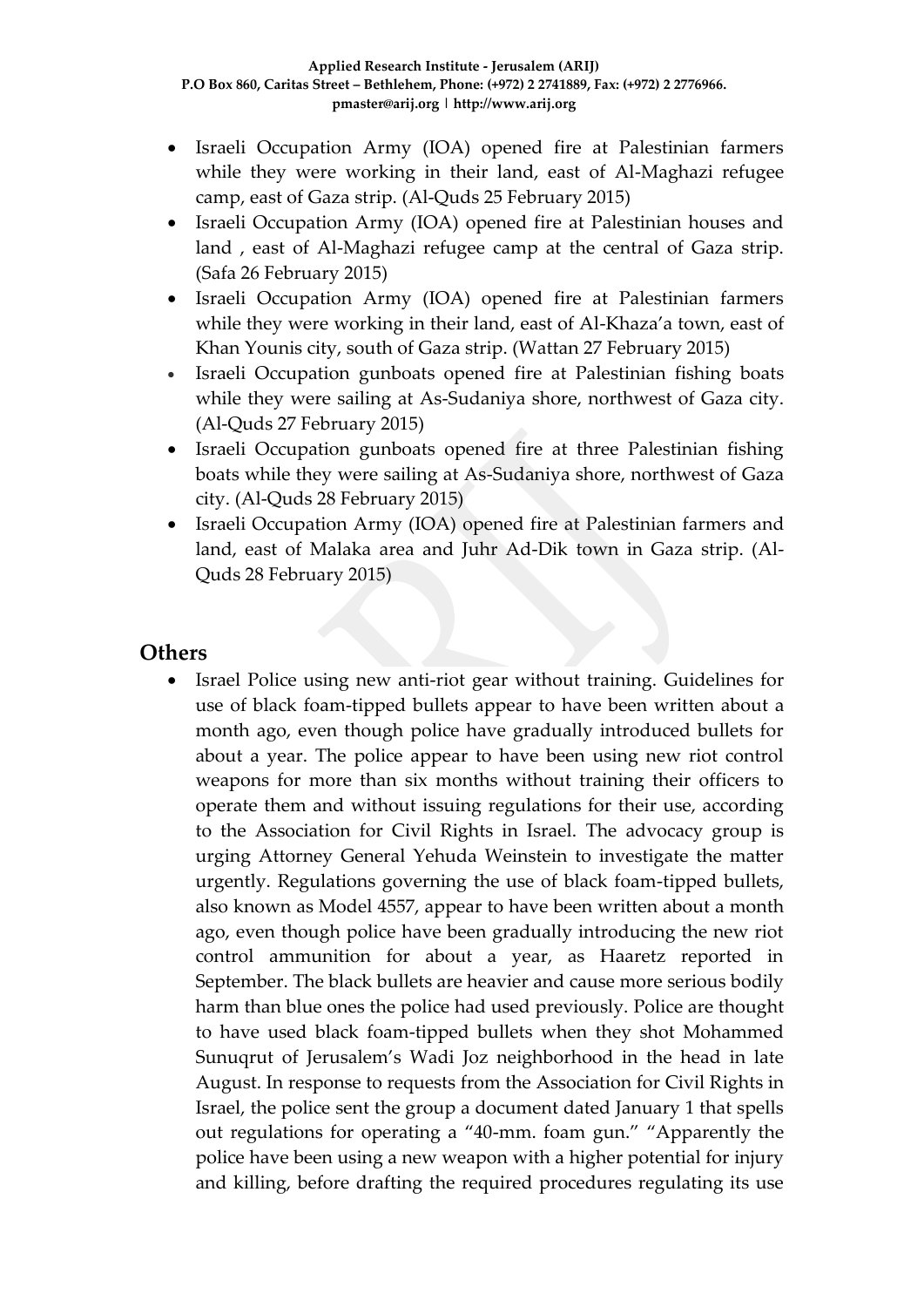and the minimum permitted ranges," Sucio said in a letter to Weinstein. "According to the date on the instructions for use, they were written only about six months after the new weapon was put into use and after many people had already been injured from it. If that is the case, the police conduct is evidently reprehensible and illegal." But police said the January 1 guidelines are "merely a structural change to the original procedure and not a new one." They said every weapon they use is "accompanied by procedure that is written and internalized before the weapon is operated, after it has been examined and authorized by professionals." Meanwhile, six months after Sunuqrut's death, the Justice Ministry's internal affairs unit has still not decided whether to indict the police officer who shot him. The investigation has been completed and the officer has been conditionally released. The Sunuqrut family said they haven't received the autopsy results or an update on where the case stands. Dozens of people have said they have seen people injured after being shot with foam-tipped bullets. Some of them were seriously injured, suffering sight loss, facial fractures or injury to internal organs. Foam-tipped bullets are fired one at a time with a specially designated projector, and are among the most prevalent riot control weapon within the Green Line. [\(Haaretz](http://www.haaretz.com/news/diplomacy-defense/.premium-1.640883) 5 February 2015)

 PM orders demolition of EU-funded Palestinian structures. Report: EU building hundreds of illegal structures for Palestinians in Area C of West Bank. Right-wing organization says EU trying to establish "facts on the ground;" EU says it is providing "humanitarian assistance." The EU is building hundreds of illegal structures in the West Bank, which the government has not removed in order to avoid a diplomatic tangle with the Europeans, according to a report released Friday by the NGO, Regavim. The structures are being built near Ma'aleh Adumim and its E1 area. This report is just one of a number the group  $-$  a right-wing organization which describes itself as a "research-backed, legal advocacy organization focused on land ownership issues" – has released in recent months. According to Regavim, European Union support for the Palestinians has in recent years moved from "passive diplomatic and financial assistance to a situation of active cooperation in illegal building which the Palestinian Authority has been advancing unilaterally since 2000, as part of its strategic plan to create a Palestinian state de facto, while avoiding the need for negotiations with Israel." This week, prior to the release of its latest report, Regavim took journalists to look at a number of Bedouin encampments straddling E1 as well as the Jerusalem-Jericho road. They are not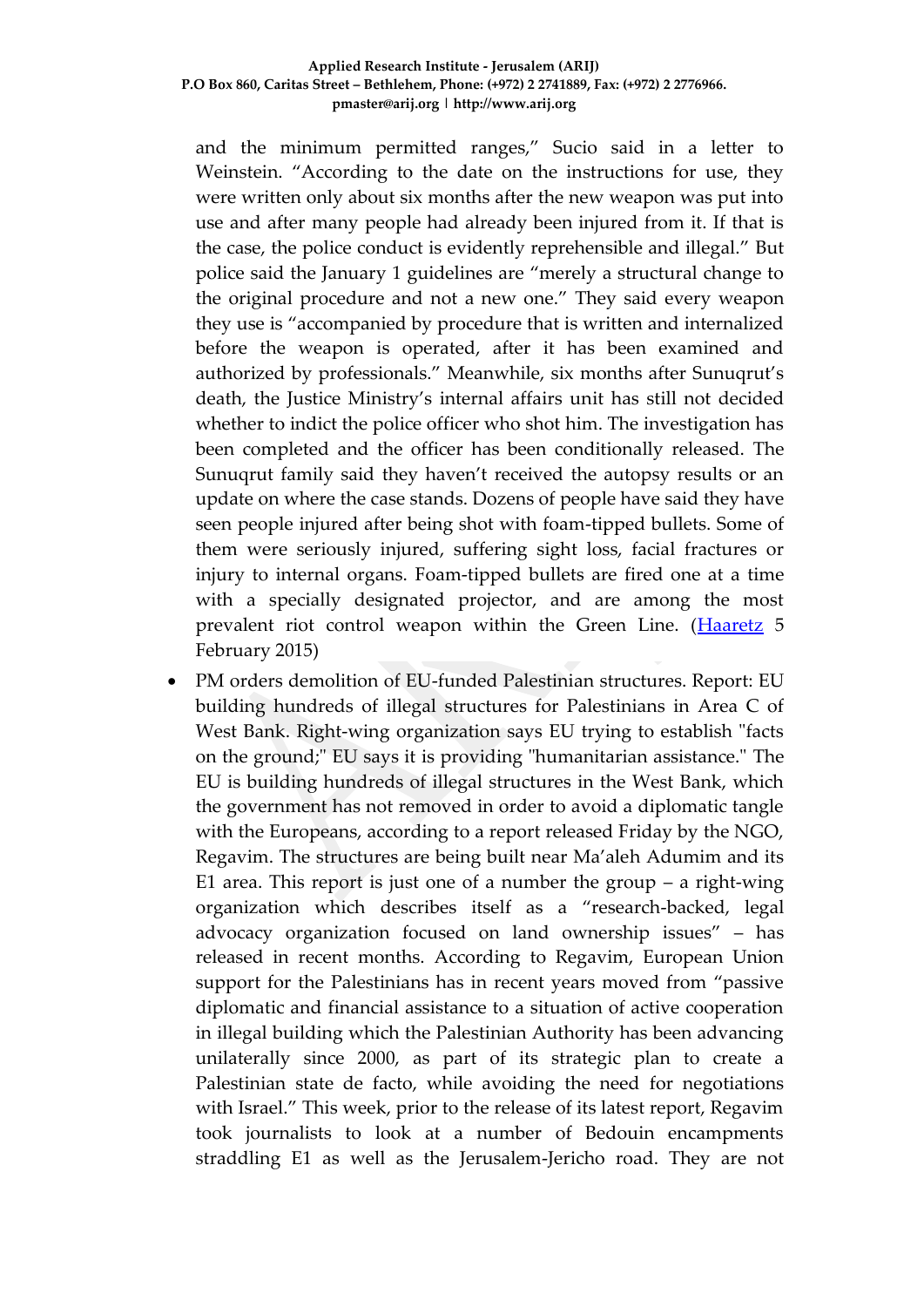temporary tent encampments as they were in years past, but rather clusters that – in addition to tents and tin shacks – also include modular structures with cement floors bearing the EU logo. According to Ari Briggs, Regavim's international relations director, the EU logo is placed on the structures in the belief that this will prevent Israel from demolishing them. Israel is not likely to take down a building with an EU logo, due to concerns over both public relations damage and the harm it could cause to relations with the EU, he said. Regavim claims EU support for these structures is part of a Palestinian plan to gradually take control of large parts of Area C, the 60 percent of the West Bank that, according to the Oslo Accords, is under full Israeli control. The EU has for years increasingly focused on shoring up Palestinian development in this area, believing it vital to the viability of a future Palestinian state. The EU-funded structures, according to Meir Deutsch, the director of Regavim's policy and government relations department, are being placed illegally on state land, and in some cases in restricted nature reserves. When Regavim appealed to the High Court in 2008 to compel the state to demolish illegal buildings in the area, it ruled that this could not be done until an alternative living arrangement was found for the Beduin living there. Israel then began planning a city – called Ramat Nueima – north of Jericho for some 12,000 people, a plan now adamantly opposed by the Palestinians and the EU. In November, a meeting of EU foreign ministers issued a statement that, in addition to their usual condemnations of land expropriation and settlement construction, also slammed plans to "displace Beduin in the West Bank and the continued demolitions, including of EU and member states funded projects." The underlying idea behind the joint Palestinian/EU efforts in Area C, Briggs asserted, is to establish a permanent Palestinian presence on the state lands there. "This is great hypocrisy," Briggs said. "Any time a building goes up for Jews, they raise an outcry, call it illegal and say it endangers peace. They are building illegal houses for Arabs." From 2012-2014, according to Deutsch, the EU – at the cost of millions of euros – has put up more than 400 structures. In response, the EU said it is providing humanitarian assistance to communities in need in Area C in accordance with the humanitarian imperative; it is committed to supporting the development of Area C for the benefit of Palestinian communities; and it consults with the local communities themselves and the Israeli authorities where necessary. According to a statement issued by the Office of the EU Representative in east Jerusalem, the EU is "deeply dismayed by and strongly opposes Israeli plans to expand settlements in the West Bank, including in east Jerusalem, and in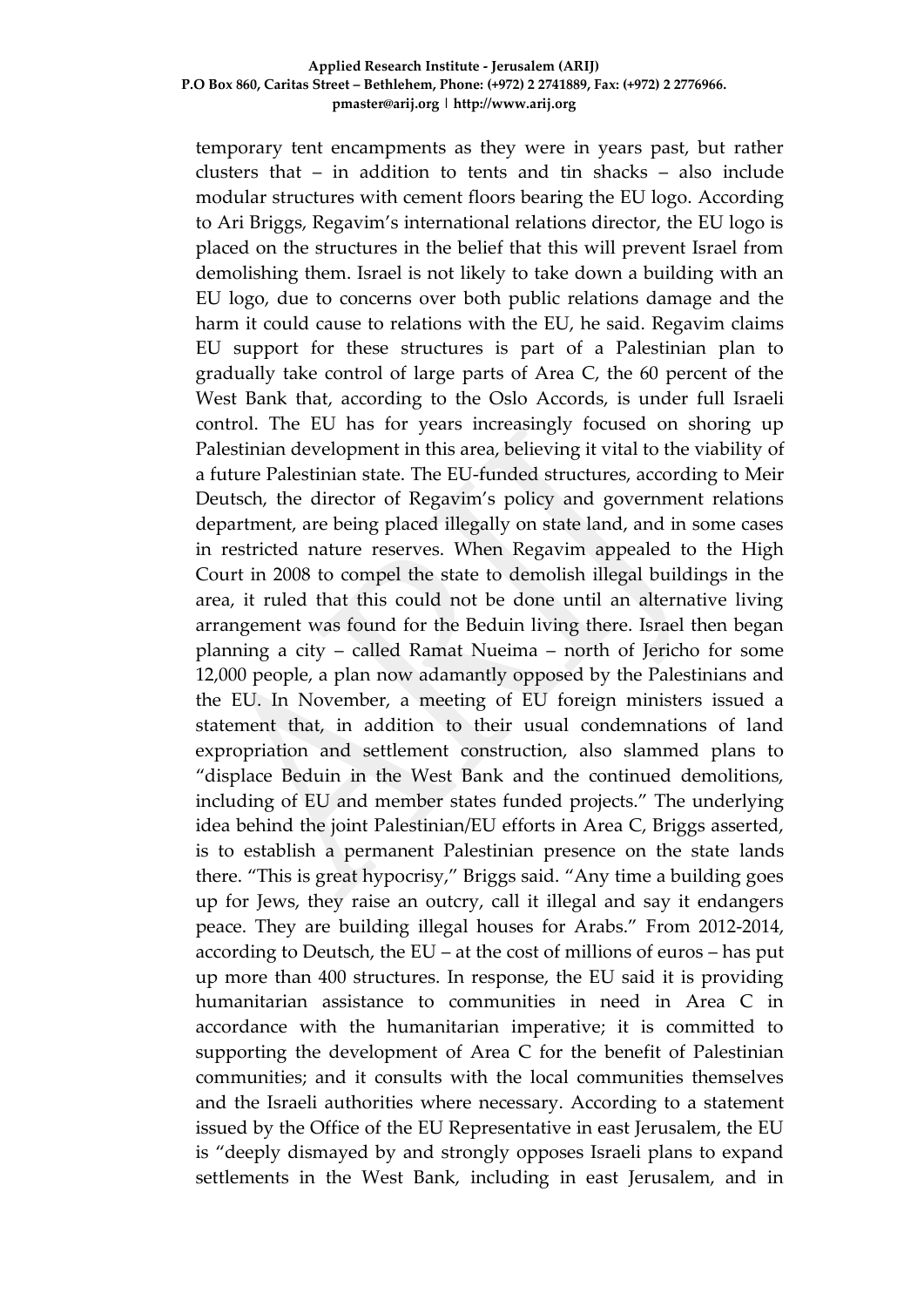particular plans to develop the E1 area." "The E1 plan, if implemented, would seriously undermine the prospects of a negotiated resolution of the conflict by jeopardizing the possibility of a contiguous and viable Palestinian state and of Jerusalem as the future capital of two states," the statement read. "It could also entail forced transfer of civilian population. [\(JPost](http://www.jpost.com/Arab-Israeli-Conflict/Report-EU-building-hundreds-of-illegal-structures-for-Palestinians-in-Area-C-of-West-Bank-390184) 6 February 2015)

 Preaching to the converted: Israel paying for Jewish outreach groups in religious settlements. Education Ministry stipulates that groups of young families, students promoting Jewish values must operate in areas that have diverse populations across religious spectrum to receive funding. Israel is paying hundreds of thousands of shekels to a Kiryat Arba yeshiva to run a Torah group, even though the city does not meet funding criteria, Education Ministry documents reveal. Torah groups involve a small number of families dedicated to spreading religious values in their local communities. Economy Minister Naftali Bennett tweeted last week that such groups consist of "young families that could live a spoiled life in the center of the country, but decided to make a difference and live with their brothers in the south, north and anywhere they can lend a hand." The Education Ministry documents paint a different story. Education Ministry criteria permit the establishment of a Torah center in any "heterogeneous neighborhood, such as religious, traditional and secular." However, Kiryat Arba has almost no secular Jews; based on school statistics, over 95 percent of the population is religious. The settlement has one secular primary school (though eighth grade), which has 65 students. In contrast, 1,241 students learn in Kiryat Arba's six religious primary schools, and another 192 students learn in the local Talmud Torah School. The Southern Judea Torah center, established in 2011 around the Shavei Hevron yeshiva, contains 22 families of graduates and students of the yeshiva living in adjacent Kiryat Arba. The director of the Shavei Hevron yeshiva, Gilad Matanah, is a member of the Tekuma Party central committee and chairman of Kiryat Arba's religious council. Matanah is a major recruiter for Habayit Hayehudi, who recruited hundreds of yeshiva students and graduates to the party. They support MK Nissan Slomiansky. Israel doled out 180,000 shekels (\$45,000) to operating the center last year, as well as 252,000 shekels in 2013 and 350,000 shekels in 2012. The sums declined in line with cuts made by Finance Minister Yair Lapid to the yeshiva budget line. The center does not mention in its financial reports that it receives funding with such a status. Because the yeshiva is in Hebron and the Torah Center needs a building for its activities, the yeshiva rents part of a Talmud Torah facility in Kiryat Arba, which happens to belongs to Shavei Hevron.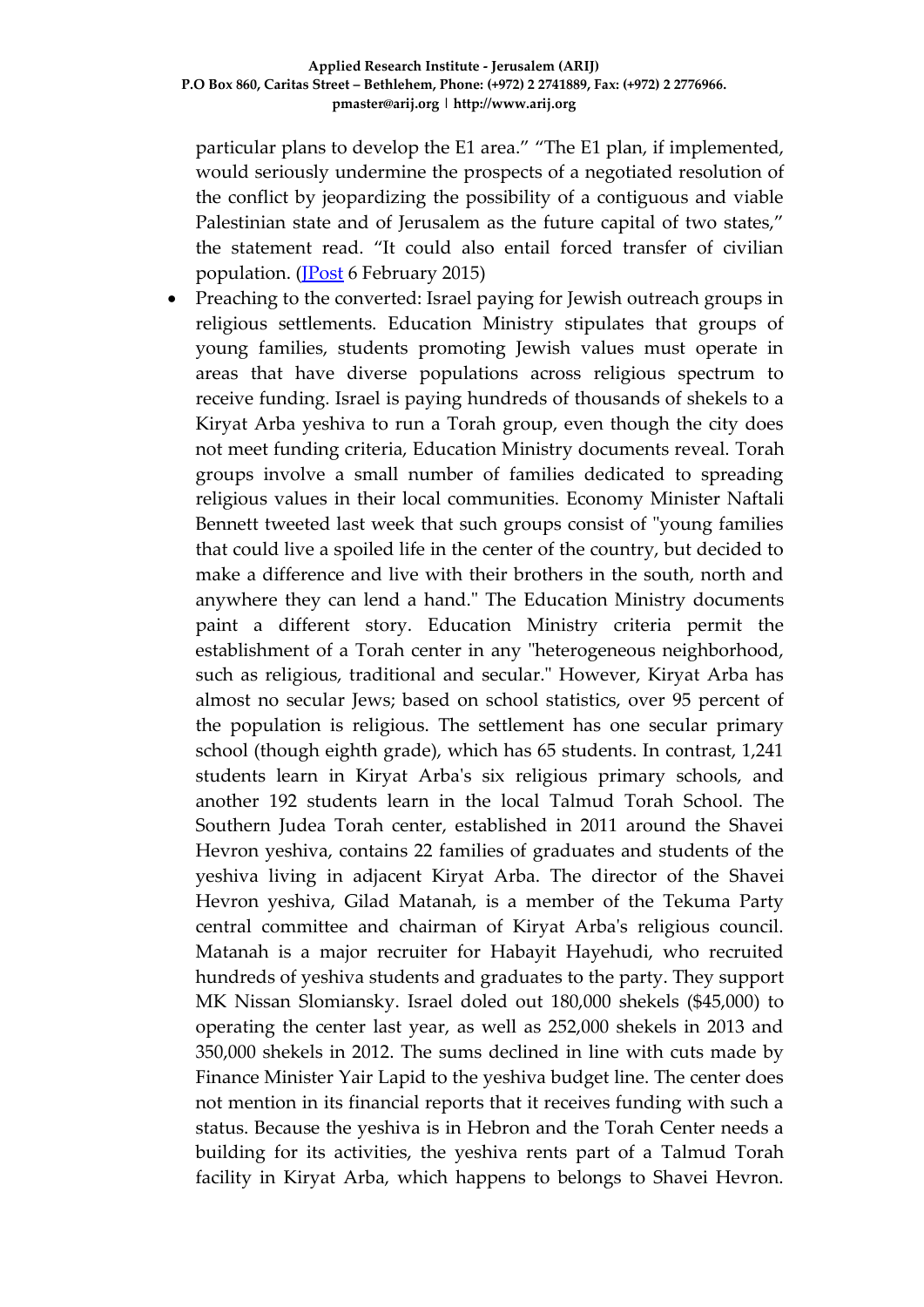Most of the center's activities are geared toward religious Jews, according to its website. The center runs an evening yeshiva for boys and another for girls. Students in the center also tutor children in Gemara studies as well as host them in their private homes, where they are supposed to discuss principles of Jewish identity and Zionist "in the spirt of the Torah." There is only one activity for secular Jews. Held in the local school, it involves discussing ethical and Zionist principles with the students that are in line with the spirit of the Torah. [\(Haaretz](http://www.haaretz.com/news/national/.premium-1.641145) 6 February 2015)

- Israel preparing major expansions in four West Bank settlements. Kedumim, Vered Yericho, Neveh Tzuf, Emanuel slated to grow. On the instructions of the Netanyahu government, the Civil Administration last year prepared major expansions of the settlements of Kedumim, Vered Yericho, Neveh Tzuf and Emanuel. Some 3,740 dunams in the areas of the settlements were marked as state lands. More than 99 percent of state lands are allocated to settlements. Preparations for submitting construction plans were carried out on 18 projects encompassing 12,840 dunams. This marked a significant decline from 2013 when preparations were made on 26,548 dunams. An examination of the work done in these areas demonstrates the government's intentions to expand settlements. Last year preparations for submission of construction plans were done in Kiryat Arba, Ateret, the Ma'aleh Rehavam outpost, Nokdim, Adora and Bat Ayin West. There has also been a change in settlements' areas of jurisdiction. Last year they increased by 1,162 dunams. Psagot received 155 dunams, Elkana 904 dunams, and Mevo Horon 600 dunams. On the other hand, the settlements Tzufim, Kfar Oranim and Halamish became smaller. Last December Haaretz reported that the state had marked 35,000 dunams in firing zones near the settlements as state lands. Although the government claims that the firing zones are used for army training exercises, in fact they have started to prepare them for transfer to the settlements. Researcher Dror Etkes, who heads the Peace Now settlement tracking project, analyzed the data and told Haaretz that "these data prove that the Netanyahu government continued in 2014 to energetically promote the End of Days vision of an apartheid state, where settlements are built simultaneously all over the West Bank, and millions of Palestinians live as second-class citizens in the enclaves between them." [\(Haaretz](http://www.haaretz.com/news/diplomacy-defense/.premium-1.641520) 9 February 2015)
- Israeli Occupation Authorities issued a new military orders declared areas about 410,672 dunums in the southern part of Jericho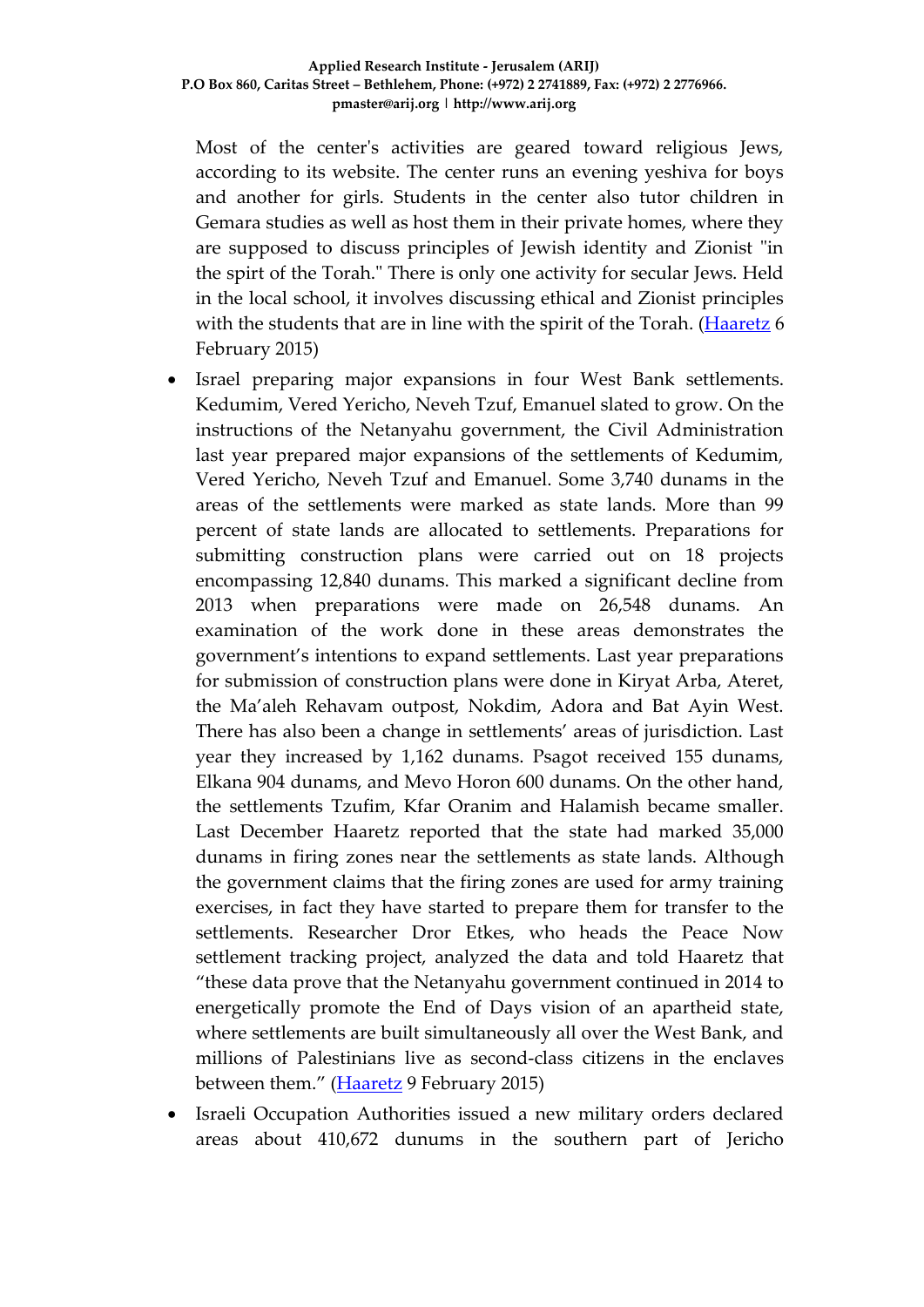governorate, the eastern parts of Jerusalem, Bethlehem and Hebron governorates, as "closed military zone". (Wattan 9 February 2015)

 **The Palestinian economy: Israel's control over Area C comes at a price. Analysis: The Palestinian economy needs to exploit the potential for economic development, but Israel thwarts any attempt.** "Economic peace is a corridor for diplomatic solutions," said Benjamin Netanyahu during his election campaign in 2008, and spoke in praise of economic peace between Israel and the Palestinians. In 2009, he even set up a ministerial committee – which he headed - to promote economic peace. Ministers were appointed to serve by his side: Ehud Barak, Avigdor Lieberman, Yuval Steinitz and Silvan Shalom. In a meeting with Quartet Representative Tony Blair, Netanyahu presented the first projects: an industrial zone on the border of Jenin, joint tourism projects, and the development of a Christian baptism site on the Jordan River. But in practice, these promises are far from reality: As long as more than 60 percent of Area C is under Israeli control, and as part of that most of the area's natural resources, there is no chance of economic peace. Area C comprises more than 60 percent of the West Bank, and includes the Jordan Valley and the Judean Desert, along with Jewish settlements, highways and territories under the supervision of the army. In practical terms it is annexed. Moreover, a long list of Israeli politicians - including members of the Bayit Yehudi and Likud – want to make the annexation formal. This move would mean the loss of any hope of an economy or a Palestinian state. Much land in Area C is undeveloped. Israel, however, does not permit Palestinian construction for residential, commercial or industrial purposes. Over the years, the Palestinian government has presented many programs: residential projects on the slopes of the Jordan Valley, an international airport near Nabi Musa south of Jericho which would absorb Muslim pilgrims from the East, the construction of hotels and resorts. Plans were also drawn up for chemical industrial plants north of the Dead Sea. These programs have never been implemented. Most of the residents of Area C, some 350,000, are Jewish settlers. There is no accurate figure for the size of the Palestinian population, but assessments carried out by the Civil Administration and various human rights groups say it ranges from 120,000-300,000. Some 70 percent of Area C is included within the municipal boundaries of the local settlement councils. In these areas, it is impossible for Palestinians to get permits for development or construction. Buildings that are constructed are razed under demolition orders. The de facto annexation of Area C, particularly in recent years, has had a decisive impact on the Palestinian economy. According to estimates by the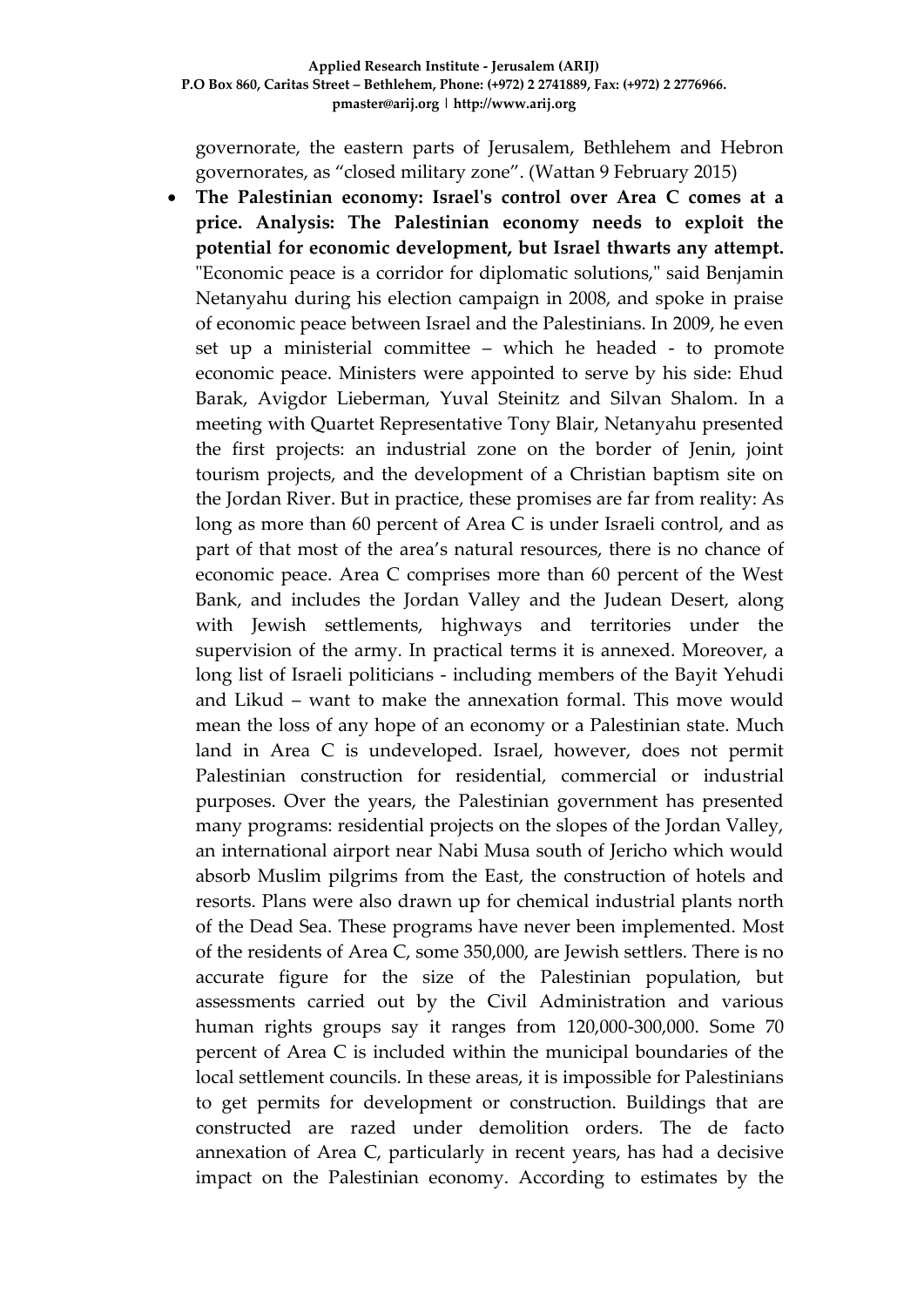World Bank last year, the Palestinian economy lost \$14 billion of potential revenue due to Israeli actions that have prevented the development of the area. Areas A and B, which account for less than 40 percent of the West Bank and are under the auspices of the Palestinian planning authorities, long ago became overcrowded enclaves cut off from one another. These lands have been almost completely developed, and those that are still available are extremely expensive. Area C on the other hand has a contiguous area, making construction and development of this area absolutely vital. [\(Ynetnews](http://www.ynetnews.com/articles/0,7340,L-4624580,00.html) 10 February 2015)

 EU Ready to Strike Israel with Sanctions One Day After Elections. Report: EU countries behind sanctions against Israel scheduled against right-wing gov't, will push for full withdrawal from Judea-Samaria. EU member states have been readying themselves to enforce sanctions on Israel for Jewish communities in Judea-Samaria, diplomats revealed Tuesday - and will strike hours after the March 17 elections. Israeli officials in recent weeks met with Europe's most important foreign ministries at the EU headquarters in Brussels, an Israeli official told Walla! News on condition of anonymity, and said that the planned measures in Europe will be focused on "the illegality of the settlements under international law" - without any distinction between "settlement blocs" generally agreed upon to remain in Israel and isolated communities. "The guiding principle is their deepening and emphasizing the absolute difference they make between Israel within the Green Line and Israel beyond the Green Line," the official said, referring to the 1949 Armistice lines. "They talks about sanctions against companies that do business across the border, to support legal action of the Palestinians over the settlements and the renewal of the proposal for the establishment of a Palestinian state through the UN Security Council." "The assumption is in Europe that a right-wing government will be elected in Israel, and thus it would be easier to promote these measures" against it, the official added. Part of the sanctions include measures exposed by Haaretz in November; all of them are agreed upon by major EU players, the official emphasized. "This is not something that a group of junior officials has been advancing in discussions off to the side," the official insisted. "It's a process that has been shared by all the EU countries and that has been allowed to advance by senior officials in Brussels." "The elections were able to delay the process, for two reasons - partially because they [the EU] do not want to be seen as interfering, and partially because some countries hope that after the elections there will be a chance to resume negotiations with the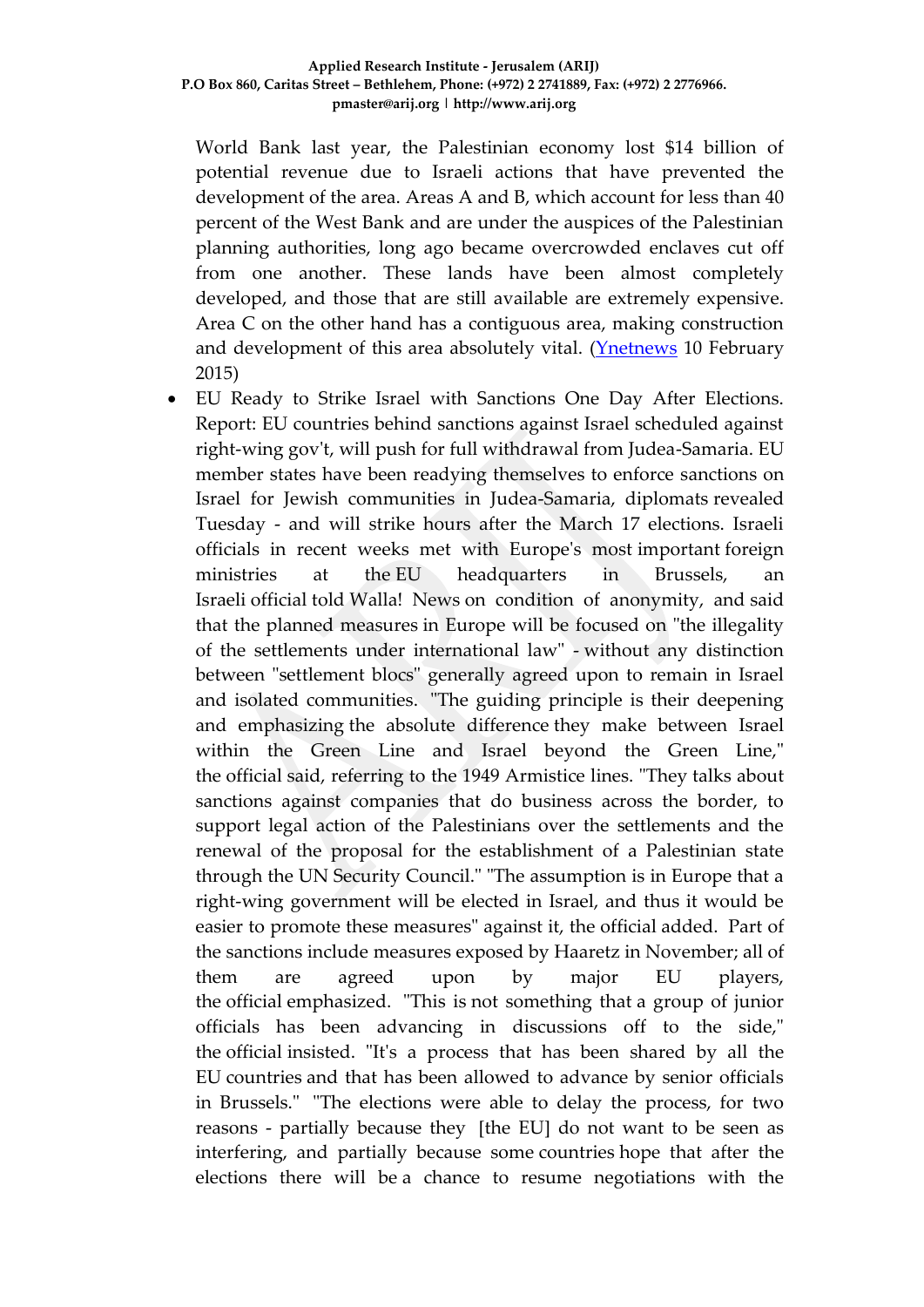Palestinians," the official added. "However, at the moment, it doesn't look like that will happen, so they are readying the sanctions now." The issue of European sanctions and international pressure on Israel has not become a major issue in the current election campaign, but in Jerusalem, officials are well aware of the dangers that lurk for Israel after the elections. Foreign Minister Avigdor Liberman said in closed conversations in recent months that Israel is expecting to face a very difficult period in the international arena by the end of elections, and that prominent countriesin Europe are working together with the Palestinians on the subject. A senior European diplomat assured Walla! that "no new steps will berevealed before elections in Israel" and that EU countries have been "very careful not to intervene." He added that "Israelis have known for some time what we are planning." The EU has a long history of pressuring Israel over "illegal settlement activity" in Jewish-owned areas of Judea and Samaria, which was declared legal by international law in the 2012 [Levy Report.](http://www.israelnationalnews.com/News/News.aspx/157709) Despite this, an explosive expose by watchdog groups revealed last week that the EU [is funding illegal settlement](http://www.israelnationalnews.com/News/News.aspx/191036) in Judea-Samaria - by assisting the Palestinian Authority (PA) and pro-Palestinian groups in illegally grabbing land from Israel's area, Area C. Overall, the bloc has [threatened Israel multiple times](http://www.israelnationalnews.com/News/News.aspx/177055) to further its agenda in the Middle East, [dangling unprecedented aid packages](http://www.israelnationalnews.com/News/News.aspx/175209) to both Jerusalem and Ramallah if a two-state solution is implemented. However, it has [denied threatening Israel](http://www.israelnationalnews.com/News/News.aspx/180893) - or promoting the Boycott, Divestment, and Sanctions movement - on multiple occasions. (*Israel* [National News](http://www.israelnationalnews.com/News/News.aspx/191160#.VNn8z_mUepc) 10 February 2015)

 Three Israelis suspected of using forged documents to buy West Bank land. Police arrest Jerusalem residents for allegedly signing off on deals worth millions of shekels with forged documents. Three Jerusalem residents were detained for questioning Monday on suspicion of using forged documents to purchase land in the West Bank from the Palestinian owners. Police suspect the three signed off on more than 10 deals worth millions of shekels, primarily in the West Bank's Binyamin region. The three allegedly knew the documents they signed were false. The police are investigating whether they were the ones who forged them. The elite Lahav 433 unit kept its investigation secret for months, making it public only on Monday, when the three men were picked up for questioning. Police also searched their homes and offices, confiscating documents and computers. The three are suspected of aggravated forgery, making use of a forged document, fraud and tax violations. Police said that some of the transactions made by the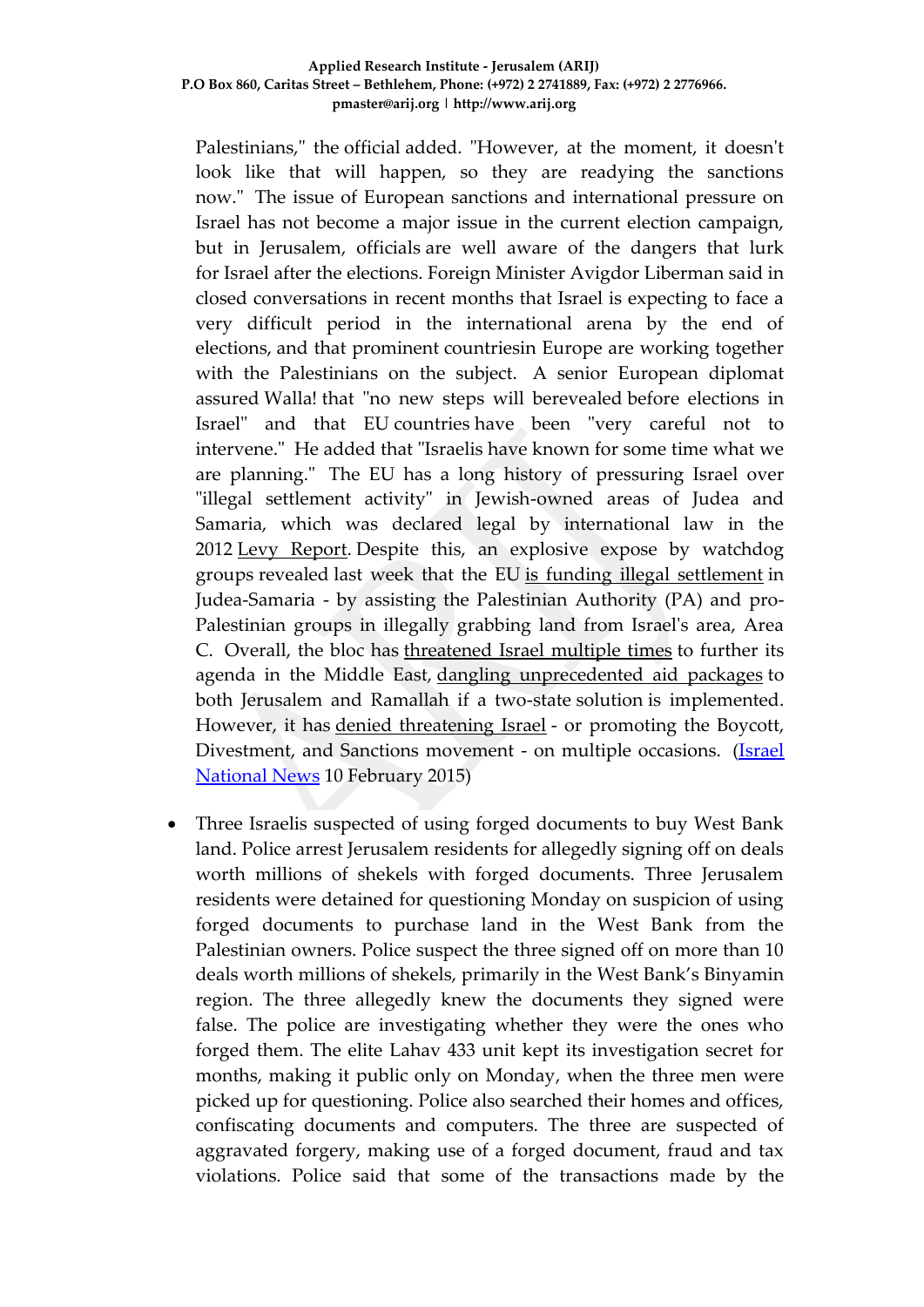suspects have already been challenged in petitions to the High Court of Justice. The petitioners claimed that the owners of the properties did not consent to their sale, in which forged documents were used. [\(Haaretz](http://www.haaretz.com/news/national/.premium-1.641712) 10 February 2015)

 Ministry fraudulently transferred funds to settlements. 62 million shekels allocated to compensate for funds that West Bank regional councils would have been eligible to receive from Jewish Agency if they were inside Green Line. The Interior Ministry transferred a grant of 62 million shekels to regional councils in the territories in December, falsely claiming that the funds compensated the regional authorities for aid they would have been eligible to receive from the Jewish Agency if they were not over the Green Line. Interior Ministry documents list the reason for the grant as "originally intended to compensate the communities that meet the criteria for receiving aid from the Jewish Agency, which are not eligible for aid because they are over the Green Line." However, the regional authorities do not meet the criteria for Jewish Agency aid because the Jewish Agency stopped handing out grants to young communities in 2003, due to financial difficulties. "We do not provide grants to the regional councils for young settlement," said a Jewish Agency official. (The official said the agency does provide other assistance for parts of the north and south of the country, such as programs to bring in new immigrants and assist in their absorption, help youth at risk, construct public buildings and help college students, entrepreneurs and businesses.) All the same, the state continues to transfer hundreds of millions of shekels to the regional councils in the territories — despite the state's promise to the High Court of Justice to cut the funding. The grants received by regional councils in the territories include an Oslo grant (2.5 million shekels), a security grant (37 million shekels), a security needs grant (20 million shekels) and a "young settlement grant" for only some of the regional council. A 24 million shekel young settlement grant goes to the Megilot, Jordan Valley and Golan Heights regional councils and the Ma'aleh Ephraim local council. A 38 million shekel grant goes to the Gush Etzion, Hebron Hills and Binyamin regional councils. These are significant amounts for these regional authorities, which have a hard time creating real revenue. A special grant of 20 million shekels was also provided in 2014 because of the kidnapping of three Israeli teenagers from the West Bank. MK Stav Shaffir submitted a High Court petition against the Finance Ministry last year over the grant. The state told the court it had decided to gradually eliminate the funding. "A decision was made this year to reduce the funding that is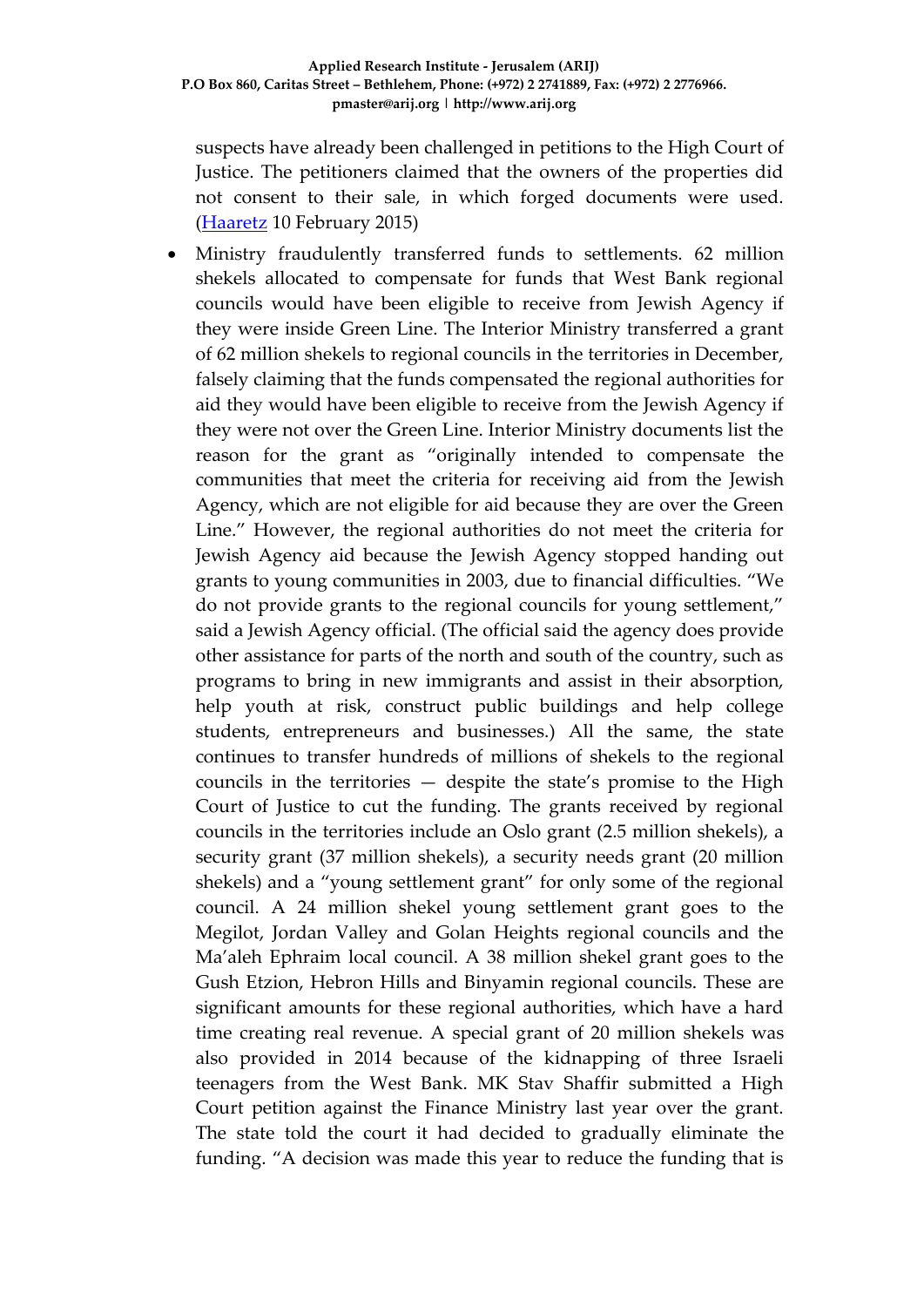transferred to young settlement gradually over the next several years until it is completely abolished," the state said. "We have a tangible example of the fact that the amount that is transferred to young settlement is not assured in advance, and there is no way to include it in the framework of the Budget Law." The grant was supposed to be cut to 85 percent of the grant from the year before — meaning it would cost the state 9.5 million shekels less. Instead, the Interior Ministry ordered in December that the full amount be transferred because of heavy pressure from the settlers and their representatives in the government. As an alternative, a decision was made to establish a committee that would examine the grant. A spokesperson for the Finance Ministry said: "In light of the Interior Ministry's request regarding regional authorities' needs and their reliance on these amounts, and after approval from the Justice Ministry, young settlement grants were transferred in amounts similar to those that were transferred last year." A Justice Ministry official said a committee was investigating the continued provision of the grant. "When the response to the High Court of Justice was written, it was based on the decision to reduce the grant gradually until it was abolished," the official said. "However, after the response was submitted, the decision was changed at the request of the Finance Ministry's director general, and a decision was made to establish a committee to probe the continued provision of the grant in the fiscal year 2015 and later on." The Interior Ministry told a different story. "The funds are provided to the local authorities on the basis of a budgetary amendment that is approved by the Knesset's Finance Committee, which determines which communities will be eligible for the funds," a ministry spokesperson said. "The Interior Ministry transfers the funds to the local authorities in accordance with the budgetary bylaws and the criteria set down in the procedures and orders." [\(Haaretz](http://www.haaretz.com/news/diplomacy-defense/.premium-1.642092) 12 February 2015)

 Israel balks before evicting Bedouin West Bank community. Civil Administration says legal process must determine if prefab homes there are illegal. The Israeli authorities in the West Bank have ruled that legal proceedings must be seen through before a Bedouin community east of Jerusalem can be evicted from prefab housing deemed illegal. Early this month, the Civil Administration replaced 15 eviction orders with stop-work orders, allowing for the reprieve. The [eviction orders](http://www.haaretz.com/news/national/.premium-1.637152) stated that members of the Kaabneh Bedouin living in prefab homes in the community of Arara would have to leave their homes within 48 hours. These orders were issued in early January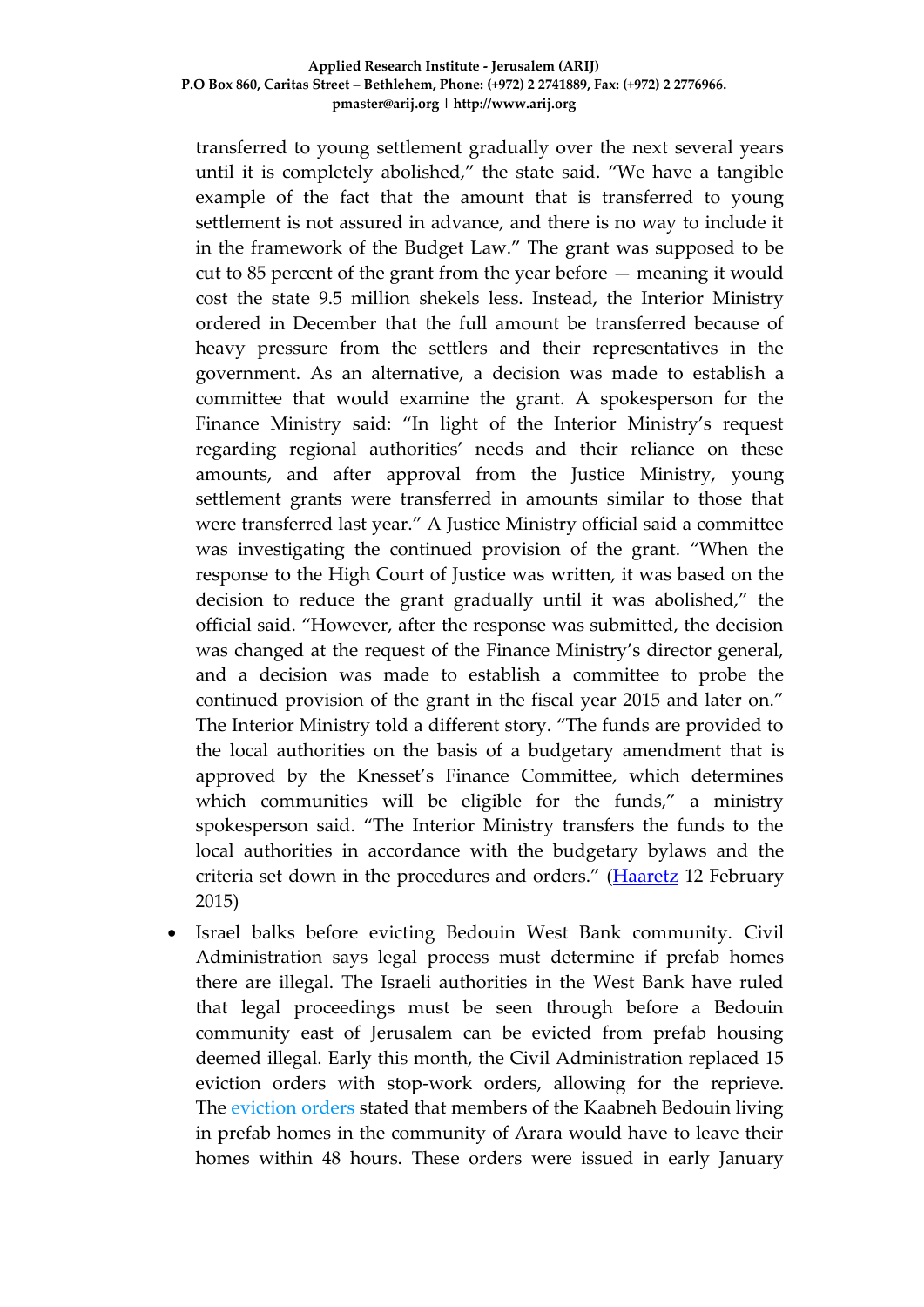under a statute describing the inhabitants as "new squatters," even though Kaabneh Bedouin have been living there for 30 years. In this community, as in others east of Jerusalem, tin shacks have been replaced by sturdier prefab dwellings donated by European organizations. The area taken up by each dwelling is no greater than that taken up by a shack, but the Civil Administration says the construction is illegal. The Bedouin at Arara are among those Israel wants to live, against their will, in one large town to be built north of Jericho. "The eviction orders were issued in keeping with the information at our disposal at the time," the Coordinator of Government Activities in the Territories told Haaretz in a statement. "After claims by the representative of the Kaabneh tribe were received, the case was examined and it was decided to issue stop-work orders against the illegal structures that were built in the area without a permit." The representative, attorney Shlomo Lecker, told Haaretz that the inspector who served the eviction order has known the Kaabneh community for many years and thus could have known that the term "new squatters" was wrong. Lecker said inspectors were trying to follow the demands of MK Orit Strock (Habayit Hayehudi). In a meeting of the settlement subcommittee at the Knesset Foreign Affairs and Defense Committee, Strock suggested that the Civil Administration "show creativity" regarding procedures for demolishing Bedouin structures that would limit the possibility of petitioning the High Court. As Lecker put it, "In the meeting she said: 'I am sure that if you ask the legal advisers to find special orders that will permit expedited enforcement, they will invent them using their great talents. The question is: 'Why don't you ask?'" Referring to the West Bank, a spokeswoman for the Coordinator of Government Activities in the Territories said: "The Civil Administration enforces illegal construction in Judea and Samaria against all populations equally and in keeping with its powers." [\(Haaretz](http://www.haaretz.com/news/national/.premium-1.642493) 16 February 2015)

 WZO wrests control of Settlement Division away from state. Ynet has learned that the World Zionist Organization's executive committee decided to end the Prime Minister Office's oversight over the controversial division spearheading West Bank settlements, in move that could in fact increase transparency, harm settlement funding. World Zionist Organization's executive committee decided Thursday morning to retake control over the controversial [Settlement Division](http://www.ynetnews.com/articles/0,7340,L-4610722,00.html) – which has recently inspired anger after [a young MK](http://www.ynetnews.com/articles/0,7340,L-4590292,00.html) and local [media](http://www.ynetnews.com/articles/0,7340,L-4610722,00.html) revealed that it had been indirectly receiving large amounts of funds for building West Bank settlements. For nearly half a century,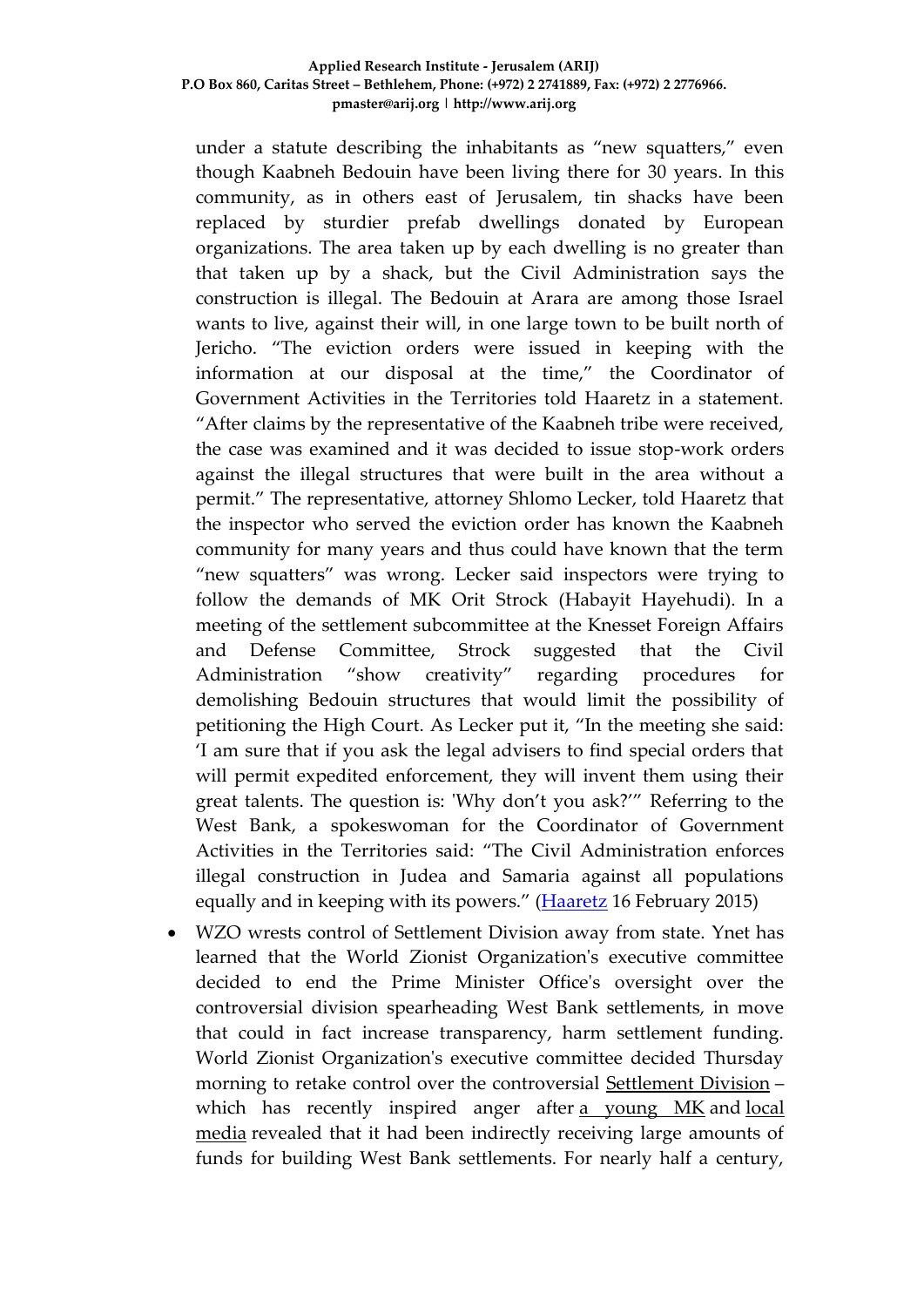the WZO's Settlement Division played a key role in managing land and infrastructure in the bitterly disputed settlements. The division is officially affiliated with the WZO, but is funded and run through the Prime Minister's Office. Although its funding comes entirely from the government, its finances are largely kept secret, a fact which has put it in the cross hairs of local media outlets and [MK Stav Shafir,](http://www.ynetnews.com/articles/0,7340,L-4590292,00.html) who claim that settlements and political pet projects are getting the lion's share of the budget. Coupled with reports of possibly illegal abuse of funds, the division has faced calls for reform from both the left and center, especially ahead of the March 17 election. The executive committee's decision is unorthodox and it remains unclear whether the state will fight the move. Regardless, the WZO vows it will work to increase transparency and make its records public. Moreover, the WZO said it will appoint a special comptroller to look into the division's workings. The move was led by left-wing party Meretz's faction in the committee, led by the party's director-general Dror Morag. The World Zionist Organization, an international body founded more than a century ago, promotes Jewish education and immigration to Israel. It serves as an umbrella group for a host of international Jewish groups and youth movements. The Settlement Division was founded with the goal of creating and supporting rural communities in the West Bank, Golan Heights and other areas in Israel proper. As part of the Israel Police's ongoing investigation into a large political corruption scandal, the Lahav 433 Anti-Fraud Unit recently raided the division's offices and seized various documents. The raids took place at the Settlement Division's northern, central and southern district offices. The investigation focused on tenders issued by the Settlement Division for projects that were carried out in the regional councils whose heads have been arrested as part of the wide-scale corruption probe – Shomron Regional Council leader Gershon Mesika, Tamar Regional Council leader Dov Litvinoff, and Megilot Regional Council leader Mordechai Dahman – all in the West Bank. Thus far, police haven't arrested any suspects from the Settlement Division, which every year receives several financial packages that significantly inflate its original budget. These monetary transfers, carried out with the approval of the Knesset Finance Committee, are often said to stem from the coalition agreements between the various political parties. The Settlement Division is very closely linked to both Yisrael Beytenu and Bayit Yehudi, and the body employs several officials from these parties. As revealed by Ynet's economic sister website Calcalist some six months ago, the Settlement Division's budget has increased by more than 600 percent since the beginning of the year. Calcalist recently reported that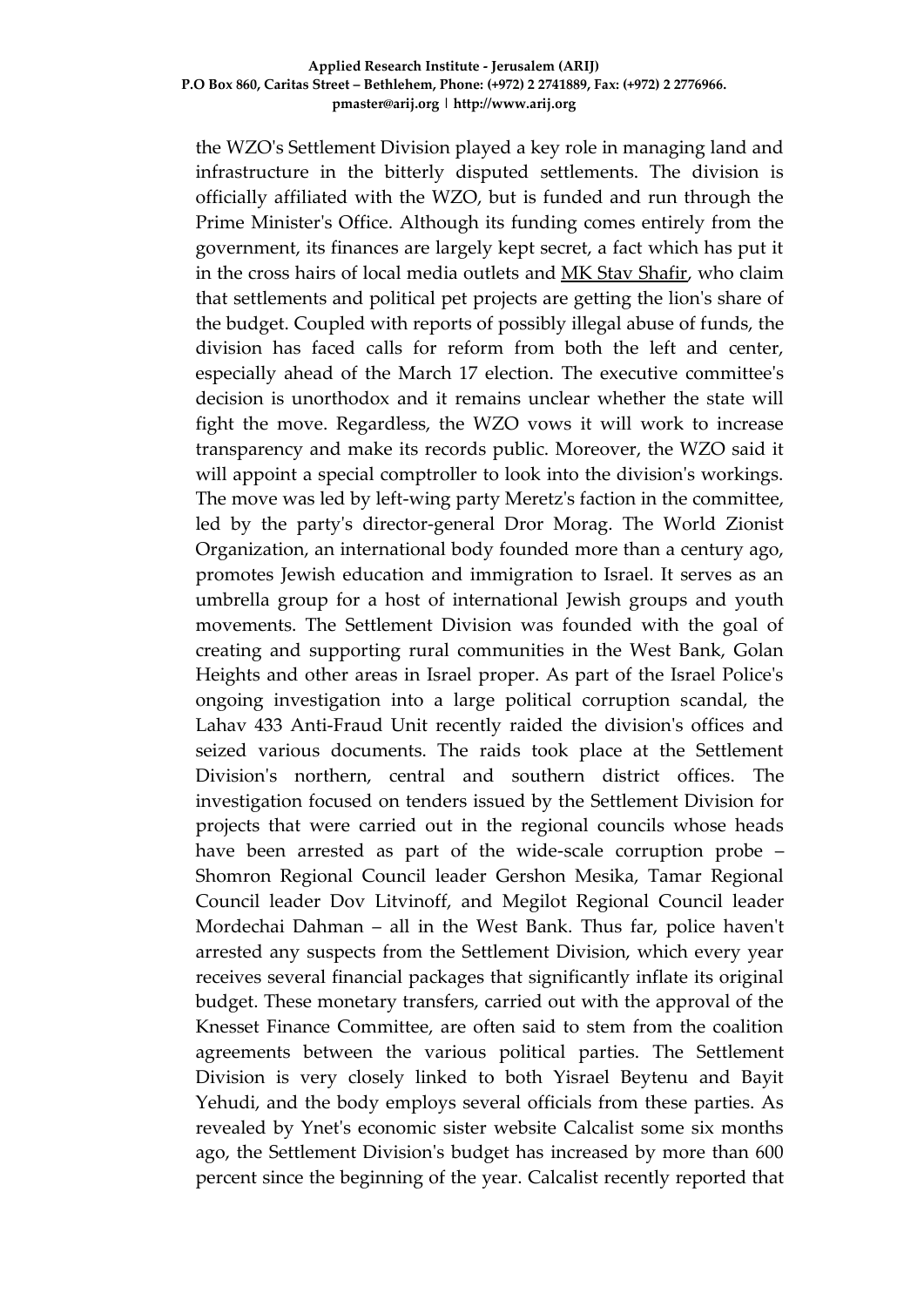the Justice Ministry soon would recommend the division's closure. Officially, Justice Ministry officials would confirm only that the issue was being investigated. Last year, the Knesset's Finance Committee, chaired by pro-settlement lawmaker Nissan Slomiansky from the Bayit Yeudi, [increased the Settlement Division's funding](http://www.ynetnews.com/articles/0,7340,L-4590292,00.html) for 2014 to about \$126 million, more than eight times the sum originally budgeted for the group, according to data from the oBudget.org transparency website. [\(Ynetnews](http://www.ynetnews.com/articles/0,7340,L-4628755,00.html) 20 February 2015)

 Jerusalem District Planning Committee Rejects Objection to Planned Landfill and National Park on 'Anata and Al-'Issawiyya. Adalah and Civic Coalition: Plan serves political goals of the occupying power in violation of international law, and disregards development needs of Palestinian residents. The Jerusalem District Planning and Building Committee has rejected an objection filed against a plan to construct a landfill and national park on approximately 500 dunams of private land belonging to Palestinians from the villages of 'Anata (pop. 20,000) and Al-'Issawiyya (pop. 12,000) in East Jerusalem. The plan will involve the confiscation of the land and the transfer of its ownership to the Jerusalem Municipality. This land is vital for the planning and development of the two villages. The objection to the plan was submitted by Adalah in cooperation with the Civic Coalition for Palestinian Rights in Jerusalem (CCPRJ) on 30 December 2012 on behalf of the 'Anata Local Council. The objectors argued that the plan would result in the destruction of large numbers of houses based on the pretext that they were built illegally and that they impeded the implementation of the plan. The planning committee based its decision on the claim that the land slated for confiscation is unsuitable for the development and planning of the two villages, since it is separated from them by main roads and infrastructure previously approved by the committee. The objectors stated that if implemented, the plan would block the development of 'Anata and Al-'Issawiyya, cutting its residents off from the Palestinian territories. It would simultaneously ensure contiguity between Jewish settlements in the West Bank, the E1 area, and the Jerusalem municipality. The outlines of the plan correspond to the path of the Separation Wall, which divides the residential areas of 'Anata from the village's lands that fall within the confines of the plan. Commenting on the decision, Adalah Attorney Myssana Morany stated that the planned committee had completely ignored the inconsistency of the plan with international humanitarian law, as the plan causes harm to private property without any urgent military necessity. Attorney Morany added that the plan serves the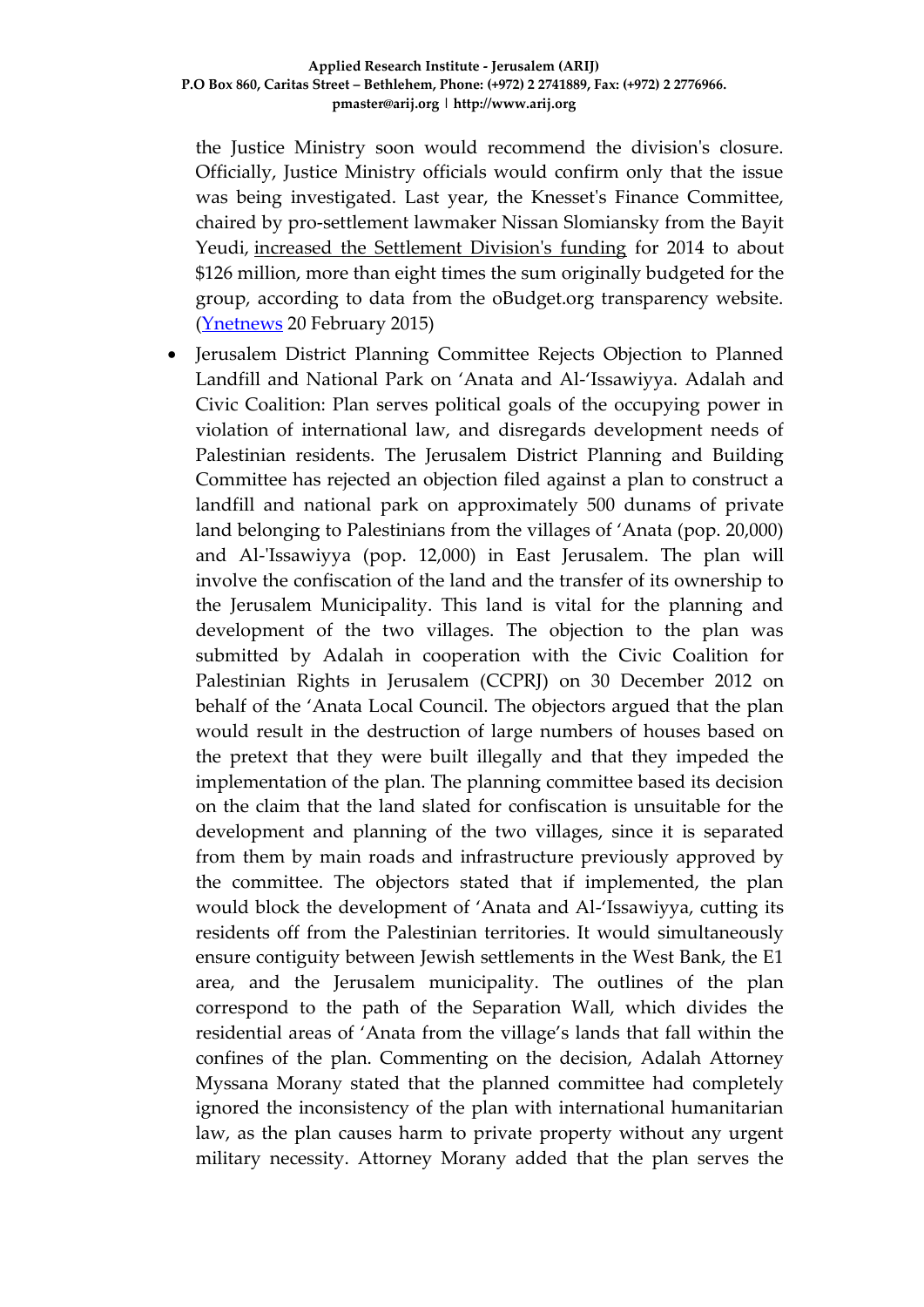political goals of the occupying power in the area, and thus its basic goal is illegitimate and in violation of international law. The planning authorities have also disregarded, over the course many years, the development needs of the people of the two villages, and drafted plans for the area that seek only to tightly restrict their Palestinian population under the guise of 'development'. She concluded that the decision constituted a new chapter in the planning authorities' colonial policy of land confiscation in East Jerusalem. Zakaria Odeh, the director of the CCPRJ, described the decision as "one of the systematic policies that the Israeli authorities have pursued since the beginning of the Occupation in 1967, which aim to establish Israeli control over the city of Jerusalem and to expel its indigenous population. The plan is designed to appropriate hundreds of dunams of land and forcibly displace hundreds of the Palestinians who live in the area." He added that: "The strategic importance of the plan lies in its targeting of an area that is regarded as the eastern gateway to Jerusalem, since it constitutes a continuation of the plan for the E1 settlement bloc, which extends to the settlement of Ma'ale Adumim. If fully implemented, the plan will cut off the southern West Bank from the north and preclude the establishment of a Palestinian state." [\(Adalah](http://www.adalah.org/en/content/view/8466) 20 February 2015)

 A report by the UNICEF documented proofs of ongoing and systematic mistreatment of Palestinian child prisoners in the Israeli occupation lock-ups. UNICEF said in a report Saturday all the proofs collected by the UN-run group corroborate that Palestinian child prisoners have been subjected to mistreatment by the Israeli occupation wardens. Defense for Children International, meanwhile, said data collected last year found out that over  $\frac{3}{4}$  of Palestinian children incarcerated in the Israeli occupation jails have been subjected to physical torture both in the detention and interrogation phases. 50% of Palestinian minor detainees have also been exposed to strip searches, the report added. In 93 percent of cases, children were deprived of legal counsel, and rarely informed of their rights before the detention phase, it said. The organization voiced deep concern over the long periods of solitary lock-downs endured by Palestinian minor captives pending interrogation, a policy that amounts to torture under international law. Despite the ongoing dialogue between the UNICEF and the Israeli occupation authorities over the past two years, the latter have failed to introduce practical changes and did not display any serious intents to halt abuse of Palestinian child prisoners. A report issued by the UNICEF in 2013, entitled "Children in the Israeli military detention" and documenting evidence of mistreatment, culminated in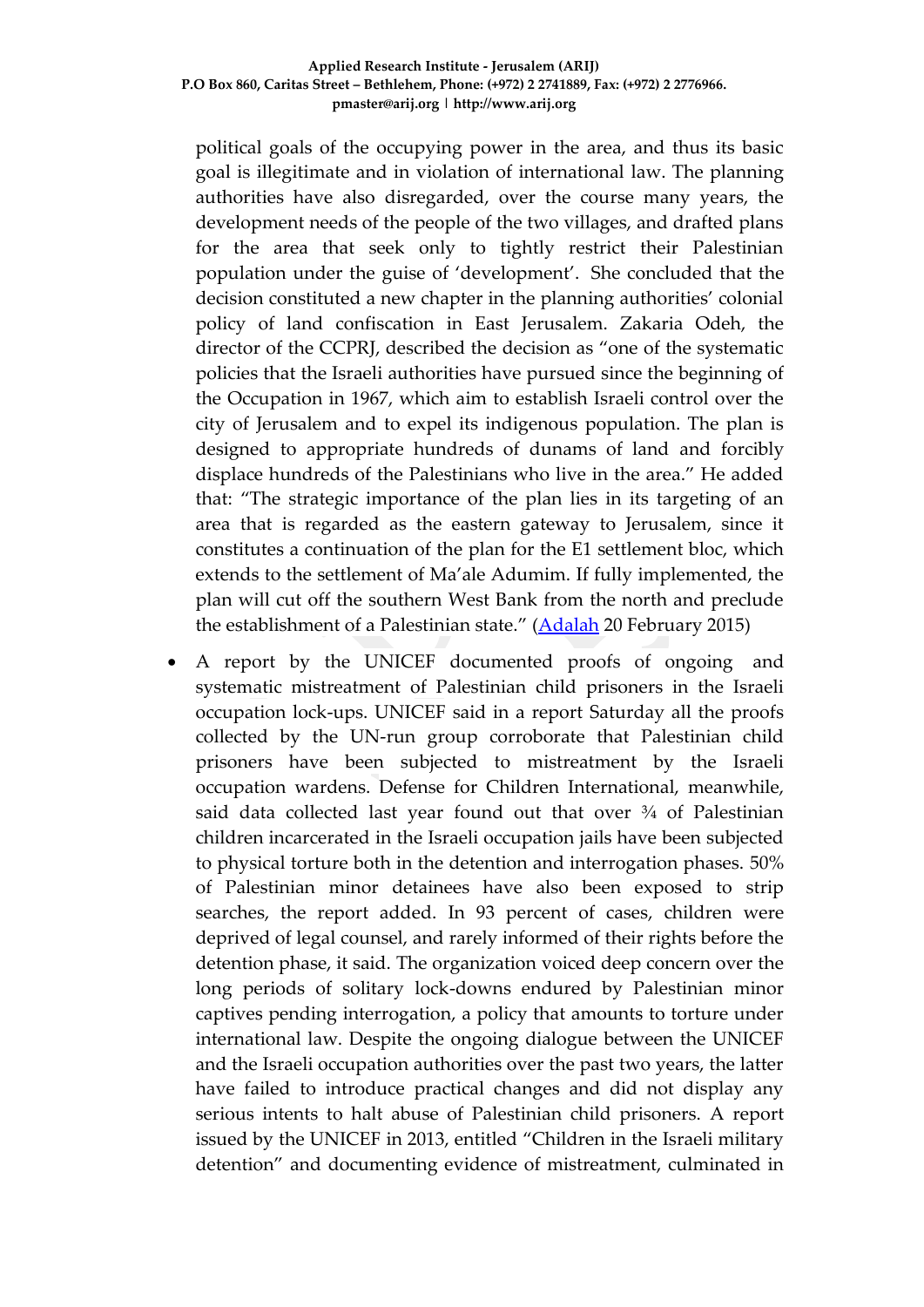38 recommendations to end Israel's policies of psycho-physical torture against Palestinian minor detainees. (Pal Info & Al-Quds 22 February 2015)

 **40% Increase in construction in 2014.** Summary of the third Netanyahu government: A substantial increase in construction starts, planning and tenders – specifically in isolated settlements and the most disputed areas in terms of the chance for two states. A. **Construction Starts** - 40% increase in construction starts. 68% of the new construction is in settlements east of the outline proposed by the Geneva Initiative, the area's most challenging for the two-state solution. B. **Tenders**– A decade's (at least) record of tenders in the settlements and East Jerusalem. Tenders for 4,485 residential units were published in 2014 alone. C. **Plans** – The third Netanyahu government promoted an average of 460 residential units per month, mainly in isolated settlements, double the number promoted by the previous government. **A. Construction Starts** According to Peace Now count: In 2014 construction of 3,100 residential units began in the settlements; 2,671 permanent structures and 429 caravans and light construction structures. In addition, 165 public buildings (kindergartens, educational institutions, synagogues, etc.) and 92 industrial and agricultural structures were built. 9% of the construction – 287 residential units – occurred in the illegal outposts, while the number of settlers therein, according to Peace Now estimates, comprise only 4% of all settlers. This demonstrates an increase of 40% compared to the respective period last year. **Massive Construction in the Most Difficult Settlements in terms of the Two-State Negotiations**. 68% of the construction starts (2,115 housing units) occurred east of the outline proposed by the Geneva Initiative, on an area intended, according to the Initiative, for the Palestinian state and only 32% (985 residential units) were started to the west of the said outline, in an area intended for land swapping. Over the years, the main border dispute between Israel and the Palestinians related to the settlements that Israel wanted to consider part of the "blocks" to be annexed to Israel, but due to their geographical location within the West Bank, preventing Palestinian continuity, the Palestinians objected. 42% of the construction starts in 2014 (1,308 residential units) were carried out in these settlements, between the Geneva Initiative outline and the planned outline for the barrier (mainly in the Ariel, Karnei Shomron and Efrat region). **B. Tenders** 2014 was a record year in tender publication, for at least a decade. Tender publication (some repeated tenders) eventually halted the negotiations and led Secretary of State John Kerry to withdraw his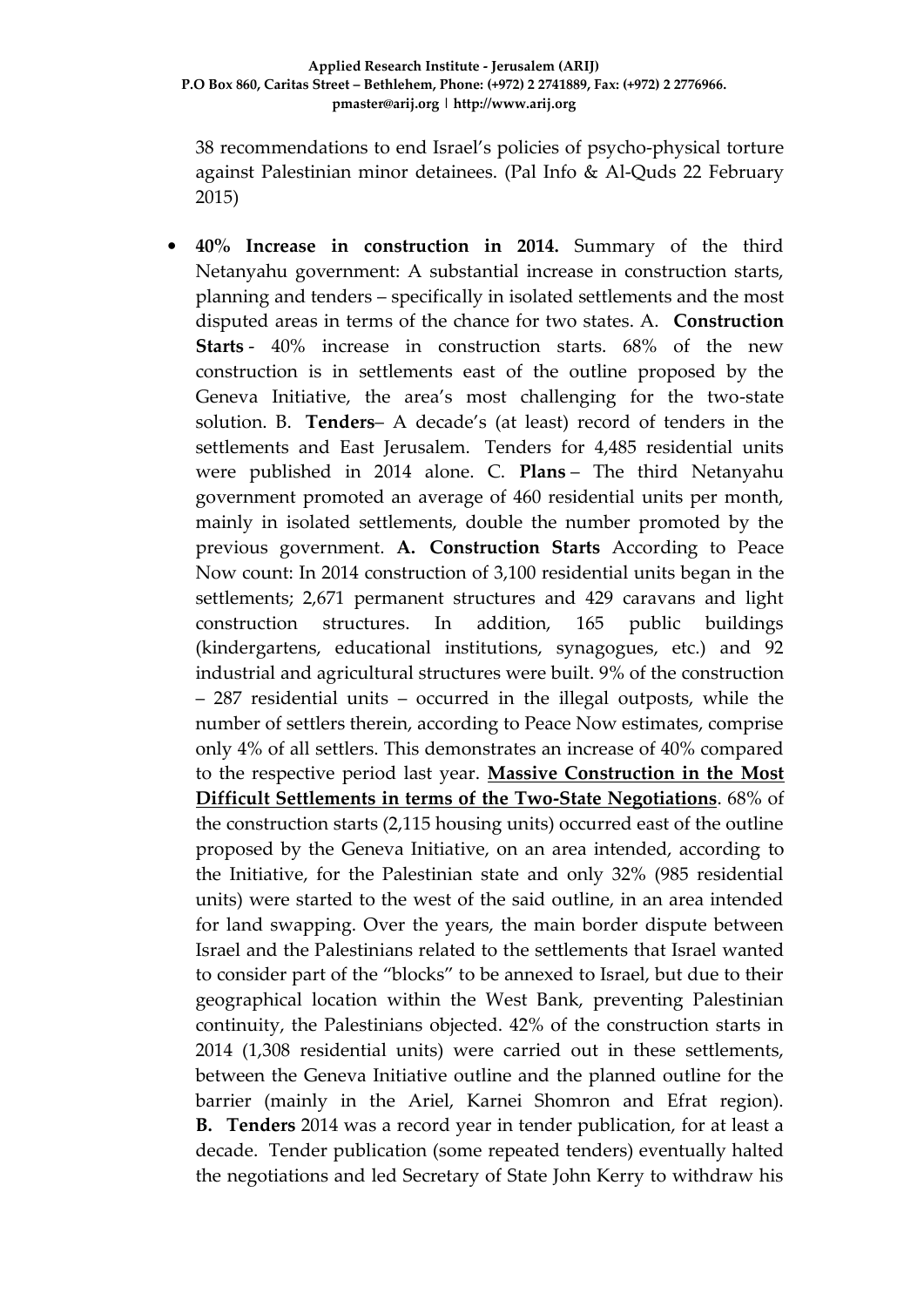efforts. The current Netanyahu government nearly tripled the average number of tenders as compared to the previous Netanyahu government. In addition to the above tenders, on January  $30<sup>th</sup>$ , 2015, tenders for another 450 units in the West Bank were issued (114 in Adam, 102 in Kiryat Arba, 156 in Elkana and 78 in Alfei Menashe). Those units were already proposed in tenders in the past but were not sold and were never built. **C. Plans – 100% increase compared to the previous government**. The Netanyahu government continued the previous government's trend of promoting plans throughout the West Bank. During its 22 months in office thus far (18 March 2013 – January 2015), at least 66 plans were promoted for 10,113 different residential units in 41 settlements (monthly average of 460 residential units). Comparatively, during the 47.5 months of the previous Netanyahu government (31 March 2009 – 17 March 2013), at least 89 plans were promoted for 11,193 different residential units in 50 settlements (monthly average of 235 residential units). In all, both Netanyahu governments, 31 March 2009 – January 2015, promoted at least 106 construction plans for 13,077 different residential units in 57 settlements. [\(Peace Now](http://peacenow.org.il/eng/Construction2014) 24 February 2015)

- Israeli Housing Ministry plans to build a 279 thousand residential apartments, 48,000 of them in settlements in the West Bank, and 15, 000 apartments in occupied Jerusalem. The Israeli Housing Minister, Uri Ariel, requires additional budgets millions of shekels to the end, and that the differences between the staff of the Ministry of finance and the Ministry of housing, revealed details of plans of construction in the settlements and in Jerusalem. (Shasha News 24 February 2015)
- Housing Ministry plan: One fifth of new homes to go over Green Line. Bayit Yehudi Housing Minister Uri Ariel is holding treasury hostage with his budgetary demands, refusing to approve IDF transfer to new Negev bases unless excess settlement expenditure gets okay. The Housing Ministry has prepared a nice going-away gift for Prime Minister Benjamin Netanyahu on the eve of his trip to Washington – plans to build more than 48,000 new housing units in the West Bank, and another 15,000 or so in East Jerusalem. The building beyond the Green Line has been incorporated into the ministry's construction plans for other regions of the country – a total of around 279,000 new housing units. The list of communities and the number of housing units came to light during the course of discussions over the past few days between Housing Ministry and treasury officials, on the backdrop of the Housing Ministry's demand for significant budgetary supplements. Housing Minister Uri Ariel (Bayit Yehudi), who also serves as chairman of the Israel Land Authority, has refused thus far to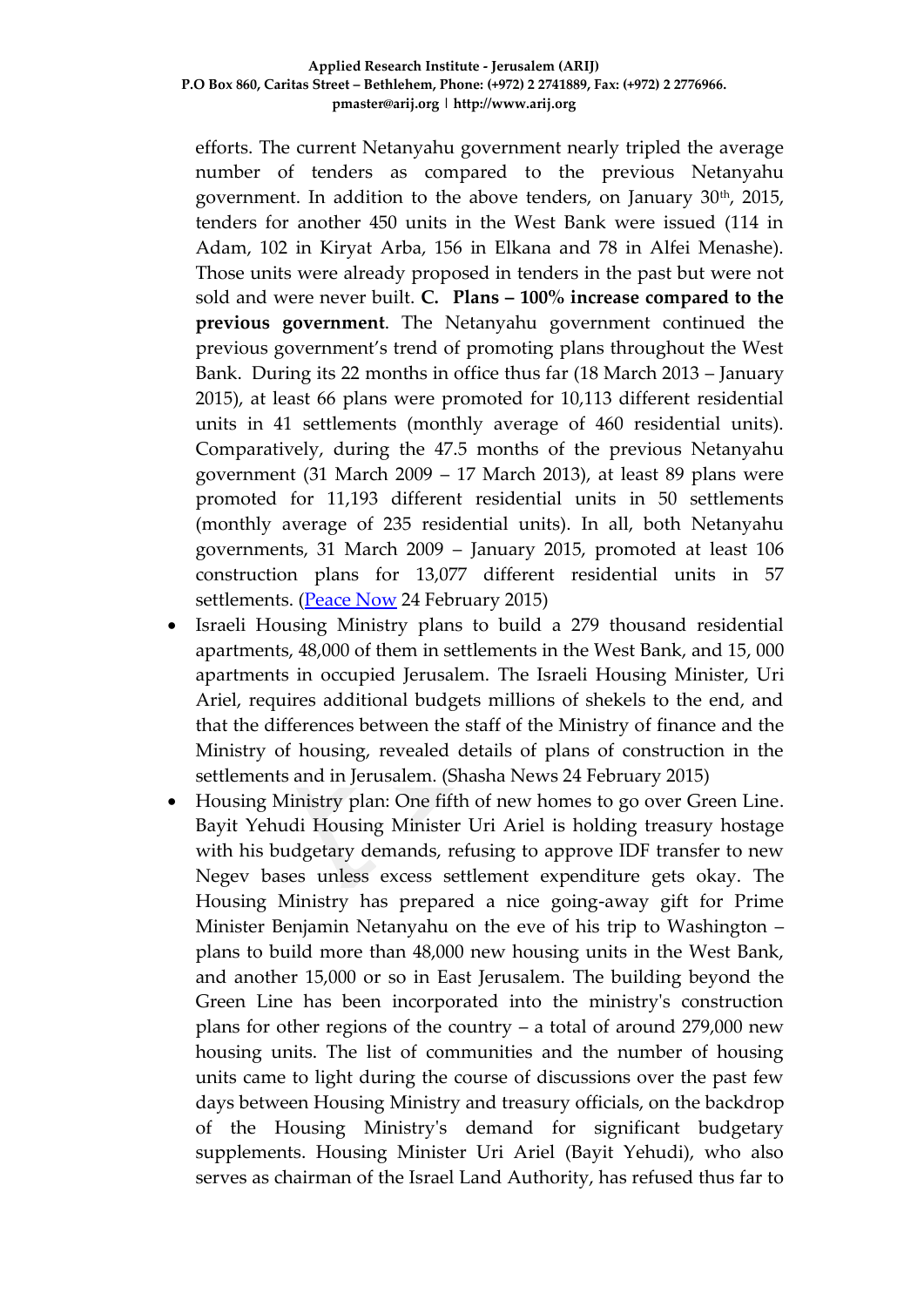present the agreement for the transfer of the Israel Defense Forces bases in the center of the country to the Negev to the Israel Land Council for final approval. In doing so, for all intents and purposes, he is holding the plan hostage to his budgetary demands. Sources in Ariel's bureau believe that by the time the parties meet again, next Tuesday, the treasury would have folded. What we are dealing with here, in fact, is a dispute on two levels. On the one hand, it's an argument over money. Following the decision to bring forward the elections, the government has been operating in keeping with the 2014 budget; but Ariel is demanding sums that exceed the approved budget. According to a February 16 letter from Housing Ministry Director General Shlomo Ben-Eliyahu to the Director General of the Prime Minister's Office, Harel Locker, the demands total more than 360 million shekels. One of the demands calls for an additional 30 million shekels for protective measures for settlers living in the heart of East Jerusalem's Arab neighborhoods. Housing Ministry officials deny any link between the delay in approving the plan to move the IDF bases to the Negev and the ministry's financial demands, claiming that the two issues are unrelated and apolitical professional disputes. However, those in the know outside the government are convinced there is something more to the story – that at play is an effort on the part of Ariel and others from Bayit Yehudi to delay the evacuation of the IDF bases in the center of the country so as to encourage Israelis to buy homes in the West Bank. Housing Ministry officials reject these allegations, claiming that they support the plan to move the IDF bases, but are also concerned with the finances of the ILA and its independence.This leads us to the second level – the political aspect, which comes to light in the plans formulated by the Housing Ministry. One-sixth of the housing units planned for the coming years are in the territories, with a large number of units slated for construction in isolated settlements such as Ma'ale Amos (6,000 housing units), Bat Ayin (6,000) and Nahliel (3,500), or even settlements that have yet to be established, like Gva'ot (1,060) – a clear indication of the government's intentions vis-à-vis the settlement enterprise. Construction plans for East Jerusalem also draw intense flak from around the world, including the United States. The Housing Ministry's plans include the building of 15 thousand housing units in Jerusalem, beyond the Green Line. I spoke to a senior government official, apolitical, about the plan. "The lesson I have learned," he said, "is that the land of the state, its most precious asset, should not be entrusted to a sectoral party. A sectoral party cannot serve the interests of the country at large." [\(Ynetnews](http://www.ynetnews.com/articles/0,7340,L-4630223,00.html) 25 February 2015)